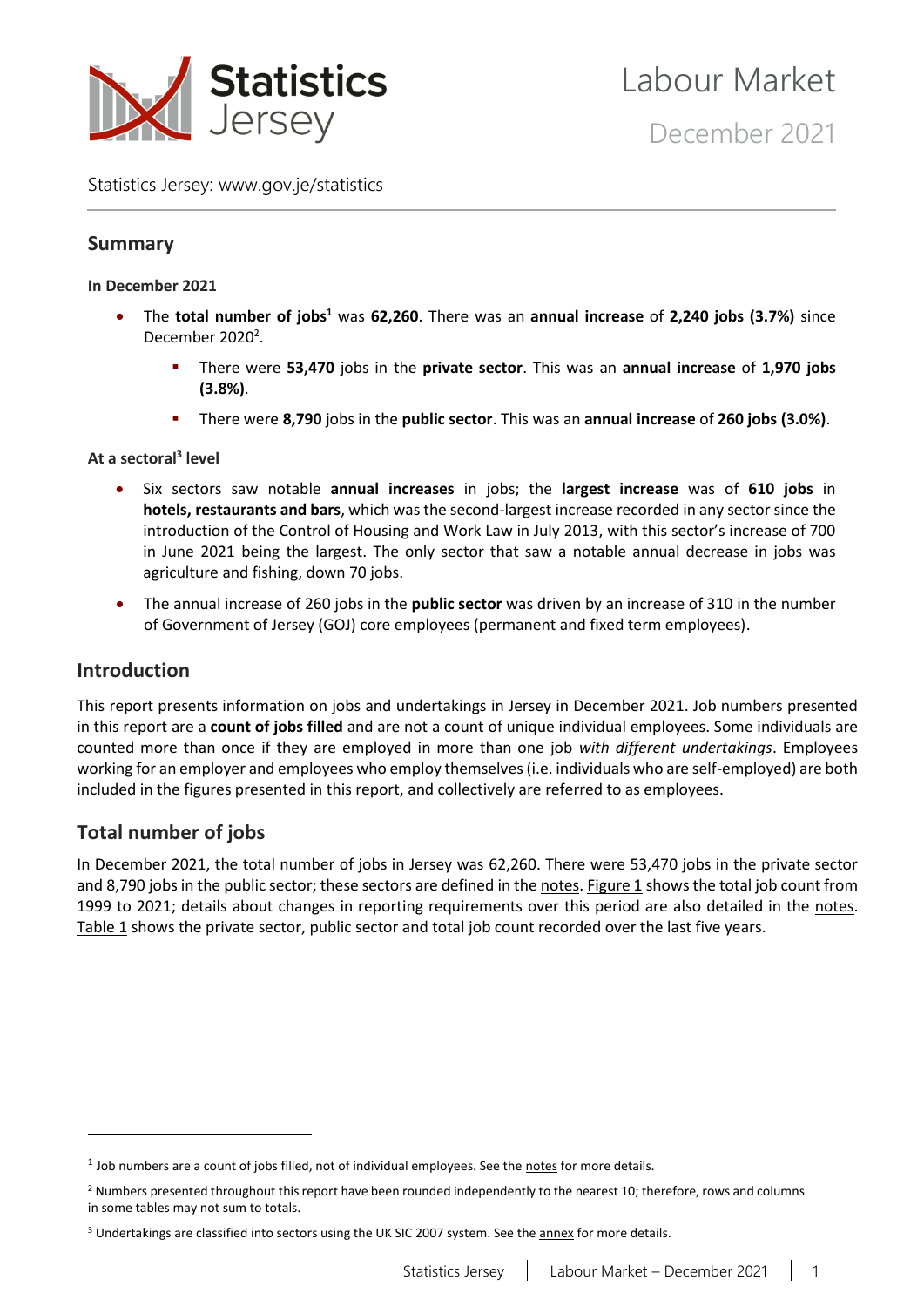

| <b>Sector</b> |       |       |       |       |       | Dec-16 Jun-17 Dec-17 Jun-18 Dec-18 Jun-19 Dec-19 Jun-20 Dec-20 Jun-21 Dec-21 |       |       |        |
|---------------|-------|-------|-------|-------|-------|------------------------------------------------------------------------------|-------|-------|--------|
| Private       |       |       |       |       |       | 50,950 53,770 52,010 54,250 53,070 54,660 53,260 51,440 51,500 53,750 53,470 |       |       |        |
| Public        | 7.690 | 7.840 | 7,780 | 7,700 | 7,780 | 7,820 8,130 8,340                                                            | 8.530 | 8.790 | 8.790  |
| <b>Total</b>  |       |       |       |       |       | 58,640 61,610 59,790 61,960 60,850 62,470 61,380 59,780 60,020 62,540        |       |       | 62.260 |

**Table 1 – Total job count for the private and public sectors, December 2016 to December 2021**

#### <span id="page-1-0"></span>**Figure 1 – Total jobs in Jersey in June and December, 1999 to 2021**



<span id="page-1-1"></span>The total number of jobs in December 2021 was 2,240 higher than a year earlier (in December 2020), representing an annual increase of 3.7%. This was the largest annual December increase in workforce jobs recorded since 1998, when th[e Regulation of Undertakings and Development Law](https://www.jerseylaw.je/laws/superseded/Pages/2006/05.750.30.aspx) (RUDL) was introduced. It was also the second-largest annual increase since 1998, with the largest being the increase of 2,760 jobs in June 2021.

There was an annual increase of 1,970 jobs in the private sector since December 2020, an increase of 3.8%. This is the second-largest annual increase recorded in the private sector since at least 1998, the largest increase being the annual increase $4$  of 2,310 jobs in June 2021.

The number of public sector jobs was 260 higher, an annual increase of 3.0%. There have been consistent annual increases in public sector jobs since June 2019, and the increase in December 2021 was the smallest since the increase of 120 in June 2019; se[e Appendix Table](#page-20-0) A1.

Over the previous five years, since December 2016, the number of workforce jobs increased by 3,620, a 6.2% increase. This comprised of a net increase of 2,520 jobs in the private sector and a net increase of 1,100 jobs in the public sector.

<sup>4</sup> When making annual comparisons, it should be noted that there were COVID-19 trading restrictions in place during June and December 2020 that prevented some undertakings from trading, as well as travel restrictions for people travelling to the Island. There were no trading restrictions in place during June and December 2021, and most travel restrictions were lifted for vaccinated travellers.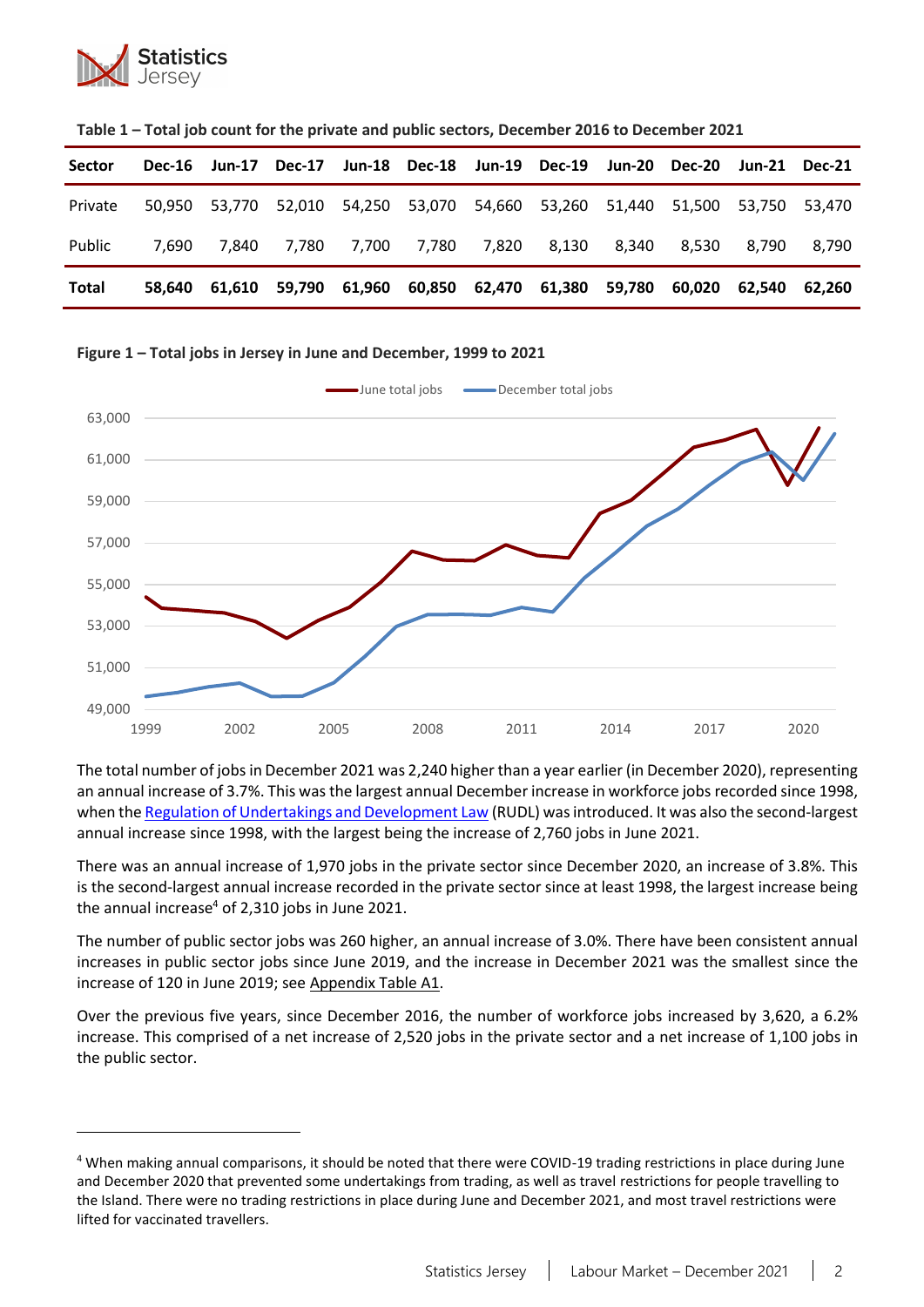

On a six-monthly basis, the number of jobs in Jersey exhibits seasonal variation, and the number of jobs in June of each year is typically over 1,000 higher than in the previous and subsequent December. However, June 2020 was the first June recorded to have a six-monthly decrease (down 1,600) compared with the previous round (December 2019), and jobs increased slightly (up 240) between June 2020 and December 2020. In contrast, June 2021 had a six-monthly increase (up 2,520) compared to December 2020, while there was a 280 decrease from June 2021 to December 2021.

[Figure 2](#page-2-0) shows the annual percentage change in the total number of jobs from 1999 to 2021<sup>5</sup>.

Between 2005 and 2008, the total number of jobs grew at an annual rate of between 1% and 3%. Over the subsequent five-year period – 2009 to 2013 – the number of jobs was relatively flat, with periods of smaller growth and decline. This was followed by over five years – from June 2014 to December 2019 – of between 0.5% and 2.5% annual growth in jobs. Both June and December 2020 showed considerable decreases in jobs on an annual basis, -4.3% and -2.2% respectively.

These were followed by a 4.6% annual increase in June 2021 and a 3.7% increase in December 2021. This latest increase was the largest December percentage change recorded since RUDL was introduced in 1998, and the second largest percentage increase, with the largest being the increase of 4.6% in June 2021.



#### <span id="page-2-0"></span>**Figure 2 – Annual percentage change in workforce jobs, 1999 to 2021**

#### **Employment status**

The number of jobs in December 2021 by employment status – for the private sector, public sector, and overall – is shown i[n Table 2.](#page-3-0)

<sup>5</sup> To derive changes in total jobs on an annual basis across the timeframe covered by the two laws, the assumption has been made that undertakings were previously reporting all zero-hours and exempt staff within the aggregate figures returned under the RUDL. Furthermore, adjustments have been made to account for undertakings that were previously exempt from reporting under the RUDL.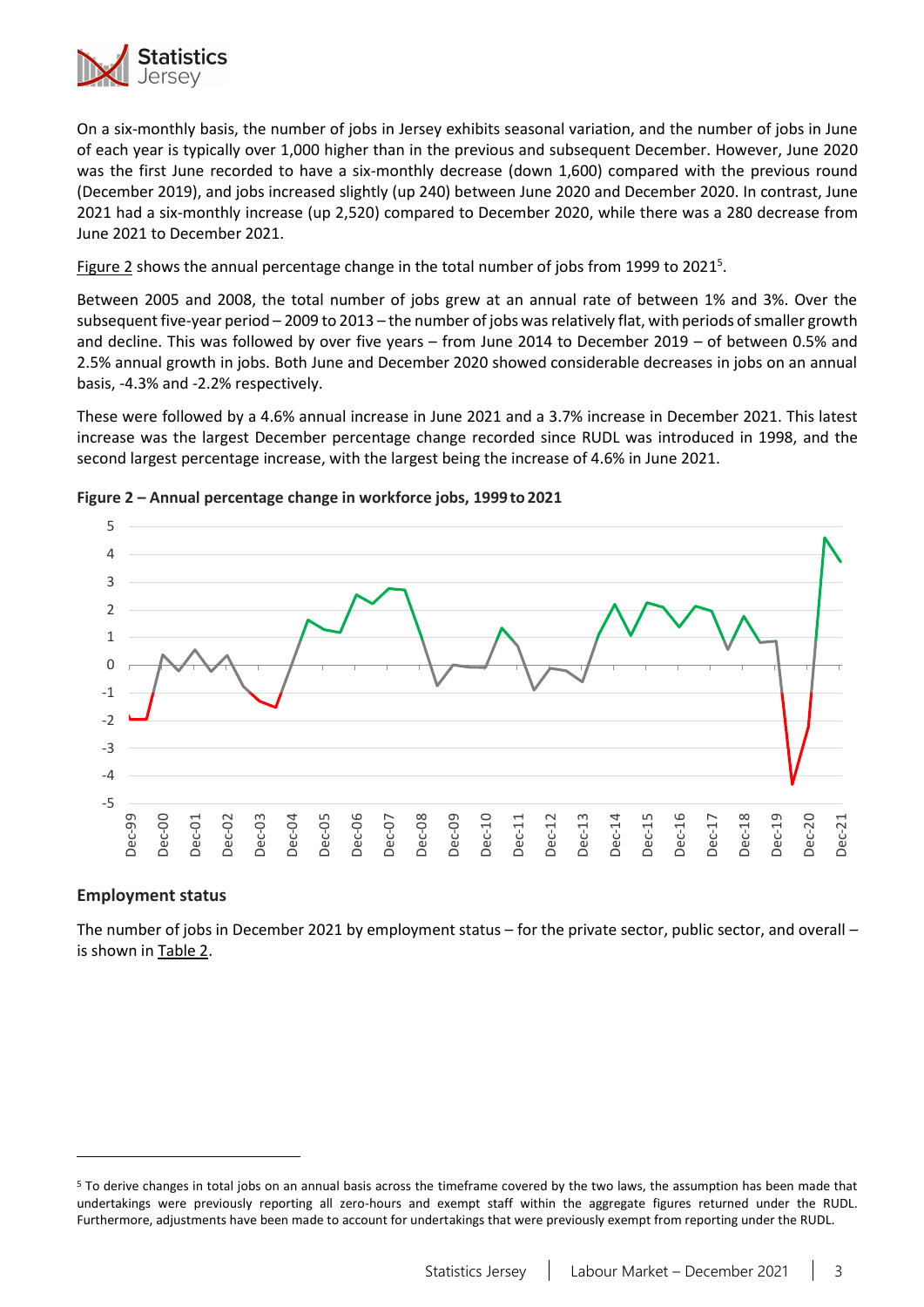

| <b>Sector</b>     | <b>Full-time</b> | Part-time | Zero-hours | Exempt | All employment<br>statuses |
|-------------------|------------------|-----------|------------|--------|----------------------------|
| Private           | 40,180           | 7,290     | 5,690      | 300    | 53,470                     |
| Public            | 7.090            | 1,000     | 700        | 0      | 8,790                      |
| <b>Total jobs</b> | 47,270           | 8,300     | 6,390      | 300    | 62,260                     |

#### <span id="page-3-0"></span>**Table 2 – Number of jobs by employment status, December 2021**

In December 2021, just over three-quarters (76%) of all jobs filled were full-time. There were 6,390 jobs filled on zero-hours contracts, representing 10% of total employment. The remaining 14% of jobs were predominantly part-time.

#### **Residential status**

[Table 3](#page-3-1) shows the residential status of employees currently filling roles in December 2021, for the private sector, public sector, and overall.

| <b>Sector</b>     | Entitled /<br>entitled to work | <b>Licensed</b> | <b>Registered</b> | <b>Exempt</b> | All residential<br>statuses |
|-------------------|--------------------------------|-----------------|-------------------|---------------|-----------------------------|
| Private           | 46,530                         | 1,820           | 4,810             | 300           | 53,470                      |
| Public            | 7,850                          | 760             | 170               | 10            | 8,790                       |
| <b>Total jobs</b> | 54,380                         | 2,590           | 4,980             | 320           | 62,260                      |

<span id="page-3-1"></span>**Table 3 – Number of jobs by residential status of current post holder, December 2021**

In December 2021, 87% of jobs were filled by employees with entitled or entitled to work status. [Table 4](#page-3-2) shows that the public sector had a greater proportion of jobs filled by entitled or entitled to work employees and licensed employees than the private sector, and a lower proportion filled by registered employees. These proportions have been relatively static since the introduction of the CHWL.

| <b>Sector</b>     | Entitled /<br>entitled to work | <b>Licensed</b> | Registered | Exempt | All residential<br>statuses |
|-------------------|--------------------------------|-----------------|------------|--------|-----------------------------|
| Private           | 87%                            | 3%              | 9%         | 1%     | 100%                        |
| Public            | 89%                            | 9%              | 2%         | 0%     | 100%                        |
| <b>Total jobs</b> | 87%                            | 4%              | 8%         | 1%     | 100%                        |

<span id="page-3-2"></span>**Table 4 – Percentage of jobs filled by residential status of current post holder, December 2021**

Percentages are rounded to the nearest integer.

[Figure 3](#page-4-0) provides a graphical summary of the workforce jobs by industrial sector. Detailed sectoral breakdowns are provided later in the report for both the [private sector](#page-9-0) and the [public sector.](#page-13-0)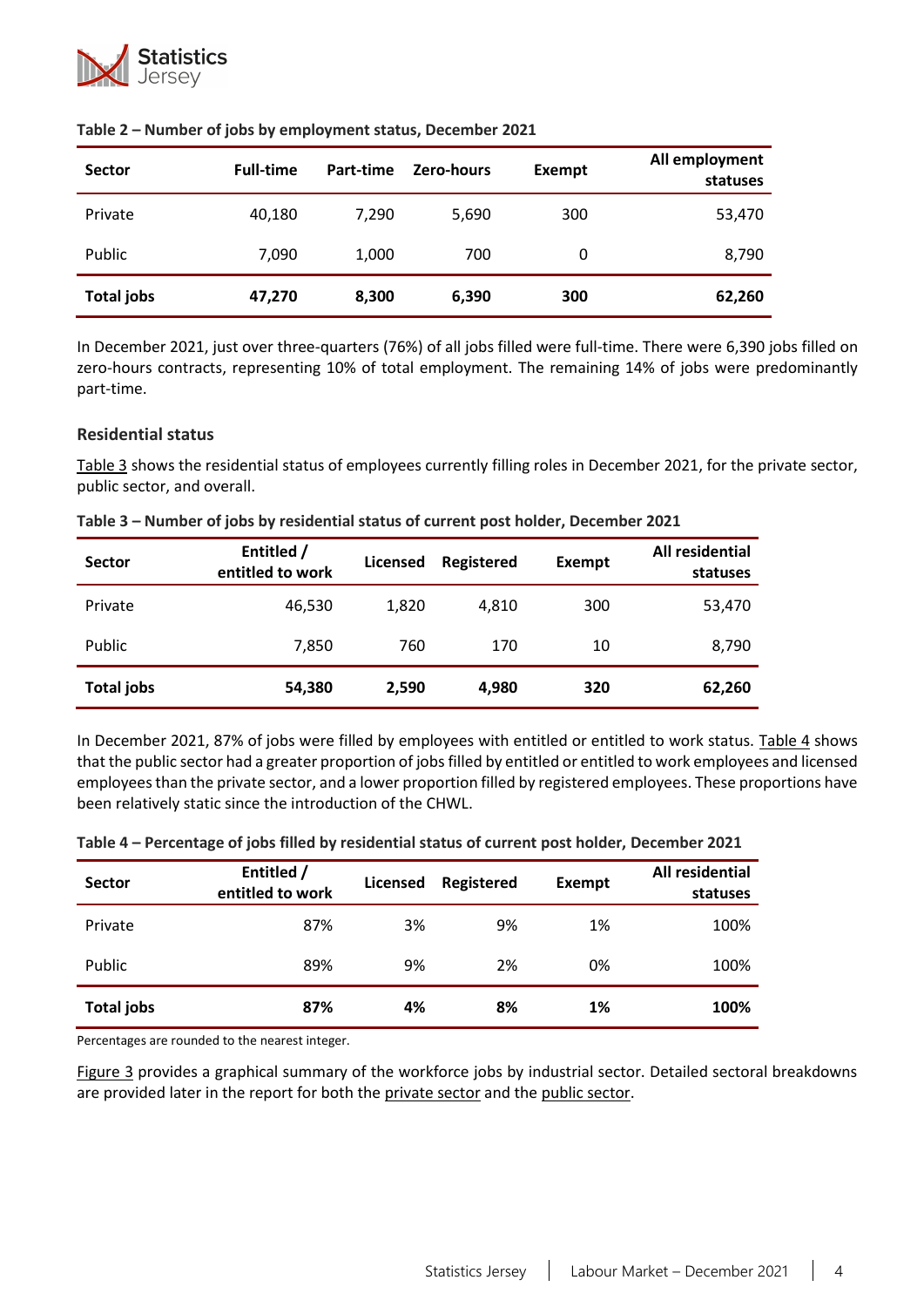

<span id="page-4-0"></span>



# **Private sector**

### **Employment status**

[Table 5](#page-5-0) shows the number of jobs in the private sector by employment status, from December 2016 to December 2021. [Figure](#page-4-1) 4 displays this graphically from December 2013 to December 2021; note that as full-time jobs made up approximately 75% of all jobs over the period, they have been plotted on the right-hand axis to allow for changes in the different statuses to be more easily compared. For a breakdown by sector, se[e Appendix Table](#page-22-0) A3.



<span id="page-4-1"></span>**Figure 4 – Number of private sector jobs by employment status, December 2013 to December 2021**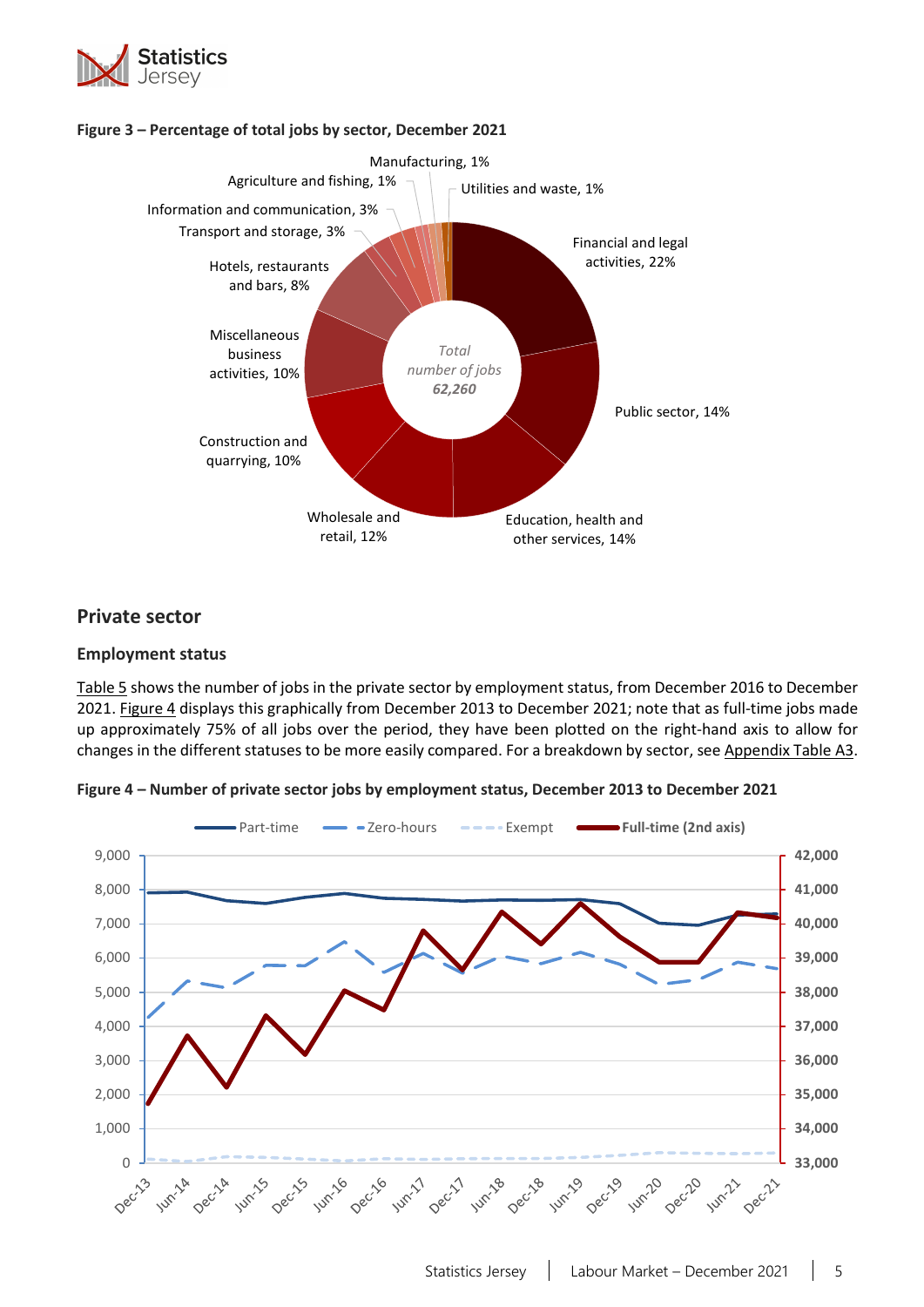

| <b>Employment</b><br>status | <b>Dec-16</b> | Jun-17 | <b>Dec-17</b> | <b>Jun-18</b> |               | Dec-18 Jun-19 Dec-19 |        |        | Jun-20 Dec-20 | Jun-21 | Dec-21 |
|-----------------------------|---------------|--------|---------------|---------------|---------------|----------------------|--------|--------|---------------|--------|--------|
| Full-time                   | 37.480        | 39.800 | 38,650        |               | 40,350 39,410 | 40,600               | 39,620 | 38,880 | 38.880        | 40.330 | 40.180 |
| Part-time                   | 7.750         | 7.720  | 7.670         | 7,700         | 7,690         | 7,710                | 7,590  | 7.020  | 6.960         | 7.260  | 7,290  |
| Zero-hours                  | 5.580         | 6.140  | 5.560         | 6,060         | 5,840         | 6,170                | 5,820  | 5.230  | 5.370         | 5.880  | 5,690  |
| Exempt                      | 130           | 110    | 130           | 140           | 140           | 170                  | 230    | 310    | 290           | 280    | 300    |
| <b>Private sector</b>       | 50,950        | 53.770 | 52,010        | 54,250        | 53,070        | 54,660               | 53,260 | 51.440 | 51.500        | 53.750 | 53.470 |

<span id="page-5-0"></span>

| Table 5 - Number of private sector jobs by employment status, December 2016 to December 2021 |  |
|----------------------------------------------------------------------------------------------|--|
|----------------------------------------------------------------------------------------------|--|

In December 2021, three-quarters (75%) of private sector jobs were full-time, 14% were part-time, and 11% were filled on zero-hours contracts.

The overall annual increase of 1,970 jobs in the private sector comprised of increases of 1,300 full-time jobs (66%), 330 part-time jobs (17%), and 320 zero-hours jobs (16%). The number of exempt jobs was essentially unchanged.

While full-time jobs made up the largest *number* of job increases at 1,300 more jobs, a slightly higher *proportion* of the increases were in part-time and zero-hours positions. For the private sector overall, 13% of jobs were filled on a part-time basis and 10% were filled on zero-hours contracts; see [Table](#page-3-0) 2.

#### **Residential status**

[Table 6](#page-6-0) shows the number of private sector jobs by the residential status of the current post holder, from December 2016 to December 2021. [Figure 5](#page-5-1) displays this graphically from December 2013 to December 2021; note that as jobs filled by entitled and entitled to work staff made up approximately 90% of all jobs over the period, they have been plotted on the right-hand axis to allow for changes in the different statuses to be more easily compared. For a breakdown by sector, see [Appendix Table A4.](#page-23-0)



<span id="page-5-1"></span>**Figure 5 – Number of private sector jobs by employment status, December 2013 to December 2021**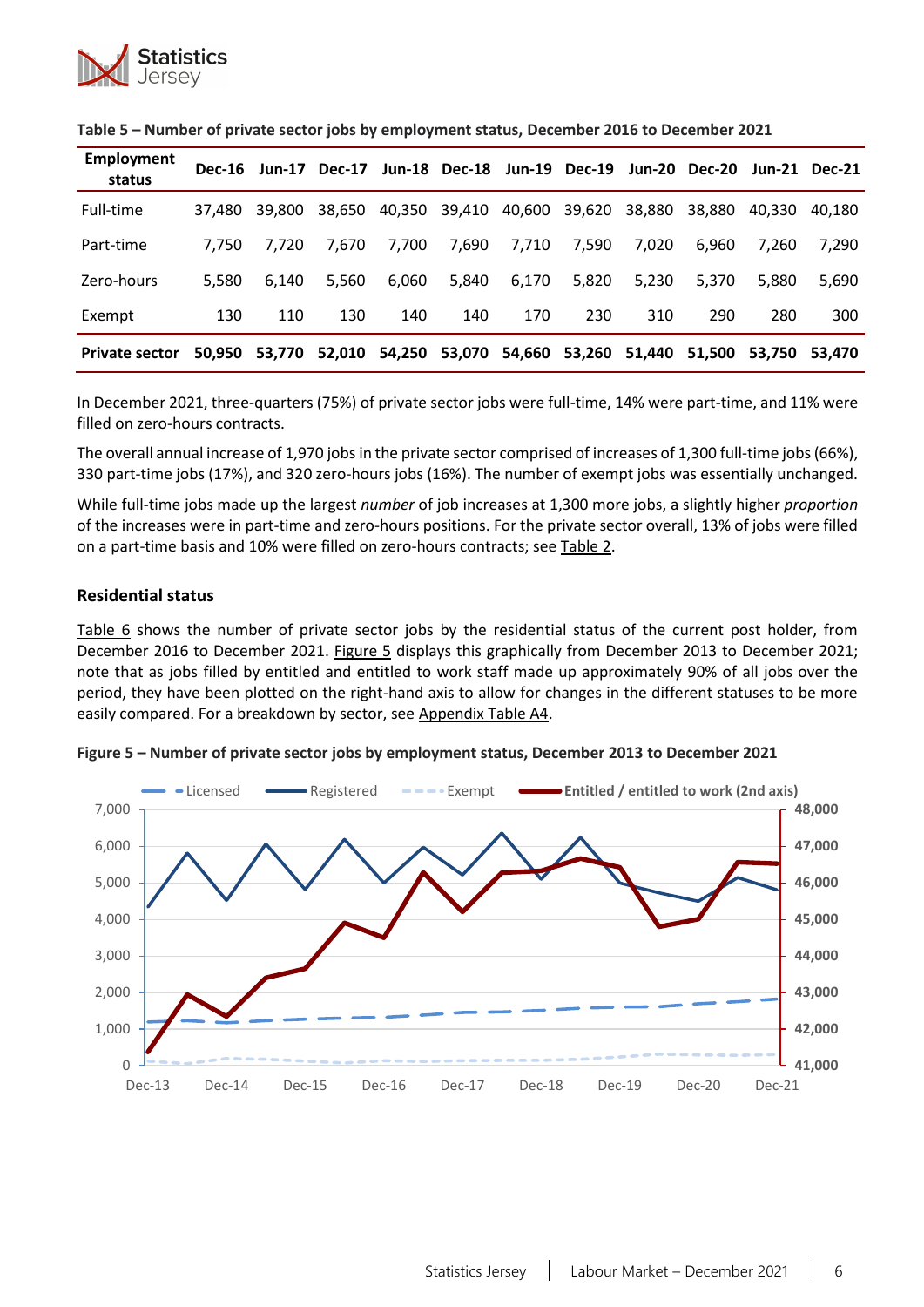

| <b>Residential</b><br>status   | <b>Dec-16</b> | Jun-17 | <b>Dec-17</b> | <b>Jun-18</b> | <b>Dec-18</b> | Jun-19 | <b>Dec-19</b> | <b>Jun-20</b> | <b>Dec-20</b> | Jun-21 | Dec-21 |
|--------------------------------|---------------|--------|---------------|---------------|---------------|--------|---------------|---------------|---------------|--------|--------|
| Entitled /<br>entitled to work | 44,500        | 46,290 | 45,210        | 46,280        | 46,330        | 46,670 | 46,430        | 44.800        | 45,010        | 46.570 | 46.530 |
| Licensed                       | 1.320         | 1,380  | 1,450         | 1,470         | 1,510         | 1,570  | 1,600         | 1,610         | 1.690         | 1.750  | 1,820  |
| Registered                     | 5,000         | 5.980  | 5.220         | 6,370         | 5,100         | 6,250  | 5,000         | 4,730         | 4,500         | 5.150  | 4,810  |
| Exempt                         | 130           | 110    | 130           | 140           | 140           | 170    | 230           | 310           | 290           | 280    | 300    |
| <b>Private sector</b>          | 50.950        | 53.770 | 52.010        | 54,250        | 53,070        | 54,660 | 53,260        | 51.440        | 51,500        | 53.750 | 53,470 |

<span id="page-6-0"></span>**Table 6 – Number of jobs by residential status of current post holder, December 2016 to December 2021**

The overall annual increase of 1,970 jobs in the private sector was driven by increases of 1,520 jobs filled by entitled and entitled to work employees, 310 jobs filled by registered employees, and 130 jobs filled by licensed employees. The number of jobs filled by licensed staff in December 2021 was the highest recorded to date. Since June 2015 every round has seen increases in jobs filled by licensed staff, each figure being the highest on record at the time.

#### **Number of undertakings**

In December 2021, there were 8,400 active undertakings in the private sector that employed staff<sup>6</sup>, over half (58%) of which were single-person undertakings. Note the single-person undertaking category includes selfemployed individuals who do not employ others.

[Table 7](#page-7-0) shows the number of private sector undertakings by sector and number of employees. In December 2021, nine out of ten (90%) undertakings employed fewer than 10 staff, a proportion that has not substantially changed in the last decade (90% in December 2011).

 $6$  Only undertakings that employ staff are required to submit manpower returns.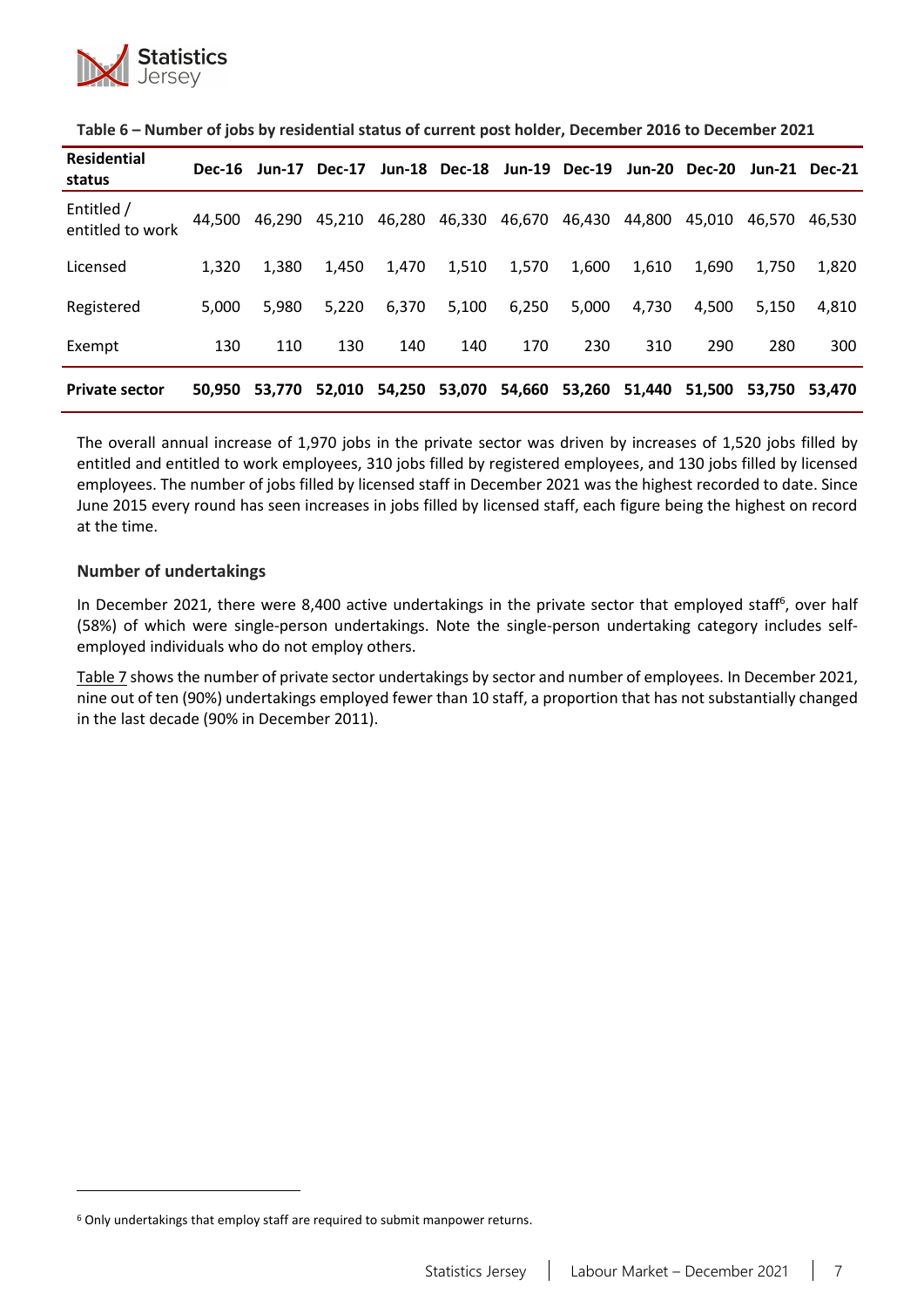

| <b>Sector</b>                                   | $\mathbf{1}$ | $2 - 5$ | $6 - 9$ | $10 - 19$ | $20 - 49$ | $50+$     | Total |
|-------------------------------------------------|--------------|---------|---------|-----------|-----------|-----------|-------|
| Agriculture and fishing                         | 80           | 40      | 20      | 10        | $\ddot{}$ | $\ddot{}$ | 170   |
| Manufacturing; utilities and waste              | 230          | 70      | 30      | 10        | 10        | 10        | 350   |
| Construction and quarrying                      | 790          | 430     | 120     | 80        | 40        | 10        | 1,470 |
| Wholesale and retail                            | 470          | 280     | 80      | 50        | 40        | 20        | 950   |
| Hotels, restaurants and bars                    | 150          | 200     | 80      | 50        | 40        | 20        | 540   |
| Transport and storage                           | 230          | 40      | 10      | 10        | 10        | 10        | 300   |
| Information and communication                   | 270          | 80      | 10      | 10        | 10        | 10        | 390   |
| Financial and legal activities                  | 270          | 180     | 50      | 50        | 40        | 60        | 660   |
| Miscellaneous business activities               | 1,140        | 400     | 90      | 70        | 30        | 10        | 1,740 |
| Private education, health and other<br>services | 1,250        | 330     | 100     | 70        | 60        | 30        | 1,830 |
| <b>Total private sector undertakings</b>        | 4,900        | 2,070   | 580     | 410       | 280       | 170       | 8,400 |

#### <span id="page-7-0"></span>**Table 7 – Private sector undertakings by number of employees (headcount), December 2021**

+: non-zero less than 5

<span id="page-7-1"></span>The total number of undertakings in December 2021 was 630 higher than a year earlier. This is the largest annual change on record, above the previous records of 530 in June 2021 and 460 in June 2016; see [Figure 6](#page-8-0) an[d Table](#page-7-1) 8.

| <b>Undertaking size</b>                     |       |       |       |       | Dec-16 Jun-17 Dec-17 Jun-18 Dec-18 Jun-19 Dec-19 Jun-20 Dec-20 Jun-21 Dec-21 |       |       |       |       |       |       |
|---------------------------------------------|-------|-------|-------|-------|------------------------------------------------------------------------------|-------|-------|-------|-------|-------|-------|
| Single-person                               | 3.760 | 3.870 | 4.010 | 4,180 | 4,300                                                                        | 4,380 | 4.400 | 4.430 | 4.420 | 4.780 | 4.900 |
| Two or more persons                         | 3.290 | 3,370 | 3,350 | 3,400 | 3,330                                                                        | 3,330 | 3,360 | 3,320 | 3.340 | 3.490 | 3,500 |
| <b>Total private sector</b><br>undertakings | 7,050 | 7.240 | 7.360 | 7.580 | 7,630                                                                        | 7,710 | 7,760 | 7.750 | 7.770 | 8.280 | 8.400 |

**Table 8 – Number of private sector undertakings, December 2016 to December 2021**

<span id="page-7-2"></span>The annual increases seen in 2020 were the lowest annual changes recorded since June 2002, when there was essentially no annual change in private sector undertakings<sup>7</sup>. For the period December 2002 to December 2019, the average annual increase was 180 undertakings.

<sup>&</sup>lt;sup>7</sup> Note that the decreases between June 2013 and December 2014 were due to data cleansing as part of the move from [RUDL](https://www.jerseylaw.je/laws/superseded/Pages/2006/05.750.30.aspx) to [CHWL.](https://www.jerseylaw.je/laws/revised/Pages/18.150.aspx) This involved the removal of inactive undertakings and undertakings that did not require a business licence.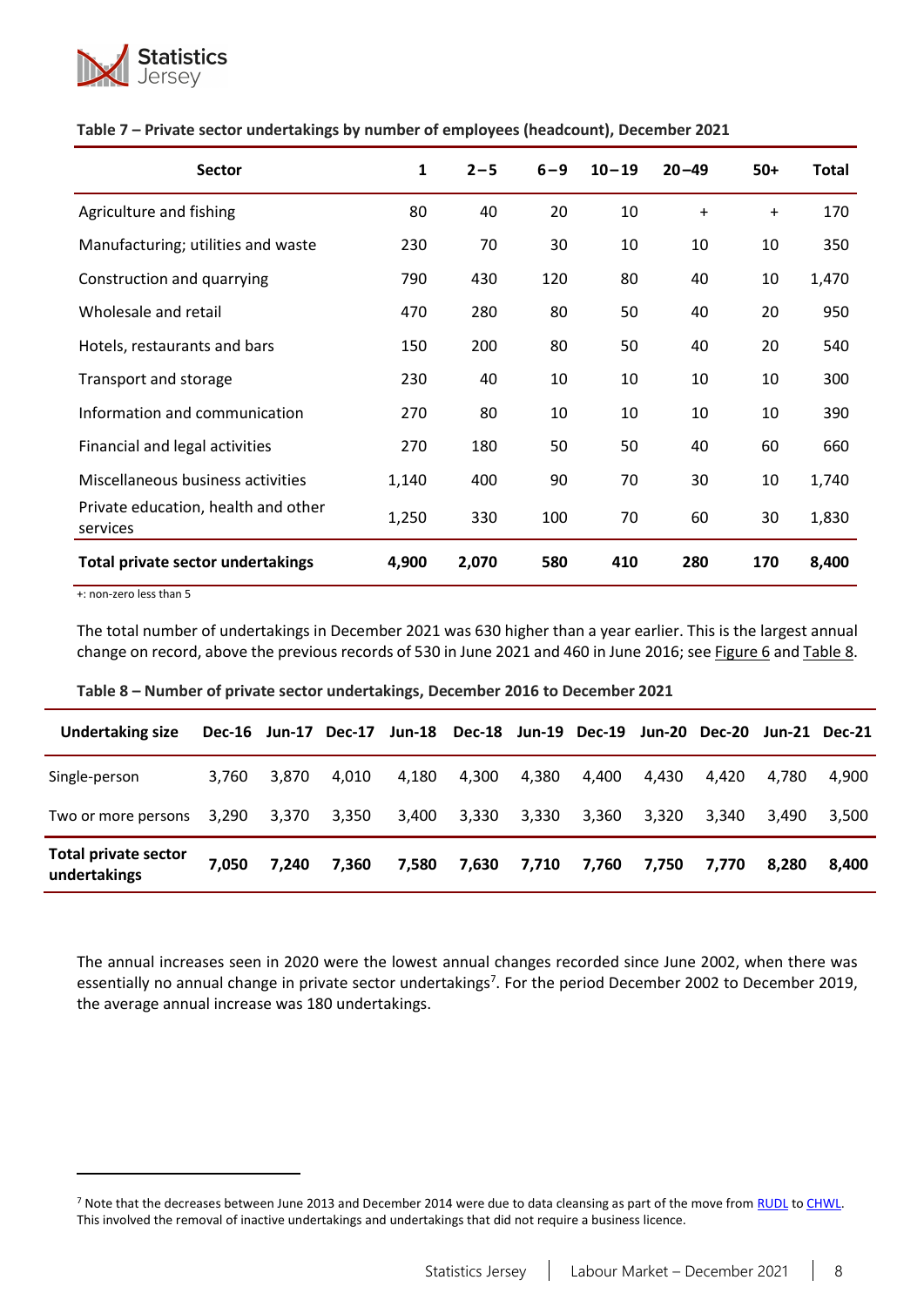



### <span id="page-8-0"></span>**Figure 6 – Number of private sector undertakings, single-person vs. two or more persons 1999 to 202[1](#page-7-2) 7**

Since December 2016, the total number of private sector undertakings has increased by 1,350. The majority (84%) of this increase was due to single-person undertakings, which increased by 1,140.

The number of single-person undertakings increased by 480 over the year to December 2021, driving the overall net increase in undertakings over the 12-month period. There was an increase of 160 in the number of undertakings employing two or more staff.

Figures for the number of undertakings by size and sector for previous rounds are available on [OpenData.](https://opendata.gov.je/dataset/companies-by-size-and-sector/resource/11f447a5-a2e7-4afb-a708-d0988ab2be78)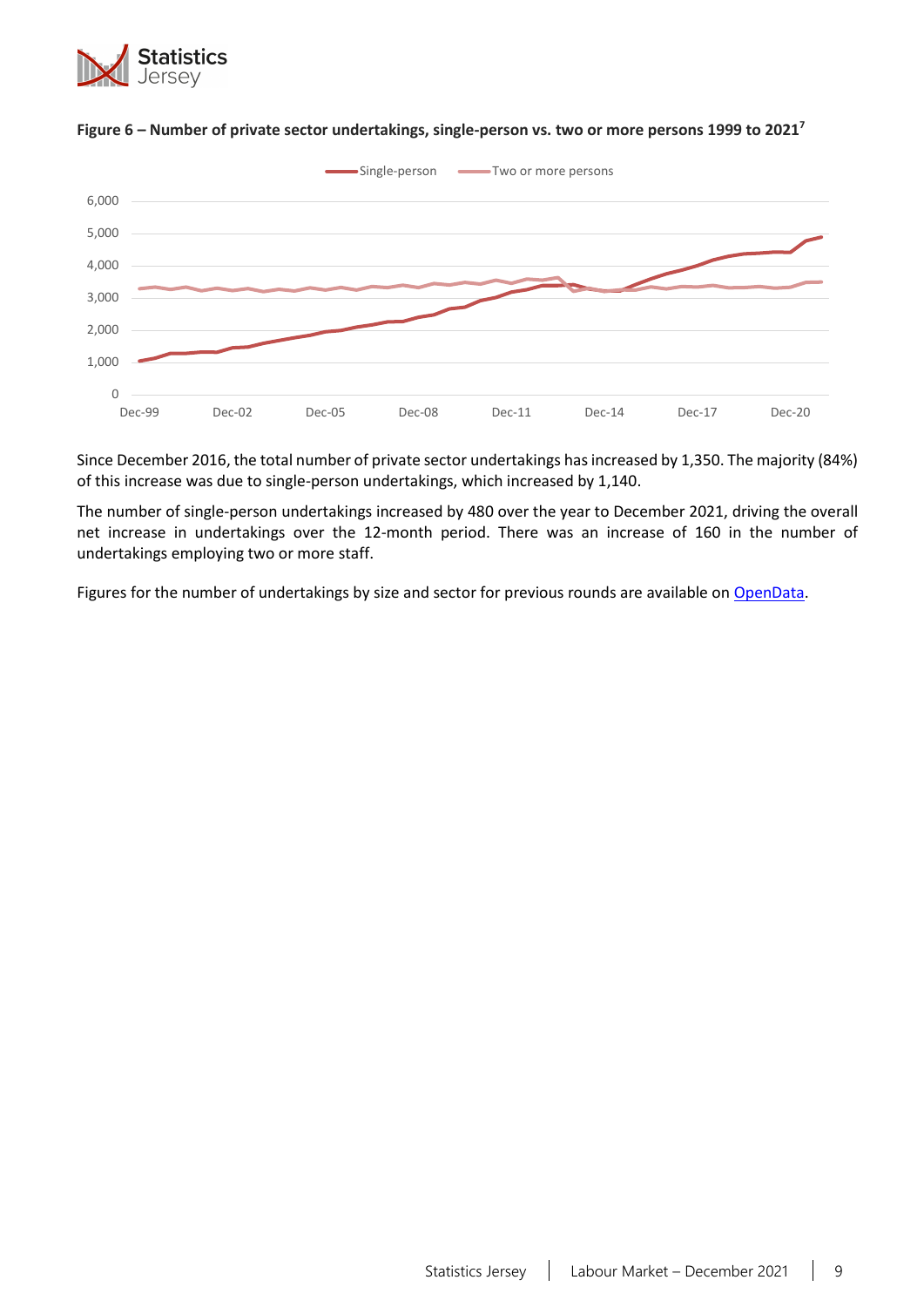

### <span id="page-9-0"></span>**Sectoral breakdown**

[Table 9](#page-9-1) shows the sectoral breakdown of jobs in the private sector in December 2020 and December 2021, the corresponding annual changes, and the five-year changes. The six-monthly job totals for the period December 2016 to December 2021 are shown i[n Appendix Table A2.](#page-21-0)

<span id="page-9-1"></span>

| <b>Sector</b>                                   | <b>Dec-20</b> | <b>Dec-21</b> | Annual<br>change | Annual<br>% change | Five-year<br>change | Five-year<br>% change |
|-------------------------------------------------|---------------|---------------|------------------|--------------------|---------------------|-----------------------|
| Agriculture and fishing                         | 980           | 910           | $-70$            | $-7%$              | $-80$               | $-8%$                 |
| Manufacturing                                   | 900           | 900           | 0                | 0%                 | 20                  | 2%                    |
| Construction and quarrying                      | 6,120         | 6,370         | 250              | 4%                 | 660                 | 12%                   |
| Utilities and waste                             | 710           | 720           | 10               | 1%                 | $-10$               | $-1%$                 |
| Wholesale and retail                            | 7,060         | 7,390         | 330              | 5%                 | $-150$              | $-2%$                 |
| Hotels, restaurants and bars                    | 4,500         | 5,110         | 610              | 14%                | $-150$              | $-3%$                 |
| Transport and storage                           | 1,940         | 1,920         | $-20$            | $-1%$              | 20                  | 1%                    |
| Information and communication                   | 1,800         | 1,830         | 30               | 2%                 | 120                 | 7%                    |
| Financial and legal activities                  | 13,480        | 13,670        | 190              | 1%                 | 400                 | 3%                    |
| Miscellaneous business activities               | 5,880         | 6,070         | 190              | 3%                 | 350                 | 6%                    |
| Private education, health and other<br>services | 8,130         | 8,580         | 450              | 6%                 | 1,340               | 19%                   |
| <b>Private sector</b>                           | 51,500        | 53,470        | 1,970            | 4%                 | 2,520               | 5%                    |

In December 2021, eight sectors saw an annual increase in jobs, and two sectors saw an annual decrease.

The following six sectors saw the largest annual increases:

- hotels, restaurants and bars saw the largest sectoral increase recorded for December, with 610 more jobs on an annual basis, which comprised 310 more full-time jobs, 180 more zero-hours jobs, and 90 more part-time jobs
- private education, health and other services saw an annual increase of 450 jobs
- wholesale and retail saw an annual increase of 330 jobs
- there was an annual increase of 250 jobs in construction and quarrying
- financial and legal activities and miscellaneous business activities both saw annual increases of 190 jobs

The only sector to see a notable annual decrease was agriculture and fishing, which saw a decrease of 70 jobs.

The number of jobs in other sectors changed by fewer than 50 on an annual basis.

 $8$  Percentage changes are shown rounded to the nearest integer.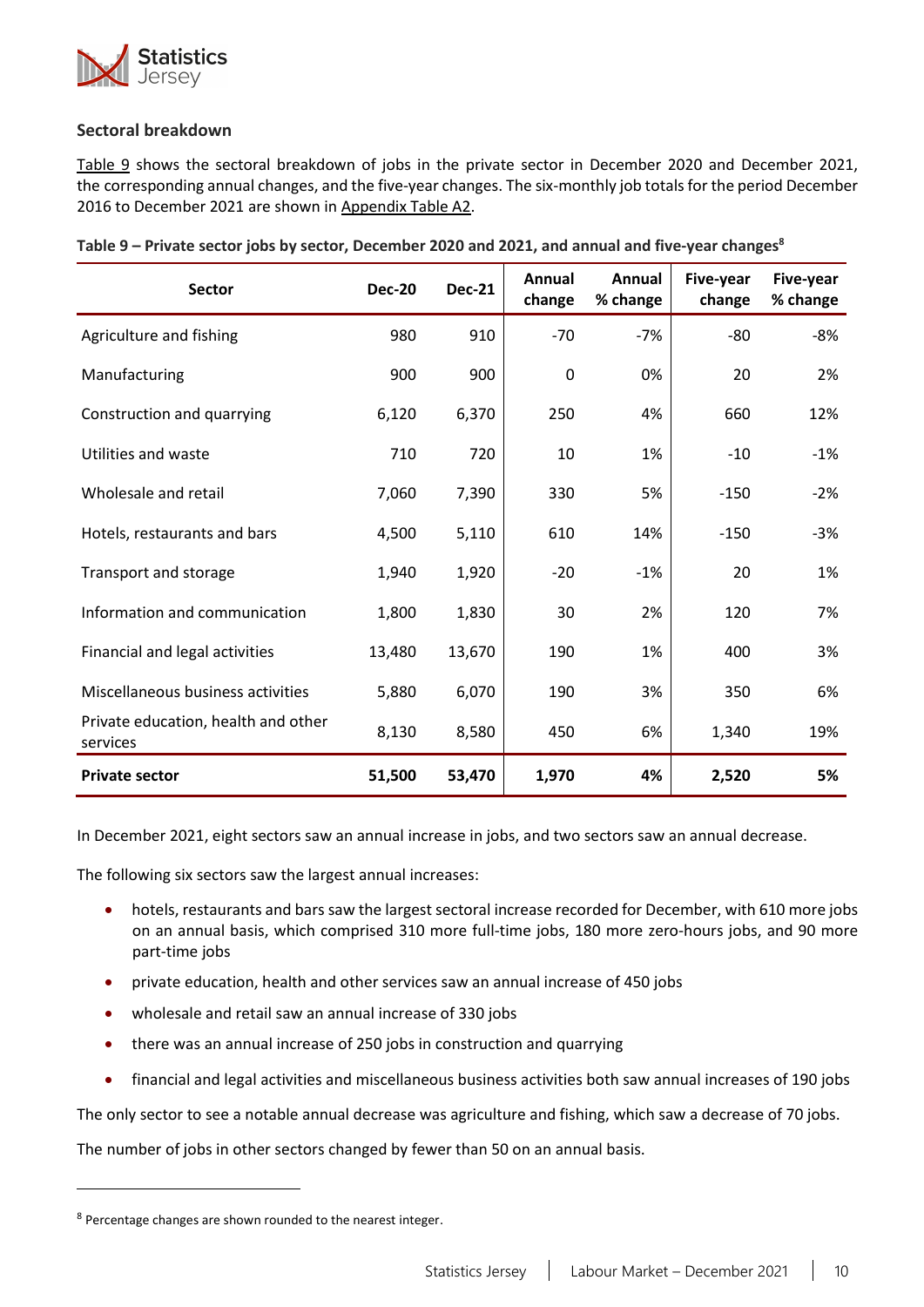

Over the last five years (from December 2016 to December 2021), there has been an increase of 2,520 jobs in the private sector, an increase of 5%; see [Appendix Table A2](#page-21-0) for the six-monthly numbers.

The sectors which have seen the largest increases in job numbers over the last five years are:

- private education, health and other services (up 1,340, 19%)
- construction and quarrying (up 660, 12%)
- financial and legal activities (up 400, 3%)
- miscellaneous business activities (up 350, 6%)
- information and communication (up 120, 7%)

The sectors which saw the largest decreases in job numbers over the last five years were:

- wholesale and retail (down 150, 2%)
- hotels, restaurants and bars (down 150, 3%)
- agriculture and fishing (down 80, 8%)

In terms of residential status, the number of private sector jobs filled by employees with entitled or entitled to work status was 1,520 higher in December 2021 than a year earlier. The sectors with the largest annual increases in jobs filled by entitled and entitled to work staff were private education, health and other services (up 410) and hotels, restaurants and bars (up 340). See [Appendix Table A4](#page-23-0) for a sectoral breakdown by residential status.

In December 2021, the number of licensed employees in the private sector was 130 higher on an annual basis, driven by an increase of 80 in the finance and legal sector. The finance and legal sector recorded the greatest number (1,090) and highest proportion (8%) of licensed private sector employees, compared to other private sectors and has consistently done so since residential status has been recorded (December 2001).

The public sector had the highest proportion of licensed employees (9%), but the total number of such employees in the public sector (760) was lower than in finance and legal activities.

The number of private sector jobs filled by registered employees increased by 310 compared with December 2020, driven by an annual increase of 240 jobs filled by registered staff in hotels, restaurants and bar and 50 jobs in construction and quarrying. In contrast there was an annual decrease of 50 jobs filled by registered staff in agriculture and fishing. Other sectors saw annual changes of fewer than 50 jobs filled by registered employees.

The exempt status is detailed in the CHWL<sup>9</sup> and covers staff who have registered or licensed residential status but their employer is exempt from counting them as such for business licencing purposes. There was essentially no annual change in jobs filled by exempt staff in the private sector.

In December 2021, the hotels, restaurants and bars sector recorded the greatest number (1,580) of jobs filled by registered staff of any sector, and the second-highest proportion (31%). Agriculture and fishing had the highest proportion of jobs filled by registered staff (34%) with a total of 310. Se[e Figure 7](#page-11-0) for a breakdown of jobs filled by registered and licensed employees by sector.

<sup>&</sup>lt;sup>9</sup> The [Control of Housing and Work \(Jersey\) Law 2012,](https://www.jerseylaw.je/laws/revised/Pages/18.150.aspx) as amended.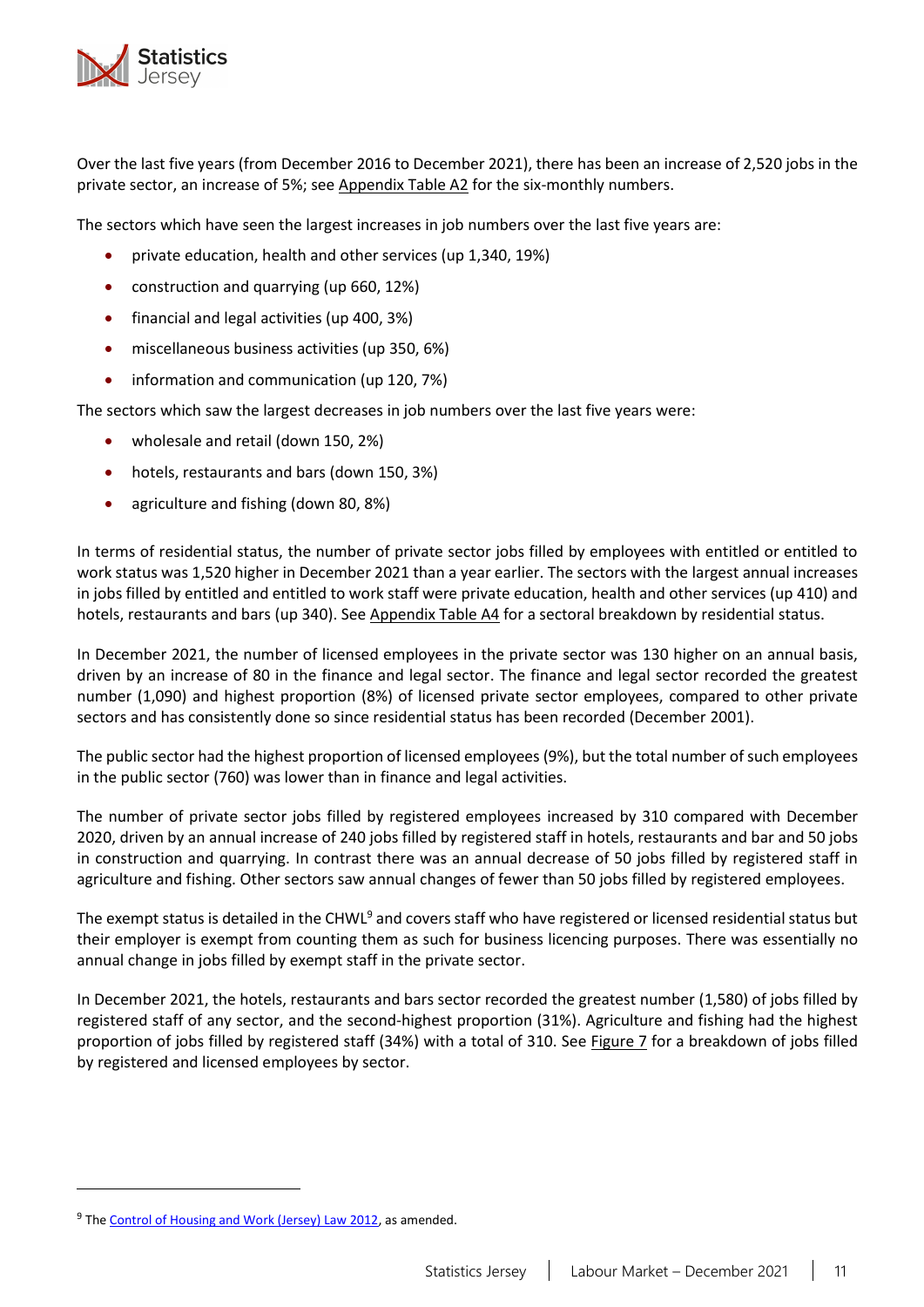

#### <span id="page-11-0"></span>**Figure 7 – Registered and licensed employees as a percentage of all employees in each sector, December 2021**



#### <span id="page-11-1"></span>**Figure 8 – Percentage of jobs filled on zero-hours contracts by sector, December 2021**



In December 2021, there were 5,690 private sector jobs filled on zero-hours contracts. [Figure 8](#page-11-1) shows the percentage of jobs filled in each of the private sectors through zero-hour contracts, compared with the public sector and the average across the private sector.

For a breakdown of the private sector by both employment status and residential status, se[e Appendix Table](#page-24-0) A5.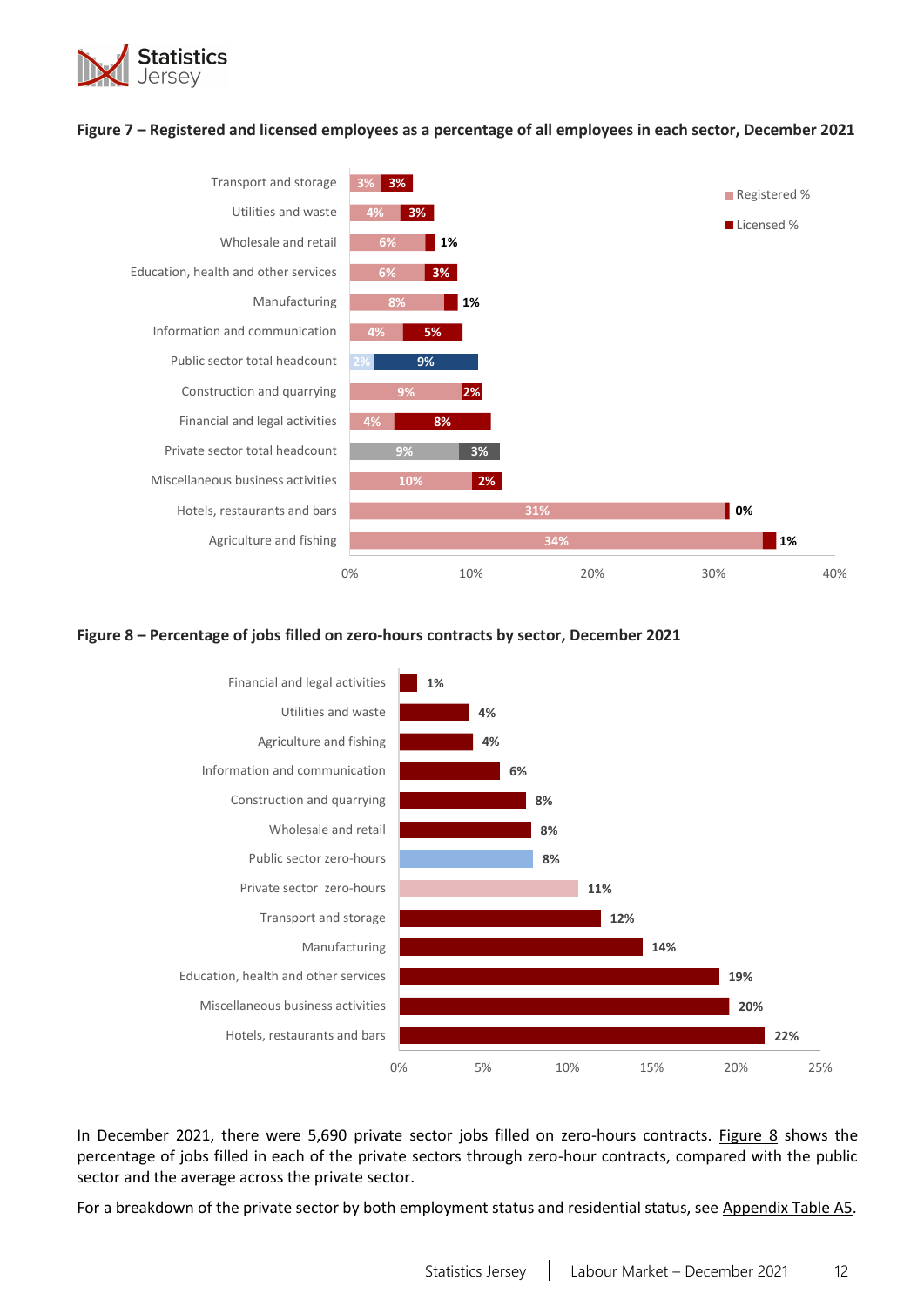

Detailed sub-sectoral commentary and data tables are available i[n appendices A8](#page-28-0) - A14 for the following sectors:

- [finance and legal activities](#page-28-0)
- [digital](#page-30-0)
- [technology, media and telecommunications](#page-31-0)
- [miscellaneous business activities](#page-33-0)
- [private education, health and other services](#page-35-0)
- [hotels, restaurants and bars](#page-37-0)
- [transport and storage](#page-39-0)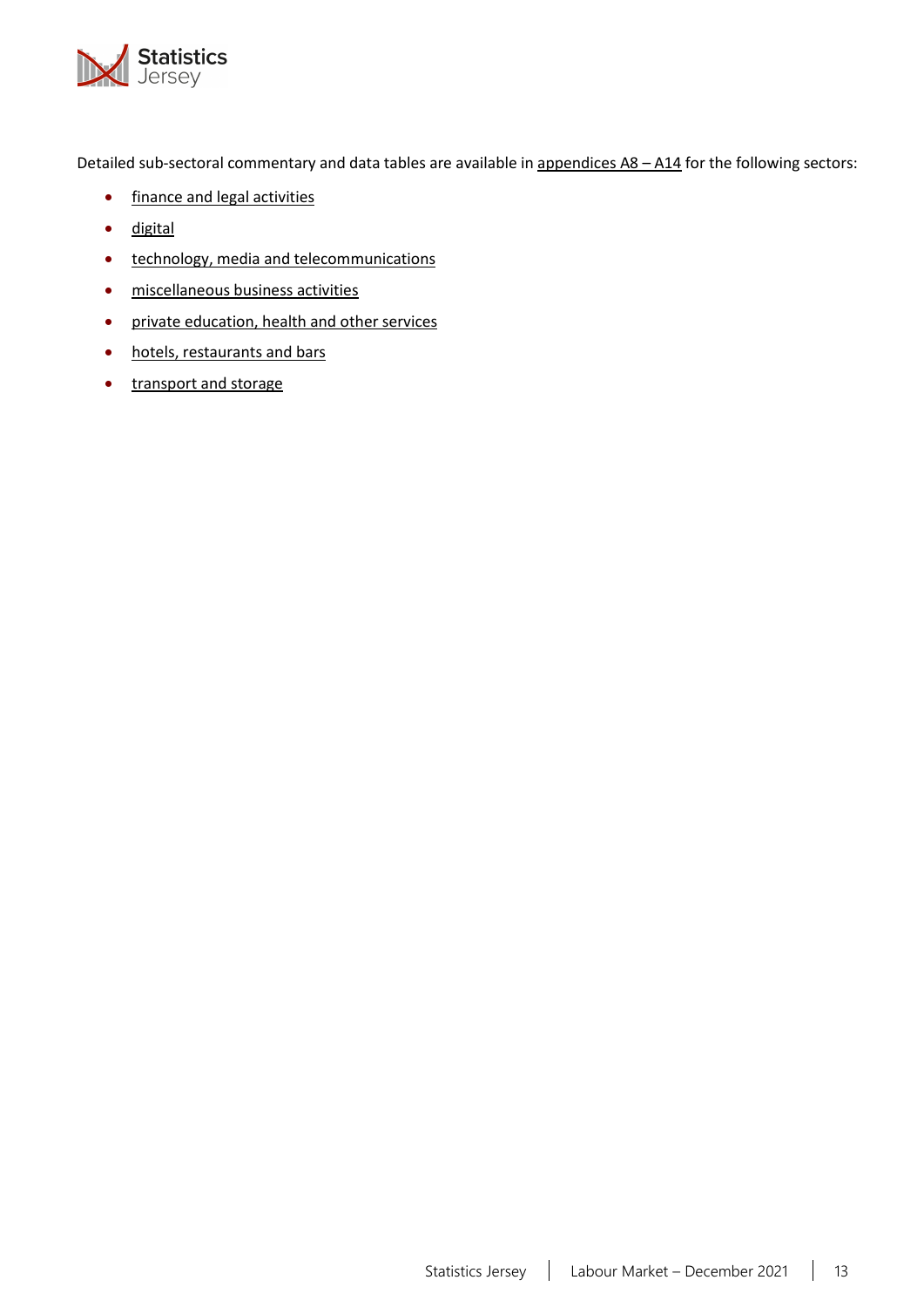

# <span id="page-13-0"></span>**Public sector**

In this report, jobs in the **public sector** are defined as the sum of:

- Government of Jersey<sup>10</sup> (GOJ) core jobs (filled on permanent and fixed-term contracts)
- Government of Jersey non-core jobs (filled on zero-hours contracts)
- Government of Jersey Trading Bodies Jersey Fleet Management and Jersey Car Parks
- non-States Workers individuals who do not hold an employment contract with the Government of Jersey but who are remunerated via the Government of Jersey payroll provision; such individuals include States Members, Commissioners, Non-Executive Directors, Jurats and Shadow Board Members
- the States of Jersey Development Company, trading as the Jersey Development Company (JDC)
- employment by the Island's twelve Parishes

Due to the COVID-19 pandemic<sup>11</sup>, private sector general practice doctors (GPs) were employed by the government from April 2020 through August 2020. These 80 GPs were included in the Government of Jersey core job total for the June 2020 period as well as in the private education, health and other services sector.

### **Government of Jersey (GOJ)**

### **Core jobs (on permanent and fixed-term contracts[\)](#page-13-1)**

<span id="page-13-2"></span>[Figure](#page-13-1) 9 and [Table 10](#page-13-1) show the Government of Jersey **core jobs**, on both a headcount and full-time equivalent<sup>12</sup> (FTE) basis, over time. See the [notes](#page-18-1) on the public sector for details on reporting changes over time.

<span id="page-13-1"></span>



<sup>10</sup> Previously named the States of Jersey.

<sup>11</sup> <https://www.gov.je/news/2020/pages/IntergratedGPSystem.aspx>

<sup>&</sup>lt;sup>12</sup> Full-time equivalent (FTE) is the number of hours contracted or worked, divided by the total standard full-time hours for the relevant pay group (i.e. a full-time job = 1, and a half time job = 0.5). The FTE numbers shown in [Figure 9](#page-13-1) an[d Table 10](#page-13-1) are 'Actual adjusted FTE', that is the actual FTE excluding employees who are covering staff absence.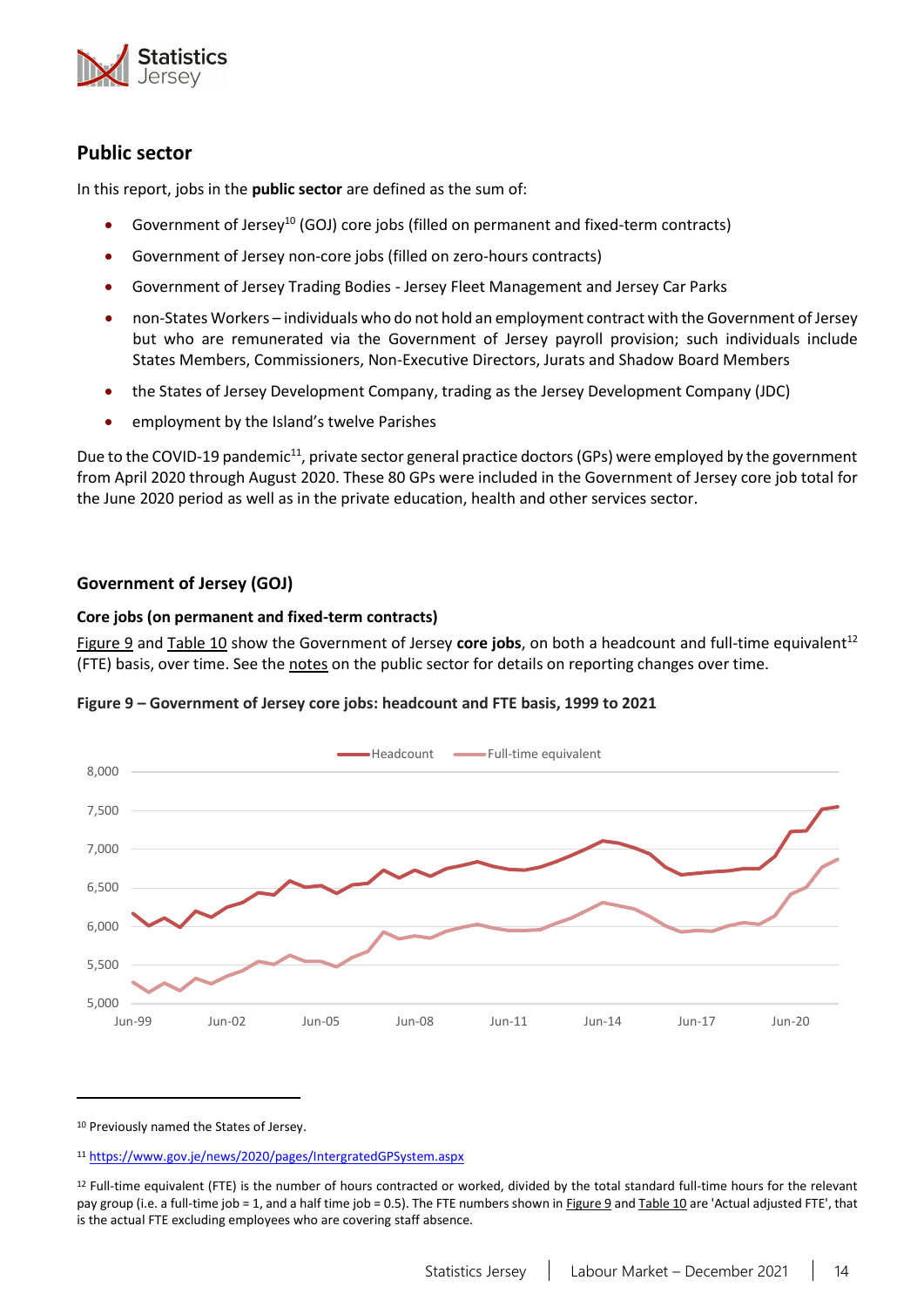

|                                       |       |       | Dec-16 Jun-17 Dec-17 Jun-18 Dec-18 Jun-19 Dec-19 Jun-20 Dec-20 Jun-21 Dec-21 |       |       |       |                                           |             |             |             |
|---------------------------------------|-------|-------|------------------------------------------------------------------------------|-------|-------|-------|-------------------------------------------|-------------|-------------|-------------|
| Headcount                             | 6.670 | 6.690 |                                                                              |       |       |       | 6,710 6,720 6,750 6,750 6,910 7,230 7,240 |             |             | 7,520 7,550 |
| Full-time<br>equivalent <sup>12</sup> | 5,930 | 5.950 | 5.940                                                                        | 6,010 | 6,050 | 6,030 |                                           | 6,140 6,420 | 6.510 6.770 | 6.870       |

|  | Table 10 - Government of Jersey core jobs: headcount and FTE basis, December 2016 to December 2021 |  |
|--|----------------------------------------------------------------------------------------------------|--|
|--|----------------------------------------------------------------------------------------------------|--|

On an annual basis, GOJ core headcount was 310 higher than in December 2020; over the same period there was an increase of 360 on an FTE basis. GOJ headcount and total FTE were both the highest recorded to date, with the previous headcount and FTE highs both being recorded in June 2021 (7,520 and 6,770 respectively). Some of the increase since December 2019 was due to measures taken in response to the COVID-19 pandemic, for example staff hired for roles such as testing and tracing. Private sector GPs were employed by the government from April 2020 to August 2020, so are included in the June 2020 public sector figures. This group comprised 80 staff in June 2020.

In December 2021 the departments with the largest annual increase in staff were Health and Community Services (up 100), followed by Children, Young People, Education and Skills (up 80), and the Chief Operating Office (up 70).

Comparing this round to June 2021, GOJ core headcount increased by 30 staff and FTE increased by 100.

#### **All public sector jobs**

The number of jobs in all public sector categories over time are shown in [Table 11](#page-14-0).

| Category                  | <b>Dec-16</b> | <b>Jun-17</b> | <b>Dec-17</b> | <b>Jun-18</b> | <b>Dec-18</b> |       | Jun-19 Dec-19 | <b>Jun-20</b> | <b>Dec-20</b> |       | Jun-21 Dec-21 |
|---------------------------|---------------|---------------|---------------|---------------|---------------|-------|---------------|---------------|---------------|-------|---------------|
| $GOJ$ – core              | 6,670         | 6,690         | 6,710         | 6,720         | 6,750         | 6,750 | 6,910         | 7,230         | 7,240         | 7.520 | 7,550         |
| $GOJ$ – zero-hours        | 440           | 570           | 500           | 460           | 490           | 520   | 600           | 510           | 660           | 670   | 650           |
| <b>GOJ Trading Bodies</b> | 40            | 40            | 40            | 40            | 40            | 40    | 40            | 40            | 40            | 40    | 40            |
| <b>Non-States Workers</b> | 70            | 80            | 80            | 80            | 100           | 110   | 110           | 100           | 120           | 110   | 100           |
| JDC                       | 10            | 10            | 20            | 20            | 20            | 20    | 10            | 10            | 10            | 10    | 20            |
| Parish                    | 450           | 440           | 430           | 380           | 390           | 380   | 450           | 440           | 450           | 430   | 430           |
| <b>Public sector jobs</b> | 7,690         | 7.840         | 7,780         | 7,700         | 7,780         | 7,820 | 8,130         | 8.340         | 8,530         | 8.790 | 8.790         |

<span id="page-14-0"></span>**Table 11 – Number of public sector jobs by category, December 2016 to December 2021**

In December 2021, there were 8,790 jobs filled in the public sector, an increase of 260 since December 2020.

The number of public sector jobs in December 2021 is unchanged from June 2021, and therefore is still at its highest recorded level.

There was an increase of 310 in the number of GOJ core jobs (headcount) from December 2020 to December 2021. In contrast there an annual decrease of 20 non-states workers and 20 parish jobs. There were essentially no changes in GOJ zero-hours, GOJ trading bodies, and JDC jobs.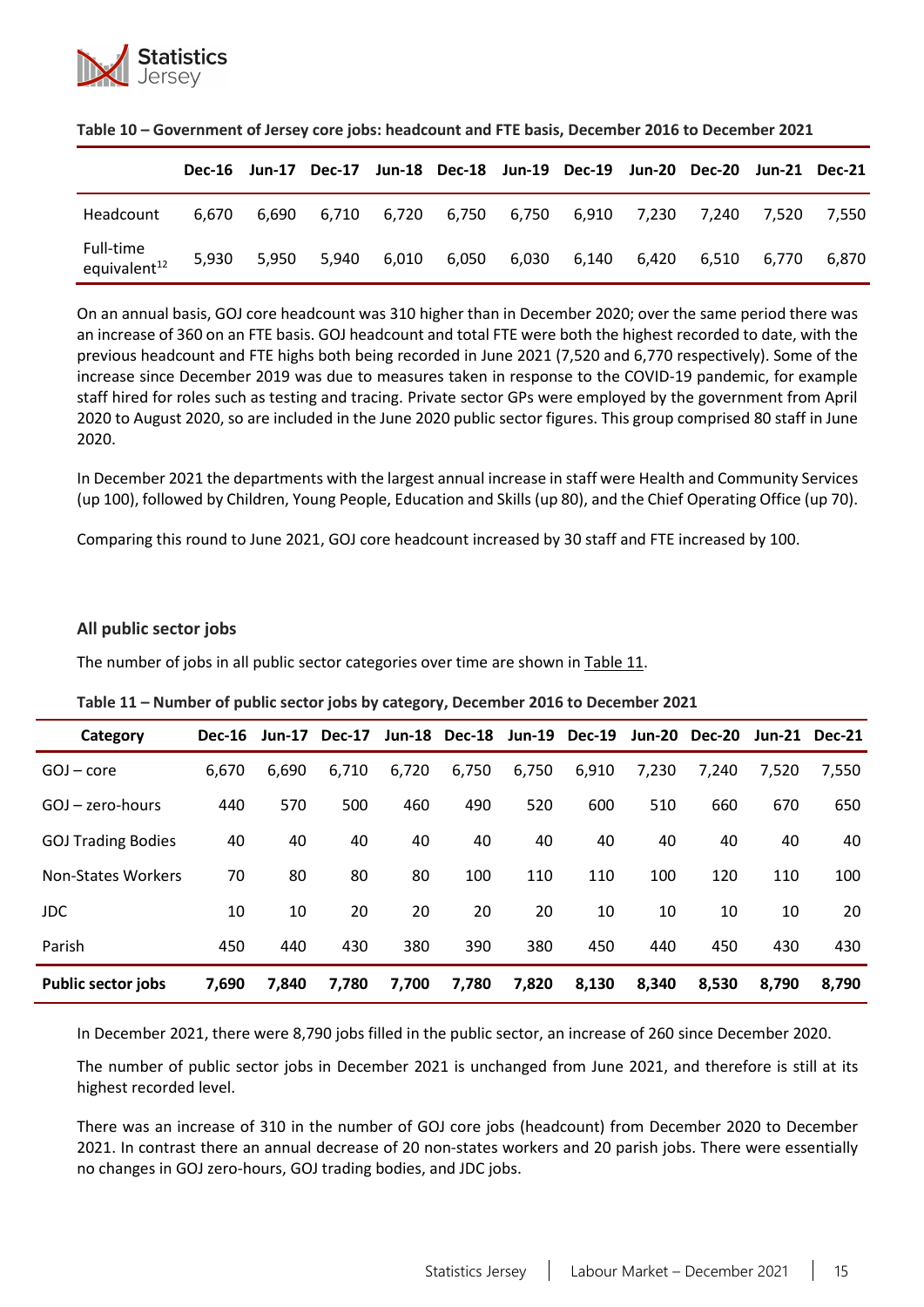

In the last few years, there was a series of decreases in GOJ core jobs from June 2014 to December 2016 (down 440 over the period), followed by a series of increases from December 2016 to December 2021 (up 880 over the period).

The number of parish jobs in December 2016 and December 2021 were similar, at 450 and 430 jobs respectively; the decrease in June 2018 associated with the closure of St Helier House residential care home was offset by the inclusion of Maison St Brelade from December 2019.

The number of GOJ zero-hours jobs is rather variable but has remained between 440-670 jobs over the last five years, with the June 2021 total of 670 being the highest.

In December 2021, 8% of public sector jobs were filled on zero-hours contracts $^{13}$ .

#### **Employment status**

The number of public sector jobs by employment status of employees from December 2016 to December 2021 is shown i[n Table 12.](#page-15-0)

<span id="page-15-0"></span>

| Table 12 – Number of public sector jobs by employment status of current post holder, December 2016 to |  |
|-------------------------------------------------------------------------------------------------------|--|
| December 2021                                                                                         |  |

| <b>Employment status</b> | <b>Dec-16</b> | <b>Jun-17</b> | <b>Dec-17</b> |       | <b>Jun-18 Dec-18</b> | Jun-19   | <b>Dec-19</b> | Jun-20   | <b>Dec-20</b> |       | <b>Jun-21 Dec-21</b> |
|--------------------------|---------------|---------------|---------------|-------|----------------------|----------|---------------|----------|---------------|-------|----------------------|
| Full-time                | 6.150         | 6.160         | 6,230         | 6,020 | 6,080                | 6,270    | 6,460         | 6,700    | 6.820         | 7.040 | 7.090                |
| Part-time                | 1,030         | 1.040         | 990           | 1,180 | 1,070                | 890      | 1,010         | 1.070    | 990           | 1,030 | 1,000                |
| Zero-hours               | 510           | 630           | 570           | 510   | 630                  | 660      | 670           | 570      | 720           | 720   | 700                  |
| Exempt                   | 10            | 10            | $+$           | 0     | $\Omega$             | $\Omega$ | 0             | $\Omega$ | 0             | 0     | $\Omega$             |
| Public sector jobs       | 7,690         | 7.840         | 7,780         | 7,700 | 7,780                | 7,820    | 8,130         | 8,340    | 8,530         | 8,790 | 8,790                |

On an annual basis, in December 2021 there was an increase of 270 full-time jobs, slightly offset by a decrease of 20 in zero-hour jobs. There was essentially no change in the number of part-time jobs.

For a more detailed breakdown of public sector jobs by employment status, see [Appendix Table A6.](#page-26-0)

 $13$  While most such jobs are included in "GOJ – zero-hours" in [Table 11,](#page-14-0) zero-hours jobs in non-core sub-sectors are also included in the zero-hours total shown i[n Table 2](#page-3-0) and [Table 12](#page-15-0)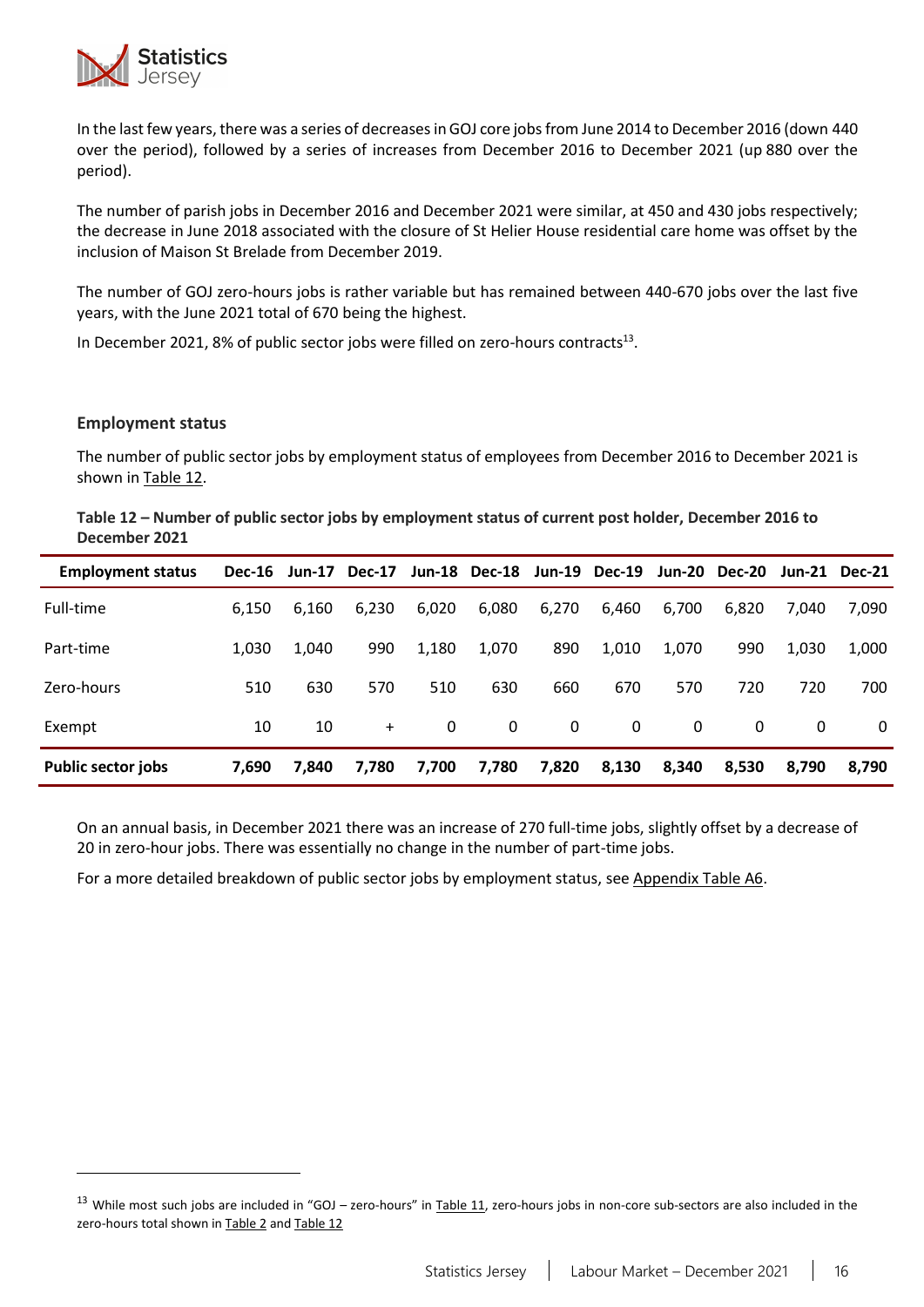

#### **Residential status**

<span id="page-16-0"></span>The number of public sector jobs by residential status of employees from December 2016 to December 2021 is shown i[n Table 13](#page-16-0).

**Table 13 – Number of public sector jobs by residential status of current post holder, December 2016 to December 2021**

| <b>Residential status</b>      | <b>Dec-16</b> |       | Jun-17 Dec-17 |       | Jun-18 Dec-18 |       | Jun-19 Dec-19 | Jun-20 | <b>Dec-20</b> |       | Jun-21 Dec-21 |
|--------------------------------|---------------|-------|---------------|-------|---------------|-------|---------------|--------|---------------|-------|---------------|
| Entitled / entitled<br>to work | 7.040         | 7.190 | 7,160         | 7,050 | 7,070         | 7,080 | 7.290         | 7.430  | 7,610         | 7.890 | 7,850         |
| Licensed                       | 550           | 540   | 540           | 570   | 610           | 650   | 680           | 750    | 730           | 730   | 760           |
| Registered                     | 100           | 100   | 80            | 80    | 80            | 80    | 90            | 130    | 170           | 150   | 170           |
| Exempt                         | 10            | 10    | $+$           | 10    | 10            | 10    | 70            | 30     | 10            | 20    | 10            |
| <b>Public sector jobs</b>      | 7,690         | 7,840 | 7,780         | 7,700 | 7,780         | 7,820 | 8,130         | 8,340  | 8,530         | 8.790 | 8.790         |

On an annual basis, in December 2021 the increase in jobs was driven by an increase of 240 jobs filled by staff with entitled or entitled to work status, and an increase of 30 jobs filled by staff with licensed status.

For a more detailed breakdown of public sector jobs by residential status, see [Appendix Table](#page-26-1) A7.

*Statistics Jersey*

*29 April 2022*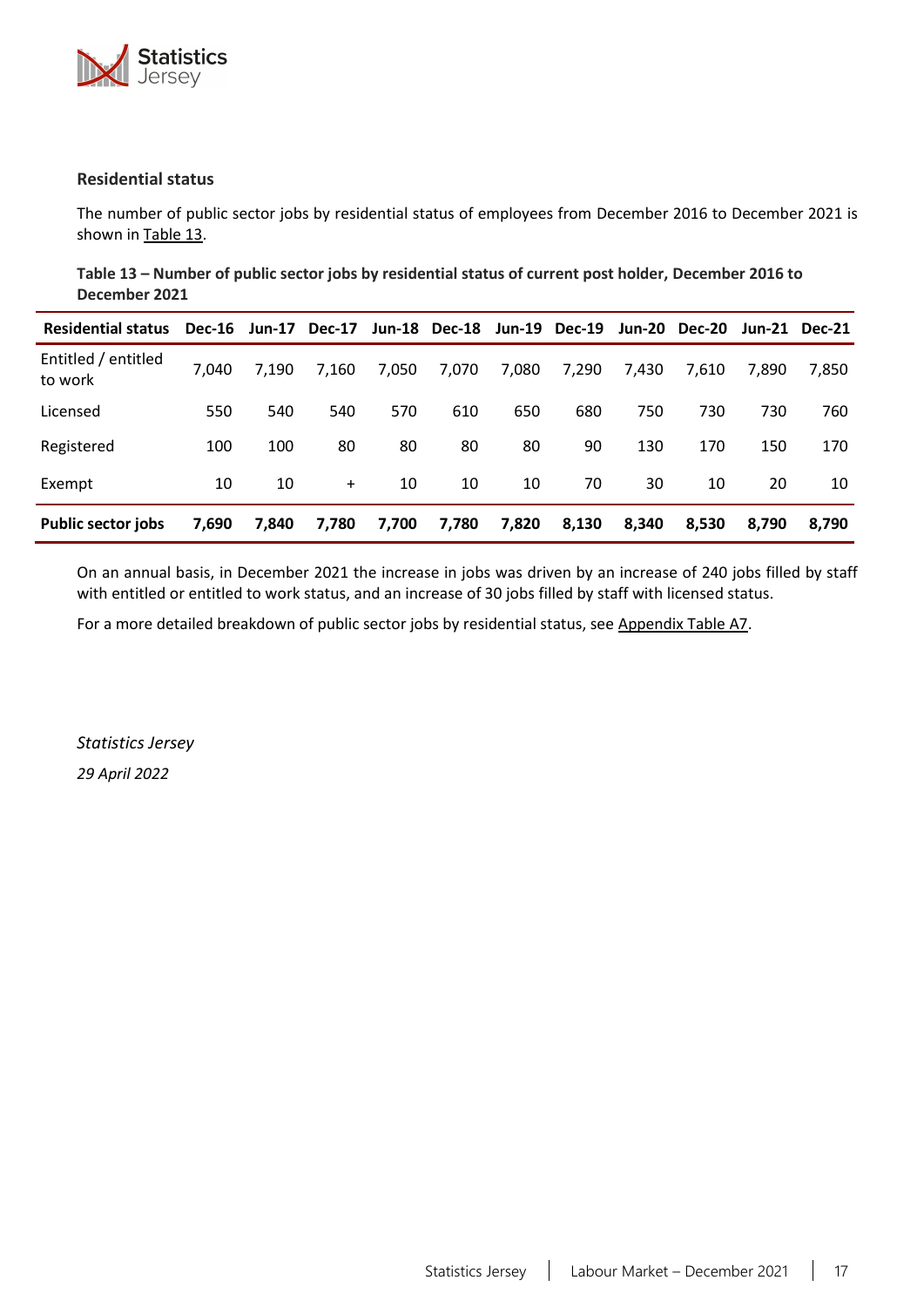<span id="page-17-1"></span>

# **Annex**

#### <span id="page-17-0"></span>**The standard industrial classification system**

Since December 2018, labour market reports have used the UK standard industrial classification (SIC) 2007 system. Recent reports prior to this, up to June 2018, used the previous UK SIC 2003 system. The main changes in UK SIC 2007 pertinent to the Jersey economy are the following:

- "Information and communication" is a newly created sector, which contains the "Computer and related activities" section and draws from the previous "Manufacturing", "Transport, storage and communications" and "Private education, health and other services" (see [digital sector](#page-30-0) for more details)
- Landscape gardening has moved from "Agriculture and fishing" to "Miscellaneous business activities"
- Sewerage, waste disposal and removal services have moved from "Private education, health and other services" to "Utilities and waste"
- Repair of household items has moved from "Wholesale and retail" to "Private education, health and other services"

Undertakings have also been classified to a greater level of detail, allowing more granular sub-sector analysis. For the first time, we have been able to provide statistics for the [digital sector and its sub-sectors.](#page-30-0)

For full details, see the [ONS publications](https://www.ons.gov.uk/methodology/classificationsandstandards/ukstandardindustrialclassificationofeconomicactivities/uksic2007) on the UK SIC 2007 system, in particular the introduction to the [structure](https://www.ons.gov.uk/file?uri=/methodology/classificationsandstandards/ukstandardindustrialclassificationofeconomicactivities/uksic2007/uksic2007web.pdf)  [and explanatory notes.](https://www.ons.gov.uk/file?uri=/methodology/classificationsandstandards/ukstandardindustrialclassificationofeconomicactivities/uksic2007/uksic2007web.pdf)

#### **Standard industrial classification 2007 sectors**

**Standard industrial classification 2003 sectors**

| <b>Sector</b>                                   | <b>SIC 2007 divisions</b> | <b>Sector</b>                                   | SIC 2003 divisions              |  |  |
|-------------------------------------------------|---------------------------|-------------------------------------------------|---------------------------------|--|--|
| Agriculture and fishing                         | A                         | Agriculture and fishing                         | A, B                            |  |  |
| Manufacturing                                   | C                         | Manufacturing                                   | D                               |  |  |
| Construction and quarrying                      | B, F                      | Construction and quarrying                      | C, F                            |  |  |
| Utilities and waste                             | D, E                      | Electricity, gas and water                      | Ε                               |  |  |
| Wholesale and retail                            | G                         | Wholesale and retail                            | G                               |  |  |
| Hotels, restaurants and bars                    |                           | Hotels, restaurants and bars                    | H                               |  |  |
| Transport and storage                           | н                         | Transport, storage and<br>communication         |                                 |  |  |
| Information and<br>communication                | J                         | Computer and related<br>activities              | 72 from K                       |  |  |
| Financial and legal activities                  | K, 69 from M              | Financial and legal activities                  | J, 74.11 and 74.12<br>from K    |  |  |
| Miscellaneous business<br>activities            | L, N, M except 69         | Miscellaneous business<br>activities            | K except 72, 74.11<br>and 74.22 |  |  |
| Private education, health<br>and other services | O, P, Q, R, S, T, U       | Private education, health<br>and other services | L, M, N, O, P, Q                |  |  |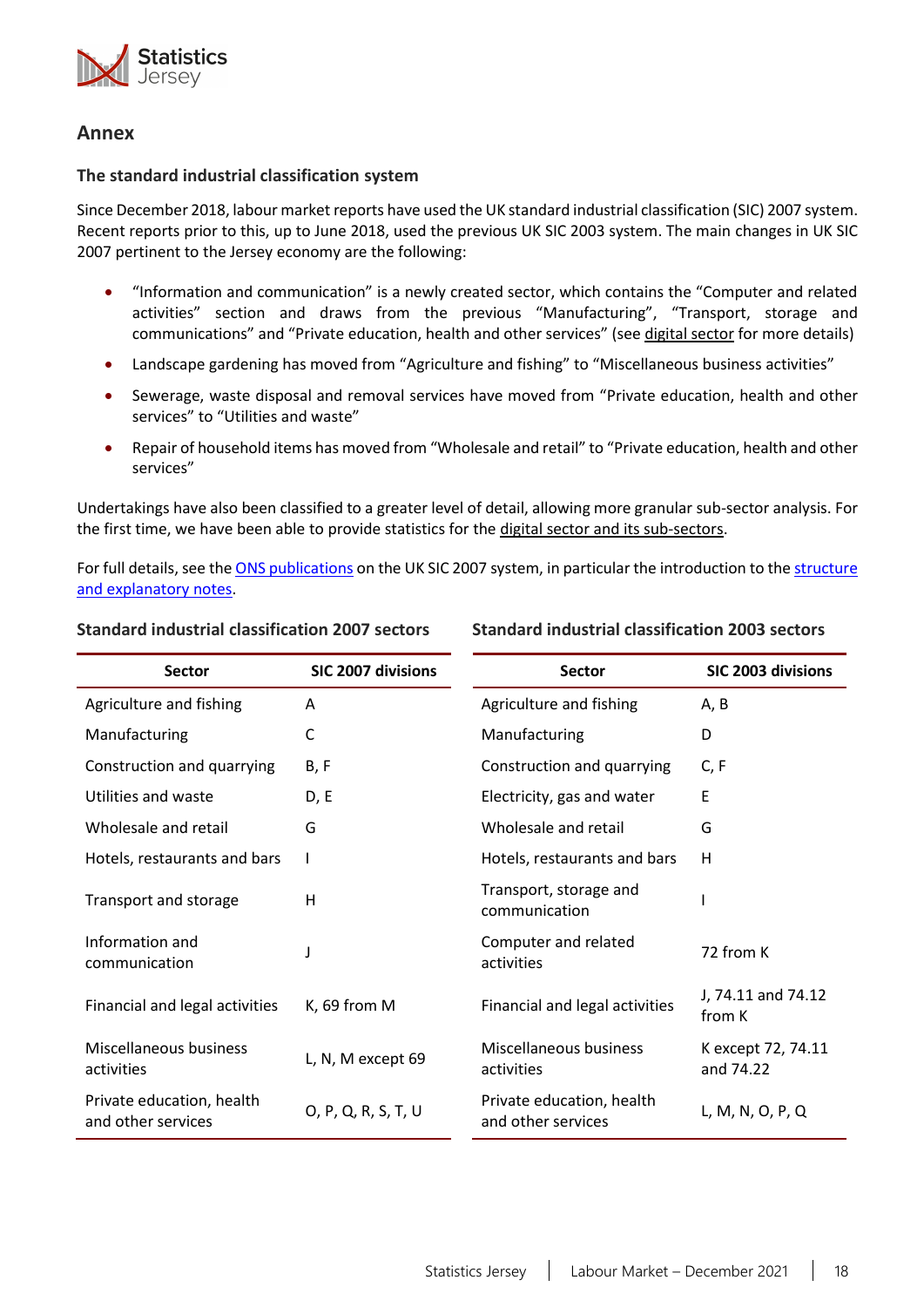

# <span id="page-18-0"></span>**Notes**

### **Definitions**

From December 2013, the data used to produce this report has been collected under the [Control of Housing and](https://www.jerseylaw.je/laws/revised/Pages/18.150.aspx)  [Work \(Jersey\) Law 2012](https://www.jerseylaw.je/laws/revised/Pages/18.150.aspx) (CHWL). Under this law, all undertakings in Jersey are required to report *individual* employee-level information to the Government of Jersey at six-monthly intervals. Employment status and residential status are reported for every employee:

- **employment status**: in addition to the permanent and fixed-term categories of full-time and part-time employment, the CHWL requires the reporting of employees who have worked in the latest month on zero-hours contracts, and employees who are classified as exempt. Full-time is defined as 25 hours per week or more, part-time as less than 25 hours but not zero, and zero-hours as zero contracted hours.
- **residential status**: the categories of residential status under the CHWL are: "entitled" and "entitled to work" (both formerly "locally qualified"); "licensed" (formerly "j-category"); and "registered" (formerly "non-qualified")

Under the previous [Regulation of Undertakings](https://www.jerseylaw.je/laws/superseded/Pages/2006/05.750.30.aspx) and Development Law (RUDL), in effect from June 1998 to June 2013, all undertakings operating in Jersey were required to report only *aggregate* employee numbers. These were classified by employment status (full-time, part-time) and by residential status (locally qualified, j-category and non-qualified).

The Population Office of the Customer and Local Services department has administered and compiled the manpower returns collected under both the RUDL and the CHWL. Statistics Jersey analyses the collected data and produces this report.

Long-run time series extending beyond December 2013 have been adjusted for the change in reporting criteria under RUDL and CHWL.

#### **Private sector**

The "private sector" includes the former States Trading Committees (both before and after incorporation), the Jersey Financial Services Commission (JFSC), the Family Nursing and Home Care Service, and the Jersey Competition Regulatory Authority (JCRA, previously the Channel Islands Competition Regulatory Authority [CICRA]).

In July 2014, the States of Jersey Housing department was incorporated as Andium Homes. From December 2014, jobs at Andium Homes are included in the private sector, having previously been recorded in the public sector.

Visit Jersey commenced operations in March 2015. From June 2015, jobs at Visit Jersey are included in the private sector, having previously been recorded in the public sector.

Jersey Sport Limited was created in June 2017. From June 2017, jobs at Jersey Sport are included in the private sector, having previously been recorded in the public sector.

#### <span id="page-18-1"></span>**Public sector**

The "public sector" includes Government of Jersey core jobs (on permanent and fixed-term contracts), Government of Jersey jobs on zero-hours contracts, Government of Jersey Trading Bodies (Jersey Fleet Management and Jersey Car Parks), non-States Workers, the States of Jersey Development Company (JDC), and Parish jobs.

Since December 2019, the Maison St Brelade residential care home has been included in the parish of St Brelade workforce and is thus included in the public sector.

Up until June 2013, Government of Jersey trading bodies (Jersey Car Parking and Jersey Fleet Management) were included in Government of Jersey core staff. They have comprised 40-50 jobs for the period where data is available, since June 2010.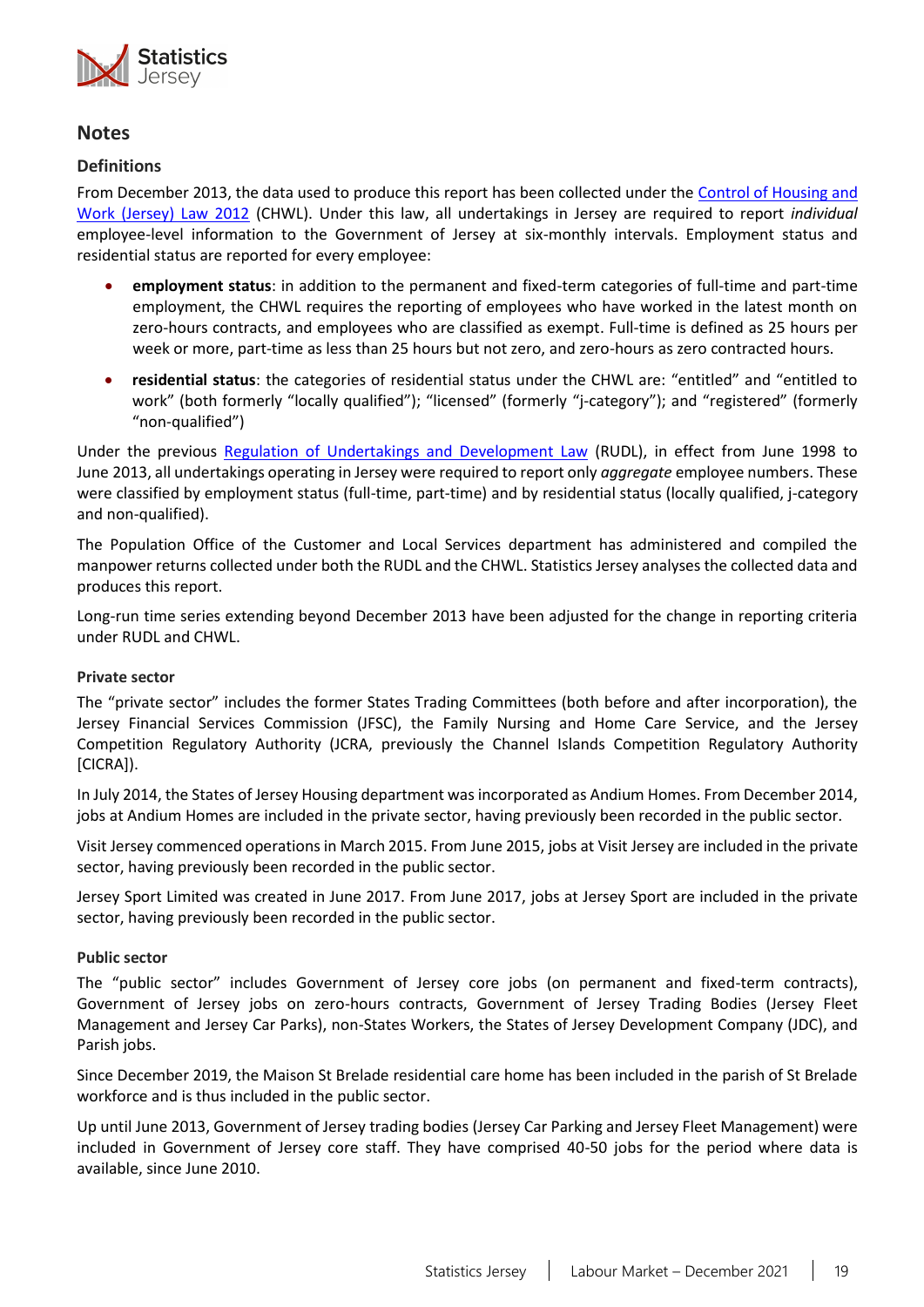

Up until December 2007, Government of Jersey core jobs were not adjusted for individuals working in multiple jobs. From June 2008 onwards individuals working in multiple jobs were only counted once. For years where this figure is available, it was between 10 and 30 jobs.

### **Methodology**

The Labour Market report is produced using the results of the six-monthly manpower survey, which is run by the Population Office. Under the [Control of Housing and Work Law](https://www.jerseylaw.je/laws/revised/Pages/18.150.aspx) this survey is mandatory for undertakings that employ staff in Jersey, including those where the owner is self-employed and employs no other staff (sole traders). In every round some undertakings will not respond in time to be included in the report; to prevent non-returns from distorting the results, Statistics Jersey imputes these missing returns based on these undertakings' past returns. This is done by taking the values from the previous return, or the return from one year earlier for seasonal businesses. The number of undertakings imputed varies from round to round, as does the number of jobs imputed for these undertakings. The number of jobs imputed in recent years has increased from approximately 200 to 2,000 in [June 2019.](https://www.gov.je/SiteCollectionDocuments/Government%20and%20administration/R%20Jersey%20Labour%20Market%20Jun%2019%2020191011%20SJ.pdf) In the [December 2019](https://www.gov.je/SiteCollectionDocuments/Government%20and%20administration/R%20Jersey%20Labour%20Market%20Dec%2019%2020200528%20SJ.pdf) and [June 2020](https://www.gov.je/SiteCollectionDocuments/Government%20and%20administration/R%20Jersey%20Labour%20Market%20Jun%2020%2020201105%20SJ.pdf) rounds there was an unusually large number of non-returns, approximately 4,000 jobs were imputed for the publications and approximately 2,500 jobs were imputed in the revisions. These rounds had higher levels of imputation in part due to COVID-19 and associated public health restrictions, difficulties contacting some businesses due to changes in working arrangements such as remote working and due to inactivity, and higher workloads on the CLS dept. In the previous report [\(June](https://www.gov.je/SiteCollectionDocuments/Government%20and%20administration/R%20Jersey%20Labour%20Market%20Jun%2021%2020211028%20SJ.pdf) [2021](https://www.gov.je/SiteCollectionDocuments/Government%20and%20administration/R%20Jersey%20Labour%20Market%20Jun%2021%2020211028%20SJ.pdf)), the number of jobs that needed to be imputed was considerably lower, at approximately 1,100, but in the current report approximately 3,300 jobs were imputed.

To verify the accuracy of the imputation methodology, Statistics Jersey compared the figures derived from the manpower returns with data collected by CLS for administrating social security contributions. Changes in job numbers detailed in this report are consistent with those observed in the contributions dataset, in particular the total number of jobs in the economy in June 2019 and June 2021 were similar in both datasets. Statistics Jersey is also developing an experimental imputation methodology to more accurately impute jobs for undertakings that did not complete their manpower return in time to be included, combining data from multiple sources: the manpower return, social security contributions data, and the Government co-funded payroll scheme.

In every Labour Market report, the figures for the previous round (in this case the [June 2021](https://www.gov.je/SiteCollectionDocuments/Government%20and%20administration/R%20Jersey%20Labour%20Market%20Jun%2021%2020211028%20SJ.pdf) report) are revised, to reflect improvements in the data from late returns being submitted. Note that as this generally does not happen for all missing returns, a lower level of imputation is still required for the revised round. Statistics Jersey only revises the previous round of the Labour Market; figures for earlier rounds are not revised.

Summing across undertakings gives the total number of jobs in a particular grouping; this does not give the total number of individual employees, since some employees may have jobs at multiple undertakings.

Numbers presented throughout this report have been rounded independently to the nearest 10; therefore, rows and columns in some tables may not sum to totals.

### **Classifications**

Labour market reports from December 2018 onwards are published using the revised UK Standard Industrial Classification 2007 (SIC 2007). Sectoral totals published for prior reports used earlier classification systems and thus have different sectoral totals to those published in this report. See the [annex](#page-1-1) for details.

#### **Further information**

Further information regarding analysis of the information collected through the manpower returns is available from [Statistics Jersey.](mailto:statistics@gov.je)

Enquiries about the Government of Jersey employment numbers should be directed to the [Government of Jersey](mailto:peoplehub@gov.je)  Human [Resources Department.](mailto:peoplehub@gov.je)

Enquiries about the [Control of Housing and Work Law](https://www.jerseylaw.je/laws/revised/Pages/18.150.aspx) and [manpower returns](https://www.gov.je/working/contributions/registrationcards/pages/manpowerreturns.aspx) should be directed to the [Population](mailto:populationoffice@gov.je) Office.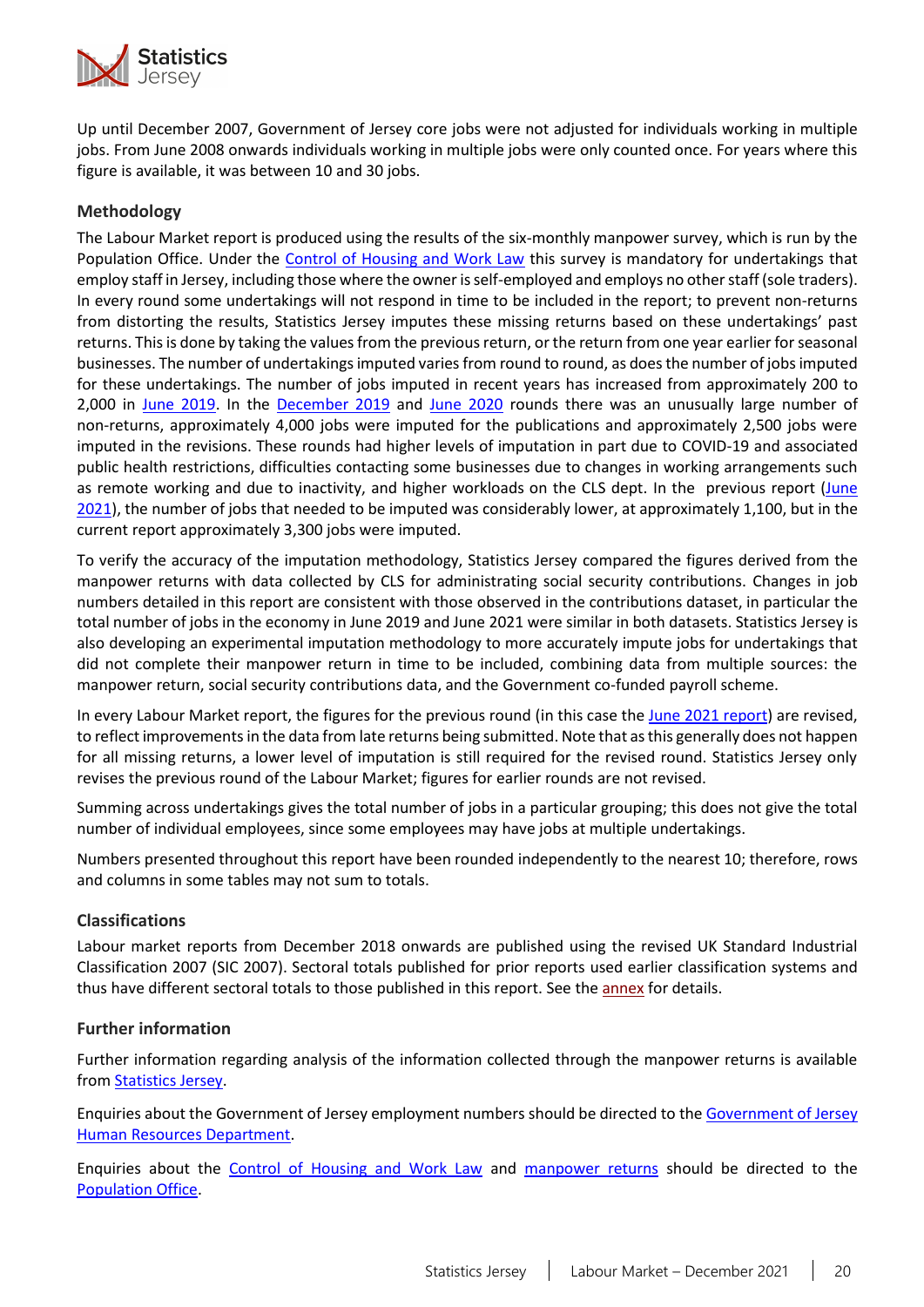

# **Appendix**

Data tables can be found on the Statistics Jersey website under *labour market statistics* and o[n OpenData.](https://opendata.gov.je/dataset/labour-market-manpower)

<span id="page-20-0"></span>

| Table A1 – Jobs in the economy, and the private and public* sectors, from 2000 to 2021 |  |  |
|----------------------------------------------------------------------------------------|--|--|
|----------------------------------------------------------------------------------------|--|--|

| Year | Return | Private | Public*       | <b>Total</b> |
|------|--------|---------|---------------|--------------|
|      | Jun    | 47,760  | 6,110         | 53,870       |
| 2000 | Dec    | 43,810  | 5,990         | 49,810       |
| 2001 | Jun    | 47,560  | 6,200         | 53,760       |
|      | Dec    | 43,960  | 6,120         | 50,090       |
| 2002 | Jun    | 47,390  | 6,250         | 53,640       |
|      | Dec    | 43,960  | 6,310         | 50,270       |
| 2003 | Jun    | 46,790  | 6,440         | 53,230       |
|      | Dec    | 43,210  | 6,410         | 49,620       |
| 2004 | Jun    | 45,830  | 6,590         | 52,420       |
|      | Dec    | 43,130  | 6,510         | 49,640       |
| 2005 | Jun    | 46,760  | 6,530         | 53,290       |
|      | Dec    | 43,850  | 6,430         | 50,280       |
| 2006 | Jun    | 47,380  | 6,540         | 53,910       |
|      | Dec    | 45,000  | 6,560         | 51,570       |
| 2007 | Jun    | 48,380  | 6,730         | 55,110       |
|      | Dec    | 46,360  | 6,630         | 52,980       |
| 2008 | Jun    | 49,880  | 6,730         | 56,610       |
|      | Dec    | 46,910  | 6,650         | 53,560       |
| 2009 | Jun    | 49,440  | 6,750         | 56,190       |
|      | Dec    | 46,780  | 6,790         | 53,570       |
| 2010 | Jun    | 49,310  | 6,840         | 56,150       |
|      | Dec    | 46,750  | 6,780         | 53,530       |
| 2011 | Jun    | 50,170  | 6,740         | 56,910       |
|      | Dec    | 47,170  | 6,730         | 53,900       |
| 2012 | Jun    | 49,630  | 6,770         | 56,400       |
|      | Dec    | 47,010  | 6,840         | 53,850       |
| 2013 | Jun    | 49,360  | 6,920         | 56,290       |
|      | Dec    | 47,020  | 8,300 / 7,010 | 55,320       |
| 2014 | Jun    | 50,040  | 8,400 / 7,110 | 58,430       |
|      | Dec    | 48,220  | 8,320 / 7,080 | 56,540       |
| 2015 | Jun    | 50,880  | 8,190 / 7,020 | 59,060       |
|      | Dec    | 49,860  | 7,960 / 6,940 | 57,820       |
| 2016 | Jun    | 52,480  | 7,840 / 6,770 | 60,320       |
|      | Dec    | 50,950  | 7,690 / 6,670 | 58,640       |
| 2017 | Jun    | 53,770  | 7,840 / 6,690 | 61,610       |
|      | Dec    | 52,010  | 7,780 / 6,710 | 59,790       |
| 2018 | Jun    | 54,250  | 7,700 / 6,720 | 61,960       |
|      | Dec    | 53,070  | 7,780 / 6,750 | 60,850       |
| 2019 | Jun    | 54,660  | 7,820 / 6,750 | 62,470       |
|      | Dec    | 53,260  | 8,130 / 6,910 | 61,380       |
| 2020 | Jun    | 51,440  | 8,340 / 7,230 | 59,780       |
|      | Dec    | 51,500  | 8,530 / 7,240 | 60,020       |
| 2021 | Jun    | 53,750  | 8,790 / 7,520 | 62,540       |
|      | Dec    | 53,470  | 8,790 / 7,550 | 62,260       |

\* Public sector jobs are Government of Jersey (GOJ) core jobs for the period up to June 2013. For the period covered by th[e CHWL,](https://www.jerseylaw.je/laws/revised/Pages/18.150.aspx) from December 2013, two numbers are shown: overall public sector / GOJ core jobs. See [notes](#page-18-1) for details.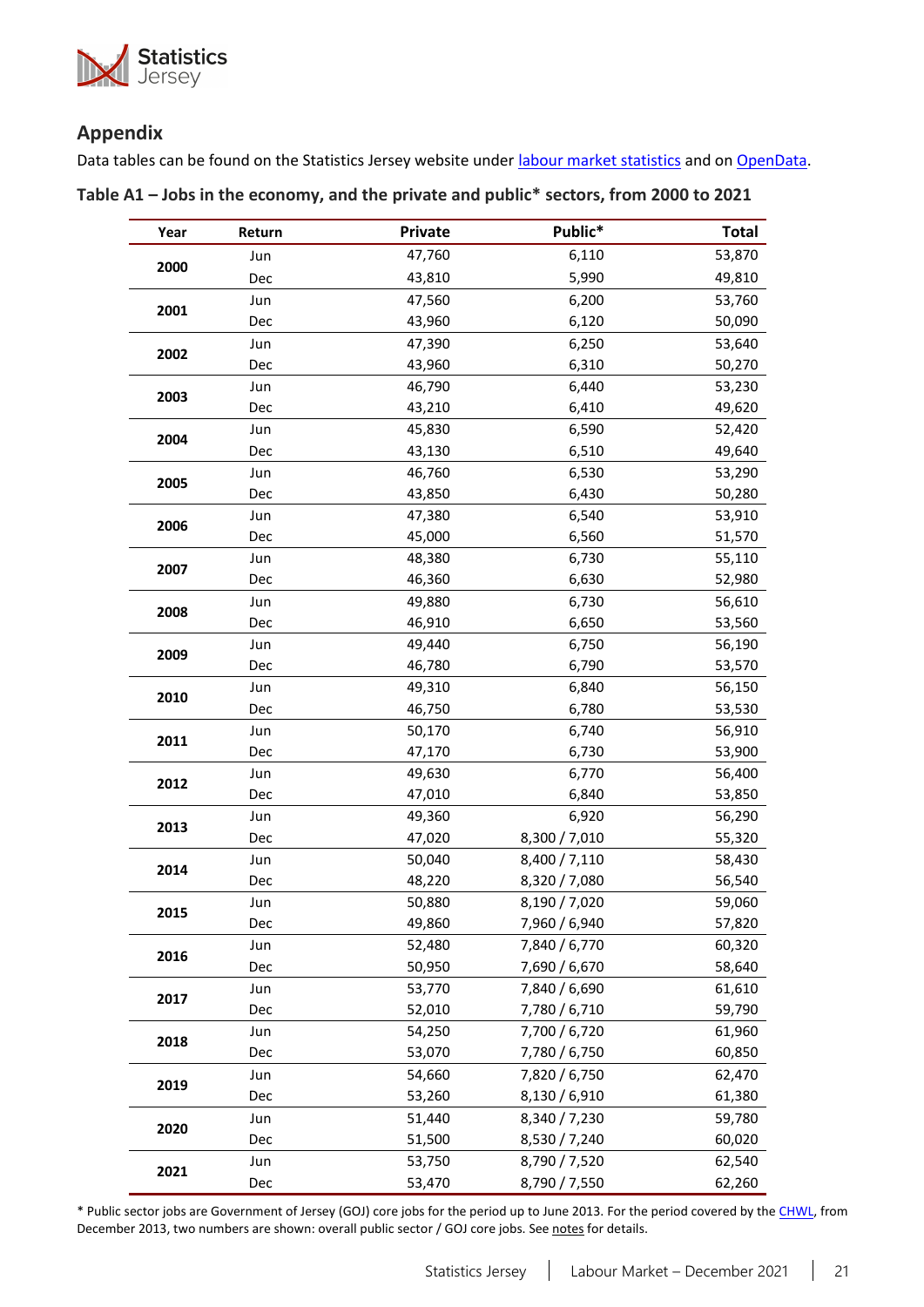

# **Table A2 – Private sector jobs by sector, June 2016 to December 2021**

<span id="page-21-0"></span>

| Sector                                          | <b>Jun-16</b> | <b>Dec-16</b> | <b>Jun-17</b> | <b>Dec-17</b> | <b>Jun-18</b> | <b>Dec-18</b> | <b>Jun-19</b> | <b>Dec-19</b> | <b>Jun-20</b> | <b>Dec-20</b> | <b>Jun-21</b> | <b>Dec-21</b> |
|-------------------------------------------------|---------------|---------------|---------------|---------------|---------------|---------------|---------------|---------------|---------------|---------------|---------------|---------------|
| Agriculture and fishing                         | 1,410         | 990           | 1,380         | 900           | 1,350         | 930           | 1,270         | 900           | 1,120         | 980           | 1,130         | 910           |
| Manufacturing                                   | 890           | 880           | 910           | 910           | 950           | 940           | 990           | 950           | 910           | 900           | 940           | 900           |
| Construction and quarrying                      | 5,610         | 5,710         | 5,910         | 5,830         | 6,010         | 6,000         | 6,000         | 5,960         | 5,980         | 6,120         | 6,400         | 6,370         |
| Utilities and waste                             | 710           | 730           | 730           | 710           | 710           | 710           | 710           | 700           | 710           | 710           | 720           | 720           |
| Wholesale and retail                            | 7,450         | 7,540         | 7,450         | 7,530         | 7,380         | 7,470         | 7,280         | 7,360         | 6,920         | 7,060         | 7,300         | 7,390         |
| Hotels, restaurants and bars                    | 6,340         | 5,260         | 6,430         | 5,370         | 6,420         | 5,530         | 6,400         | 5,480         | 4,700         | 4,500         | 5,420         | 5,110         |
| Transport and storage                           | 2,030         | 1,900         | 2,060         | 1,970         | 2,100         | 1,990         | 2,090         | 2,140         | 1,990         | 1,940         | 1,890         | 1,920         |
| Information and communication                   | 1,690         | 1,710         | 1,750         | 1,750         | 1,760         | 1,810         | 1,840         | 1,850         | 1,840         | 1,800         | 1,850         | 1,830         |
| Financial and legal activities                  | 13,280        | 13,270        | 13,430        | 13,460        | 13,460        | 13,760        | 13,700        | 13,700        | 13,440        | 13,480        | 13,560        | 13,670        |
| Miscellaneous business activities               | 5,810         | 5,720         | 6,030         | 5,940         | 6,080         | 6,060         | 6,260         | 6,130         | 5,920         | 5,880         | 6,080         | 6,070         |
| Private education, health and other<br>services | 7,280         | 7,240         | 7,690         | 7,640         | 8,050         | 7,880         | 8,130         | 8,120         | 7,920         | 8,130         | 8,450         | 8,580         |
| <b>Total private sector headcount</b>           | 52,480        | 50,950        | 53,770        | 52,010        | 54,250        | 53,070        | 54,660        | 53,260        | 51,440        | 51,500        | 53,750        | 53,470        |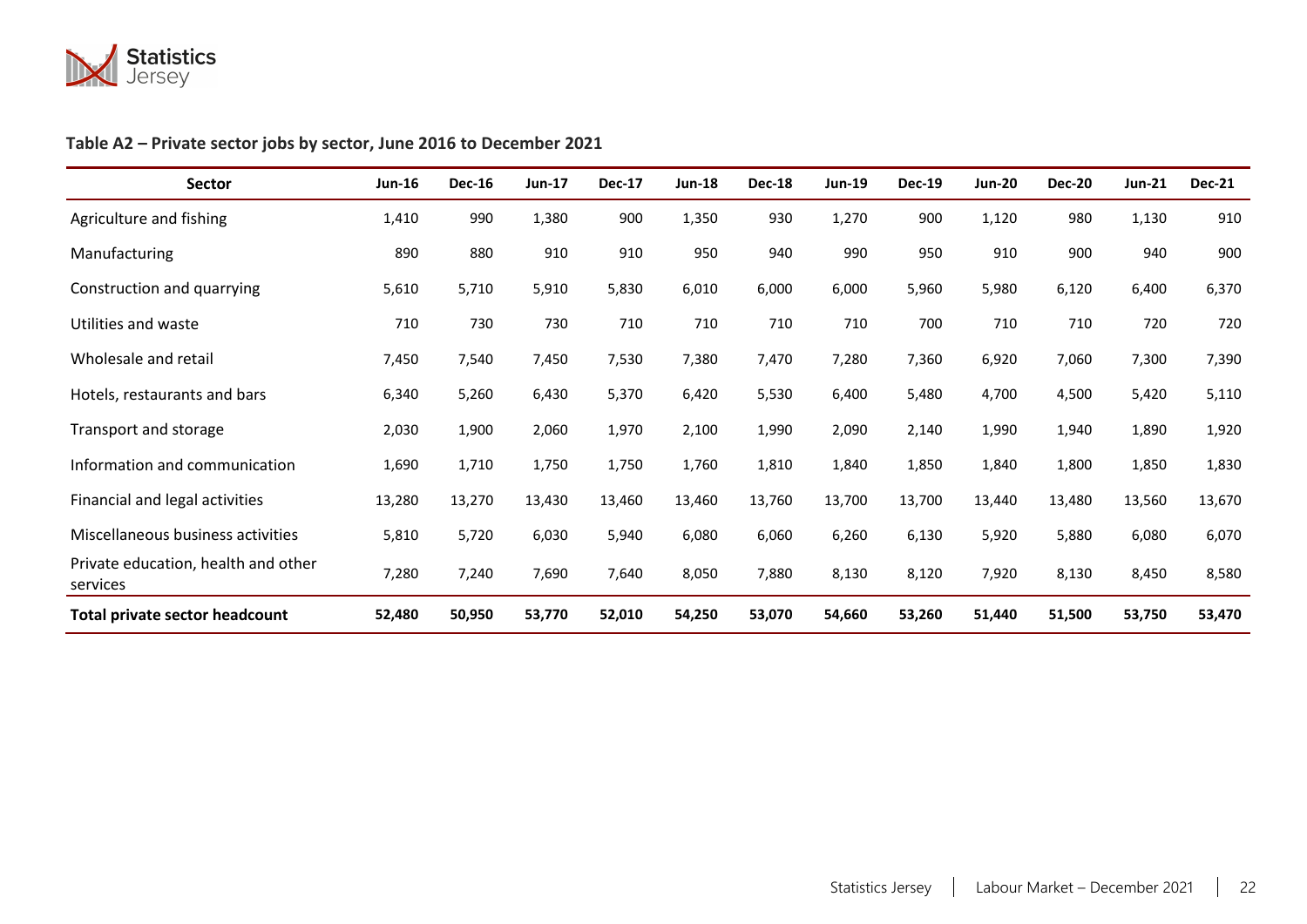

# **Table A3 – Private sector jobs by sector and employment status, December 2020 to December 2021**

|                                                 |           | December 2020 |                |           |           | <b>June 2021</b> |                |           | December 2021 |               |                |           |  |
|-------------------------------------------------|-----------|---------------|----------------|-----------|-----------|------------------|----------------|-----------|---------------|---------------|----------------|-----------|--|
| <b>Sector</b>                                   | Full-time | Part-<br>time | Zero-<br>Hours | Exempt    | Full-time | Part-<br>time    | Zero-<br>hours | Exempt    | Full-time     | Part-<br>time | Zero-<br>hours | Exempt    |  |
| Agriculture and fishing                         | 830       | 110           | 40             | 0         | 970       | 100              | 60             | $+$       | 760           | 110           | 40             | $+$       |  |
| Manufacturing                                   | 630       | 150           | 120            | 0         | 640       | 150              | 150            | $+$       | 620           | 150           | 130            | $\ddot{}$ |  |
| Construction and quarrying                      | 5,150     | 420           | 520            | 30        | 5,450     | 420              | 510            | 20        | 5,460         | 410           | 480            | 30        |  |
| Utilities and waste                             | 600       | 40            | 70             | $\ddot{}$ | 610       | 50               | 60             | $\ddot{}$ | 640           | 40            | 30             | $+$       |  |
| Wholesale and retail                            | 4,990     | 1,400         | 580            | 90        | 5,150     | 1,470            | 590            | 90        | 5,160         | 1,550         | 580            | 100       |  |
| Hotels, restaurants and bars                    | 2,950     | 590           | 930            | 30        | 3,410     | 690              | 1,260          | 60        | 3,260         | 680           | 1,110          | 60        |  |
| Transport and storage                           | 1,490     | 200           | 250            | $+$       | 1,440     | 240              | 210            | $+$       | 1,450         | 240           | 230            | 10        |  |
| Information and communication                   | 1,520     | 140           | 110            | 30        | 1,560     | 160              | 120            | 10        | 1,570         | 150           | 110            | 10        |  |
| Financial and legal activities                  | 12,420    | 890           | 150            | 20        | 12,460    | 910              | 160            | 30        | 12,580        | 920           | 150            | 30        |  |
| Miscellaneous business activities               | 3,420     | 1,240         | 1,200          | 10        | 3,590     | 1,250            | 1,230          | 20        | 3,620         | 1,240         | 1,190          | 20        |  |
| Private education, health and other<br>services | 4,880     | 1,790         | 1,390          | 80        | 5,040     | 1,830            | 1,540          | 50        | 5,060         | 1,820         | 1,630          | 60        |  |
| <b>Private sector jobs</b>                      | 38,880    | 6,960         | 5,370          | 290       | 40,330    | 7,260            | 5,880          | 280       | 40,180        | 7,290         | 5,690          | 300       |  |

<span id="page-22-0"></span>+: non-zero less than 5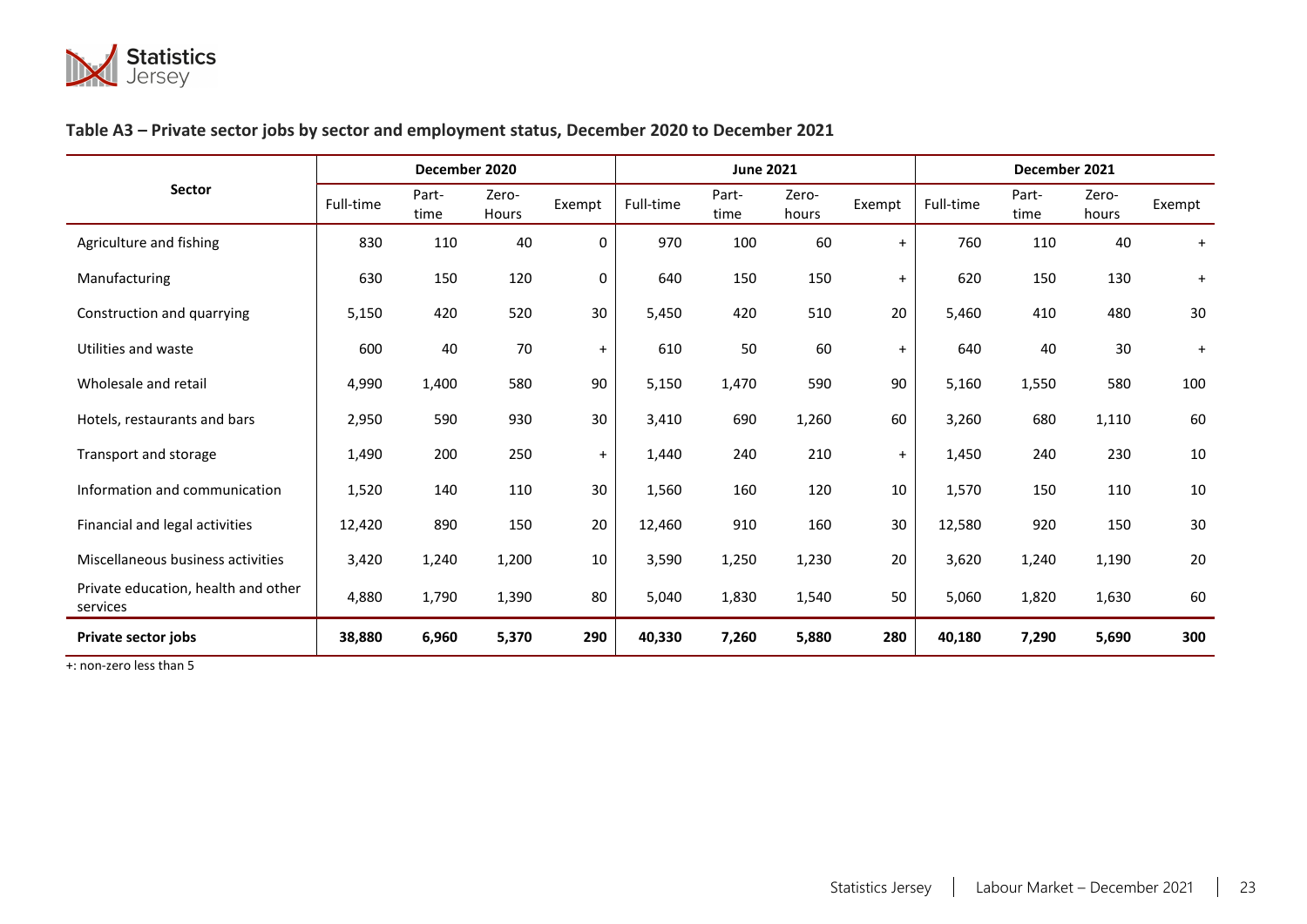

# **Table A4 – Private sector jobs by sector and residential status of current post holder, December 2020 to December 2021**

|                                                 |                                   |           | December 2020 |        |                                   |          | <b>June 2021</b> |        | December 2021                     |          |            |           |
|-------------------------------------------------|-----------------------------------|-----------|---------------|--------|-----------------------------------|----------|------------------|--------|-----------------------------------|----------|------------|-----------|
| <b>Sector</b>                                   | Entitled /<br>entitled<br>to work | Licensed  | Registered    | Exempt | Entitled /<br>entitled<br>to work | Licensed | Registered       | Exempt | Entitled /<br>entitled<br>to work | Licensed | Registered | Exempt    |
| Agriculture and fishing                         | 610                               | $\ddot{}$ | 360           | 0      | 610                               | $+$      | 520              | $+$    | 590                               | 10       | 310        | $+$       |
| Manufacturing                                   | 830                               | 10        | 60            | 0      | 850                               | 10       | 80               | $+$    | 820                               | 10       | 70         | $\ddot{}$ |
| Construction and quarrying                      | 5,470                             | 70        | 540           | 30     | 5,700                             | 100      | 580              | 20     | 5,650                             | 100      | 590        | 30        |
| Utilities and waste                             | 670                               | 10        | 30            | $+$    | 680                               | 10       | 30               | $+$    | 670                               | 20       | 30         | $\ddot{}$ |
| Wholesale and retail                            | 6,490                             | 60        | 420           | 90     | 6,720                             | 60       | 440              | 90     | 6,770                             | 60       | 460        | 100       |
| Hotels, restaurants and bars                    | 3,110                             | 20        | 1,340         | 30     | 3,610                             | 20       | 1,740            | 60     | 3,450                             | 20       | 1,580      | 60        |
| Transport and storage                           | 1,860                             | 50        | 30            | $+$    | 1,800                             | 50       | 40               | $+$    | 1,820                             | 50       | 50         | 10        |
| Information and communication                   | 1,610                             | 90        | 80            | 30     | 1,660                             | 90       | 80               | 10     | 1,660                             | 90       | 80         | 10        |
| Financial and legal activities                  | 11,940                            | 1,010     | 510           | 20     | 12,020                            | 1,030    | 490              | 30     | 12,060                            | 1,090    | 500        | 30        |
| Miscellaneous business activities               | 5,080                             | 140       | 650           | 10     | 5,290                             | 150      | 630              | 20     | 5,290                             | 150      | 610        | 20        |
| Private education, health and other<br>services | 7,340                             | 230       | 490           | 80     | 7,640                             | 230      | 530              | 50     | 7,750                             | 230      | 530        | 60        |
| <b>Private sector jobs</b>                      | 45,010                            | 1,690     | 4,500         | 290    | 46,570                            | 1,750    | 5,150            | 280    | 46,530                            | 1,820    | 4,810      | 300       |

<span id="page-23-0"></span>+: non-zero less than 5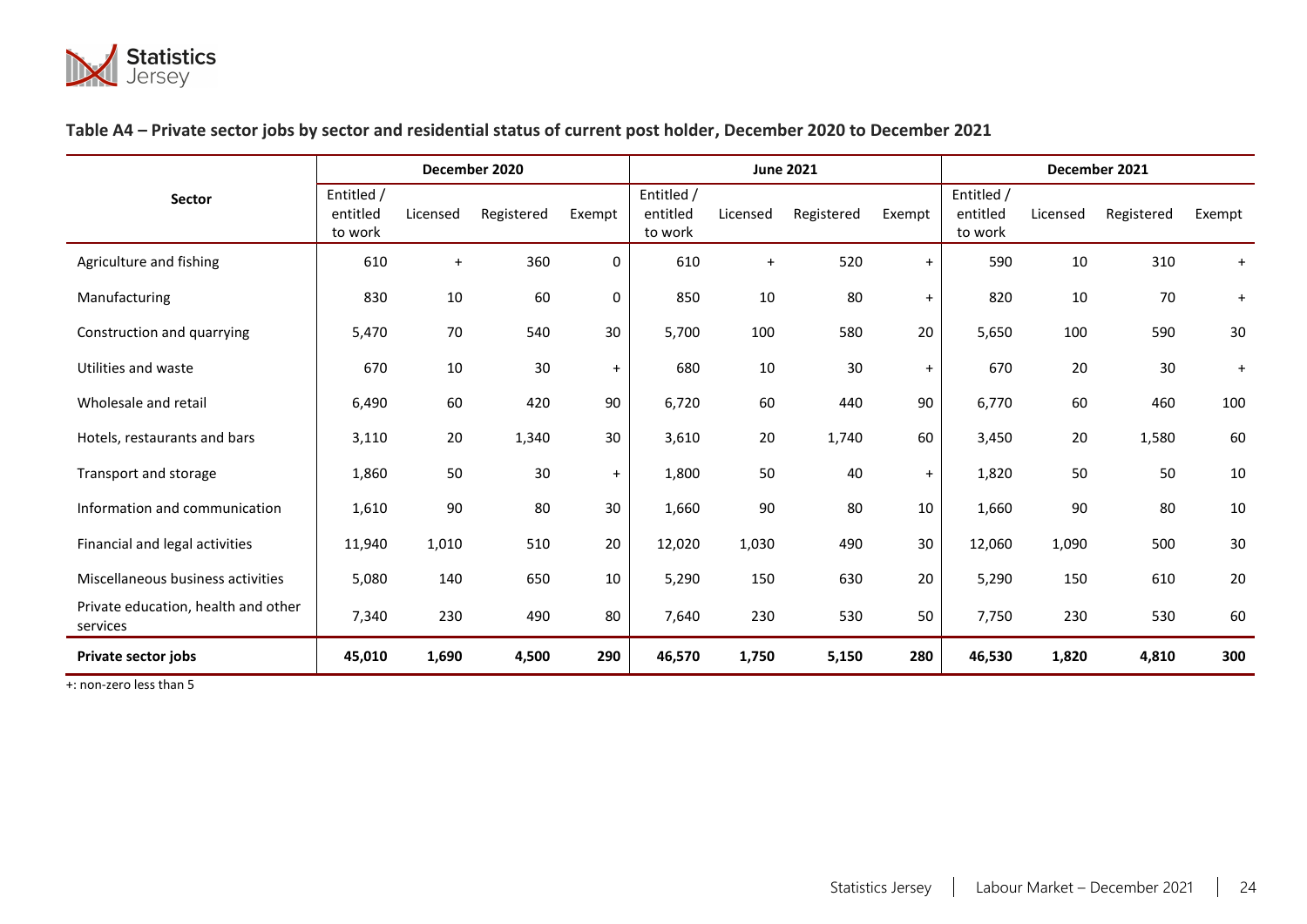

|                                                    |                                   | <b>June 2020</b> |            |                                   |            |                                   |                   |             |                                   |                  | December 2020 |                                   |            |                                   |            |               |  |
|----------------------------------------------------|-----------------------------------|------------------|------------|-----------------------------------|------------|-----------------------------------|-------------------|-------------|-----------------------------------|------------------|---------------|-----------------------------------|------------|-----------------------------------|------------|---------------|--|
| <b>Sector</b>                                      |                                   | <b>Full-time</b> |            |                                   | Part-time  |                                   | <b>Zero-Hours</b> |             |                                   | <b>Full-time</b> |               |                                   | Part-time  |                                   | Zero-Hours |               |  |
|                                                    | Entitled /<br>entitled<br>to work | Licensed         | Registered | Entitled /<br>entitled<br>to work | Registered | Entitled /<br>entitled<br>to work | Registered        | Exempt      | Entitled /<br>entitled<br>to work | Licensed         | Registered    | Entitled /<br>entitled<br>to work | Registered | Entitled /<br>entitled<br>to work | Registered | <b>Exempt</b> |  |
| Agriculture and<br>fishing                         | 500                               | $+$              | 460        | 100                               | 10         | 40                                | 20                | $+$         | 480                               | $+$              | 340           | 100                               | 10         | 40                                | 10         | 0             |  |
| Manufacturing                                      | 580                               | 10               | 40         | 160                               | $\ddot{}$  | 110                               | 10                | $\mathbf 0$ | 580                               | 10               | 50            | 140                               | $\ddot{}$  | 110                               | 10         | 0             |  |
| Construction and<br>quarrying                      | 4,560                             | 60               | 390        | 380                               | 20         | 460                               | 100               | 20          | 4,640                             | 70               | 440           | 400                               | 20         | 430                               | 90         | 30            |  |
| Utilities and waste                                | 570                               | 10               | 20         | 40                                | 0          | 60                                | $\ddot{}$         | $\ddot{}$   | 560                               | 10               | 20            | 40                                | 0          | 60                                | $+$        | $\ddot{}$     |  |
| Wholesale and retail                               | 4,530                             | 60               | 360        | 1,390                             | 30         | 430                               | 60                | 60          | 4,590                             | 60               | 340           | 1,360                             | 40         | 540                               | 50         | 90            |  |
| Hotels, restaurants<br>and bars                    | 2,010                             | 20               | 1,020      | 540                               | 110        | 620                               | 330               | 60          | 1,940                             | 20               | 990           | 510                               | 80         | 660                               | 270        | 30            |  |
| Transport and<br>storage                           | 1,440                             | 50               | 40         | 220                               | 10         | 230                               | $\ddot{}$         | $+$         | 1,420                             | 50               | 30            | 200                               | $\ddot{}$  | 250                               | $+$        | $\ddot{}$     |  |
| Information and<br>communication                   | 1,400                             | 90               | 90         | 150                               | 0          | 110                               | 10                | 10          | 1,360                             | 90               | 80            | 140                               | $\ddot{}$  | 110                               | $+$        | 30            |  |
| Financial and legal<br>activities                  | 10,920                            | 980              | 490        | 860                               | 10         | 140                               | $\ddot{}$         | 40          | 10,920                            | 1,010            | 490           | 880                               | 10         | 140                               | 10         | 20            |  |
| Miscellaneous<br>business activities               | 3,110                             | 130              | 230        | 1,070                             | 140        | 910                               | 280               | 40          | 3,080                             | 140              | 200           | 1,060                             | 170        | 930                               | 270        | 10            |  |
| Private education,<br>health and other<br>services | 4,170                             | 200              | 370        | 1,740                             | 40         | 1,260                             | 60                | 90          | 4,280                             | 230              | 370           | 1,740                             | 50         | 1,320                             | 70         | 80            |  |
| <b>Private sector jobs</b>                         | 33,780                            | 1,610            | 3,490      | 6,650                             | 370        | 4,360                             | 870               | 310         | 33,840                            | 1,690            | 3,340         | 6,580                             | 390        | 4,590                             | 770        | 290           |  |

# <span id="page-24-1"></span>**Table A5a – Private sector jobs by sector, employment status and residential status of current post holder, June 2020 to December 2020**

<span id="page-24-0"></span>+: non-zero less than 5

Continued on the following page in [Table A5b.](#page-25-0)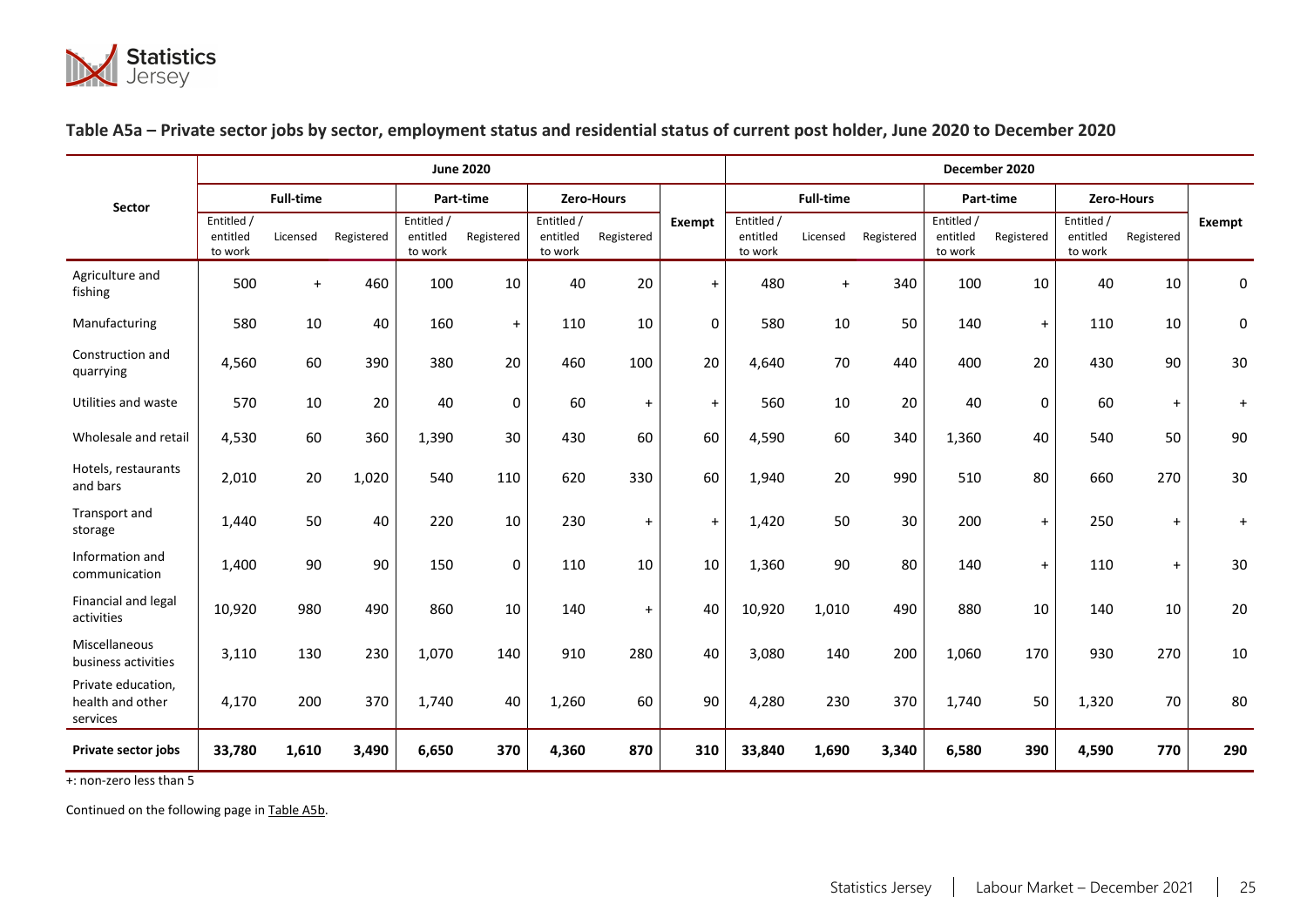

#### **Sector June 2021 December 2021 Full-time Part-time Zero-hours Exempt Full-time Part-time Zero-hours** Entitled / Entitled / Entitled **/ Entitled / Entitled / Entitled / Entitled / Entitled / Entitled / Entitled / Entitled / Entitled / Entitled / Entitled / Entitled / Entitled / Entitled / Entitled / Entitled / Entitled / E** entitled to work Licensed Registered Entitled / entitled to work Registered Entitled / entitled to work Registered Entitled / entitled to work Licensed Registered Entitled / entitled to work Registered Entitled / entitled to work Registered Agriculture and fishing <sup>470</sup> <sup>+</sup> <sup>500</sup> <sup>90</sup> <sup>10</sup> <sup>40</sup> <sup>10</sup> <sup>+</sup> <sup>450</sup> <sup>10</sup> <sup>300</sup> <sup>100</sup> <sup>10</sup> <sup>40</sup> <sup>0</sup> <sup>+</sup> Manufacturing | 580 10 60 | 150 + | 130 20 | + | 560 10 60 | 150 + | 120 10 | + Construction and quarrying 4,870 <sup>100</sup> <sup>480</sup> <sup>390</sup> <sup>30</sup> <sup>440</sup> <sup>70</sup> <sup>20</sup> 4,860 <sup>100</sup> <sup>500</sup> <sup>390</sup> <sup>20</sup> <sup>410</sup> <sup>70</sup> <sup>30</sup> Utilities and waste | 580 10 30 || 50 0 || 60 + || + || 600 20 20 || 40 || 0 || 30 + || + Wholesale and retail | 4,750 60 340 | 1,430 40 | 530 60 | 90 | 4,750 60 350 | 1,490 60 | 530 50 | 100 Hotels, restaurants and bars 2,100 <sup>20</sup> 1,290 <sup>590</sup> <sup>110</sup> <sup>920</sup> <sup>340</sup> <sup>60</sup> 2,060 <sup>20</sup> 1,180 <sup>600</sup> <sup>90</sup> <sup>800</sup> <sup>320</sup> <sup>60</sup> Transport and storage | 1,360 50 30 230 10 210 + + 1,370 50 40 230 10 230 10 10<br>storage Information and communication 1,390 90 80 150 + 120 + 10 1,400 90 80 150 + 110 + 10 Financial and legal activities 10,960 1,030 <sup>470</sup> <sup>900</sup> <sup>10</sup> <sup>150</sup> <sup>10</sup> <sup>30</sup> 11,010 1,090 <sup>480</sup> <sup>910</sup> <sup>10</sup> <sup>140</sup> <sup>10</sup> <sup>30</sup> Miscellaneous business activities | 3,200 150 240 1,080 170 1,010 220 20 3,210 150 260 1,070 170 1,000 190 20 Private education, health and other services 4,410 230 400 | 1,770 60 | 1,470 70 | 50 | 4,420 230 410 | 1,770 50 | 1,560 70 | 60 **Private sector jobs 34,660 1,750 3,920 6,840 430 5,070 810 280 34,690 1,820 3,670 6,880 420 4,970 720 300**

#### <span id="page-25-0"></span>**Table A5b – Private sector jobs by sector, employment status and residential status of current post holder, June 2021 to December 2021**

+: non-zero less than 5

Continued fro[m Table A5a](#page-24-1) on the preceding page.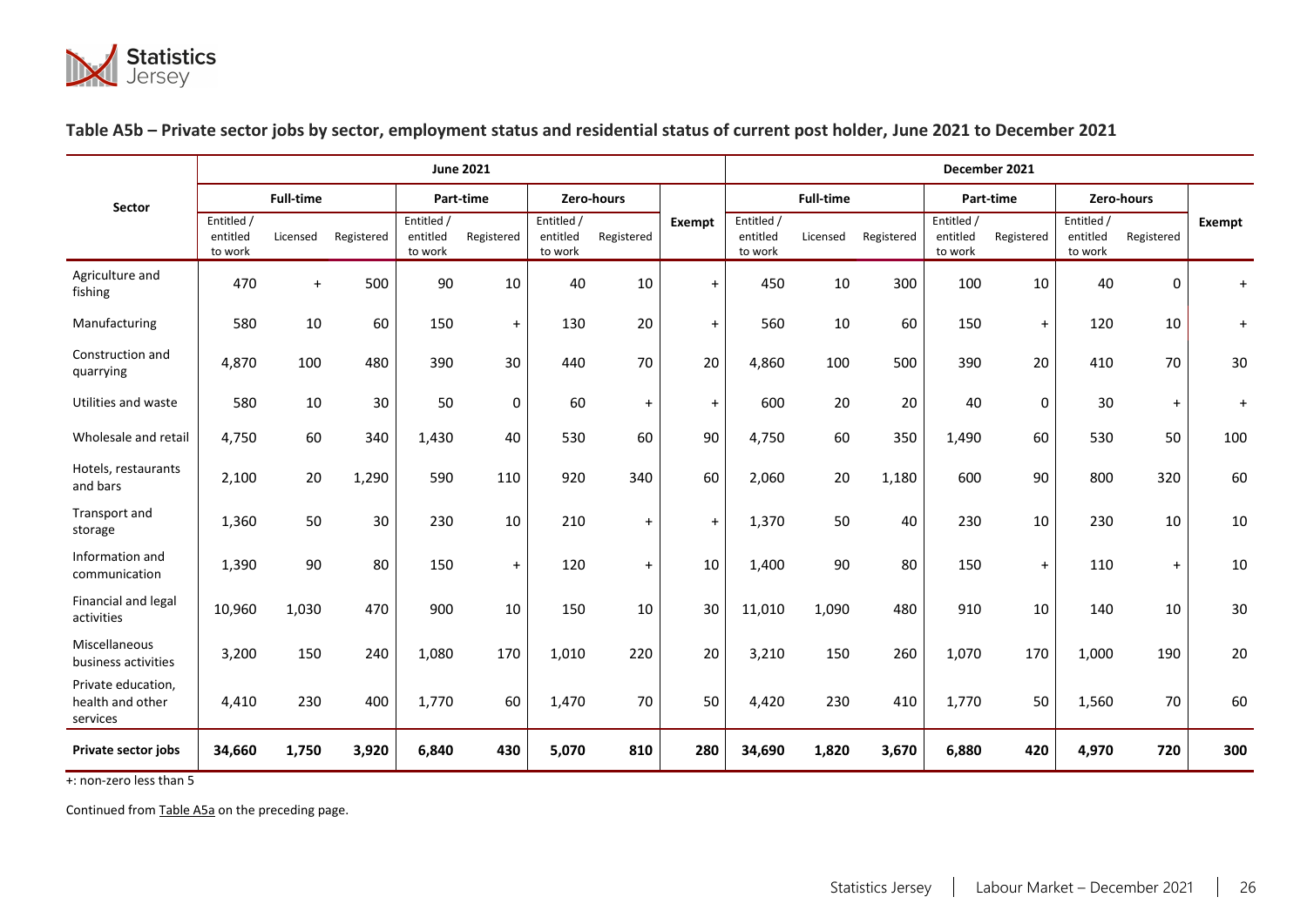

# **Table A6 – Employment status of overall public sector headcount, December 2020 to December 2021**

| <b>Division</b>           |           | December 2020 |            |             |           | <b>June 2021</b> |             |        | December 2021 |           |            |             |  |  |
|---------------------------|-----------|---------------|------------|-------------|-----------|------------------|-------------|--------|---------------|-----------|------------|-------------|--|--|
|                           | Full-time | Part-time     | Zero-hours | Exempt      | Full-time | Part-time        | Zero-hours  | Exempt | Full-time     | Part-time | Zero-hours | Exempt      |  |  |
| $GOJ$ – core              | 6,430     | 810           |            | 0           | 6,680     | 850              |             | 0      | 6,720         | 830       |            | 0           |  |  |
| GOJ - zero-hours          |           |               | 660        |             |           |                  | 670         |        |               |           | 650        |             |  |  |
| <b>GOJ Trading Bodies</b> | 40        | $\mathbf 0$   | 0          | 0           | 40        | 0                | $\mathbf 0$ | 0      | 40            | $+$       | 0          | $\mathbf 0$ |  |  |
| Non-States Workers        | 20        | 110           | 0          | 0           | $+$       | 100              | 0           | 0      | 0             | 100       | 0          | $\mathbf 0$ |  |  |
| <b>JDC</b>                | 10        | $\ddot{}$     | 0          | 0           | 10        | $\ddot{}$        | 0           | 0      | 10            | $\ddot{}$ | 0          | 0           |  |  |
| Parish                    | 320       | 80            | 60         | $\mathbf 0$ | 310       | 70               | 50          | 0      | 320           | 70        | 50         | 0           |  |  |
| Public sector jobs        | 6,820     | 990           | 720        | $\mathbf 0$ | 7,040     | 1,030            | 720         | 0      | 7,090         | 1,000     | 700        | $\mathbf 0$ |  |  |

<span id="page-26-1"></span><span id="page-26-0"></span>+: non-zero less than 5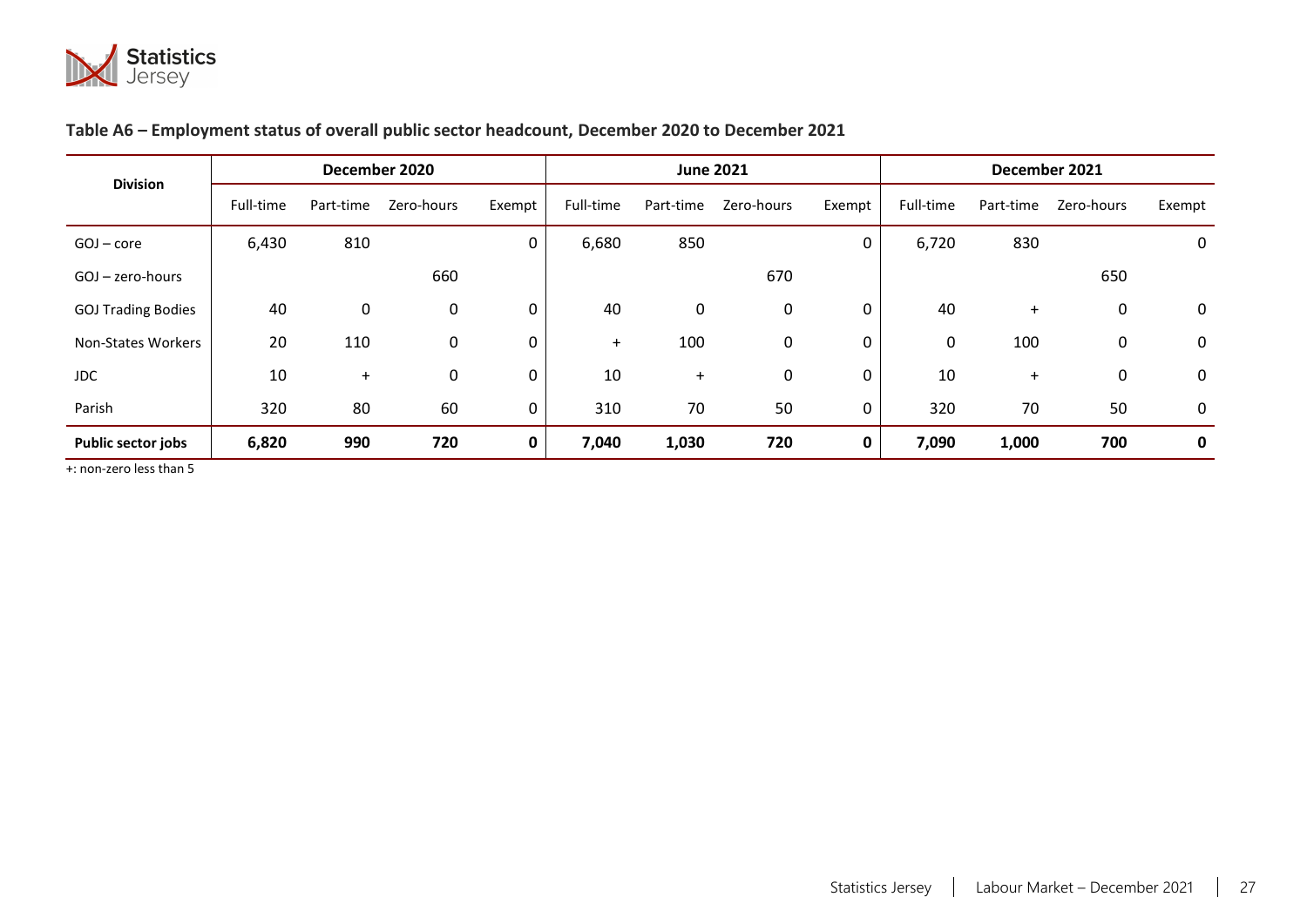

# **Table A7 – Residential status of overall public sector headcount, December 2020 to December 2021**

|                           |                                   | December 2020 |            |             |                                   | <b>June 2021</b> |             |           | December 2021                     |          |            |             |  |  |
|---------------------------|-----------------------------------|---------------|------------|-------------|-----------------------------------|------------------|-------------|-----------|-----------------------------------|----------|------------|-------------|--|--|
| <b>Division</b>           | Entitled /<br>entitled to<br>work | Licensed      | Registered | Exempt      | Entitled /<br>entitled to<br>work | Licensed         | Registered  | Exempt    | Entitled /<br>entitled to<br>work | Licensed | Registered | Exempt      |  |  |
| GOJ - core                | 6,400                             | 720           | 120        | $\mathbf 0$ | 6,700                             | 720              | 100         | $+$       | 6,680                             | 750      | 120        | $+$         |  |  |
| $GOJ - zero-hours$        | 610                               | $\ddot{}$     | 50         | 0           | 620                               | 10               | 50          | $\ddot{}$ | 600                               | 10       | 40         | $+$         |  |  |
| <b>GOJ Trading Bodies</b> | 40                                | 0             | 0          | 0           | 40                                | 0                | $\mathbf 0$ | 0         | 40                                | 0        | 0          | $\mathbf 0$ |  |  |
| Non-States Workers        | 100                               | $+$           | $+$        | 10          | 90                                | 0                | $+$         | 10        | 90                                | 0        | $+$        | 10          |  |  |
| JDC.                      | 10                                | $+$           | $+$        | 0           | 10                                | $\ddot{}$        | $+$         | 0         | 10                                | $\pm$    | 0          | 0           |  |  |
| Parish                    | 450                               | 0             | $+$        | 0           | 430                               | $\ddot{}$        | $+$         | 0         | 430                               | $\pm$    | $+$        | 0           |  |  |
| Public sector jobs        | 7,610                             | 730           | 170        | 10          | 7,890                             | 730              | 150         | 20        | 7,850                             | 760      | 170        | 10          |  |  |

+: non-zero less than 5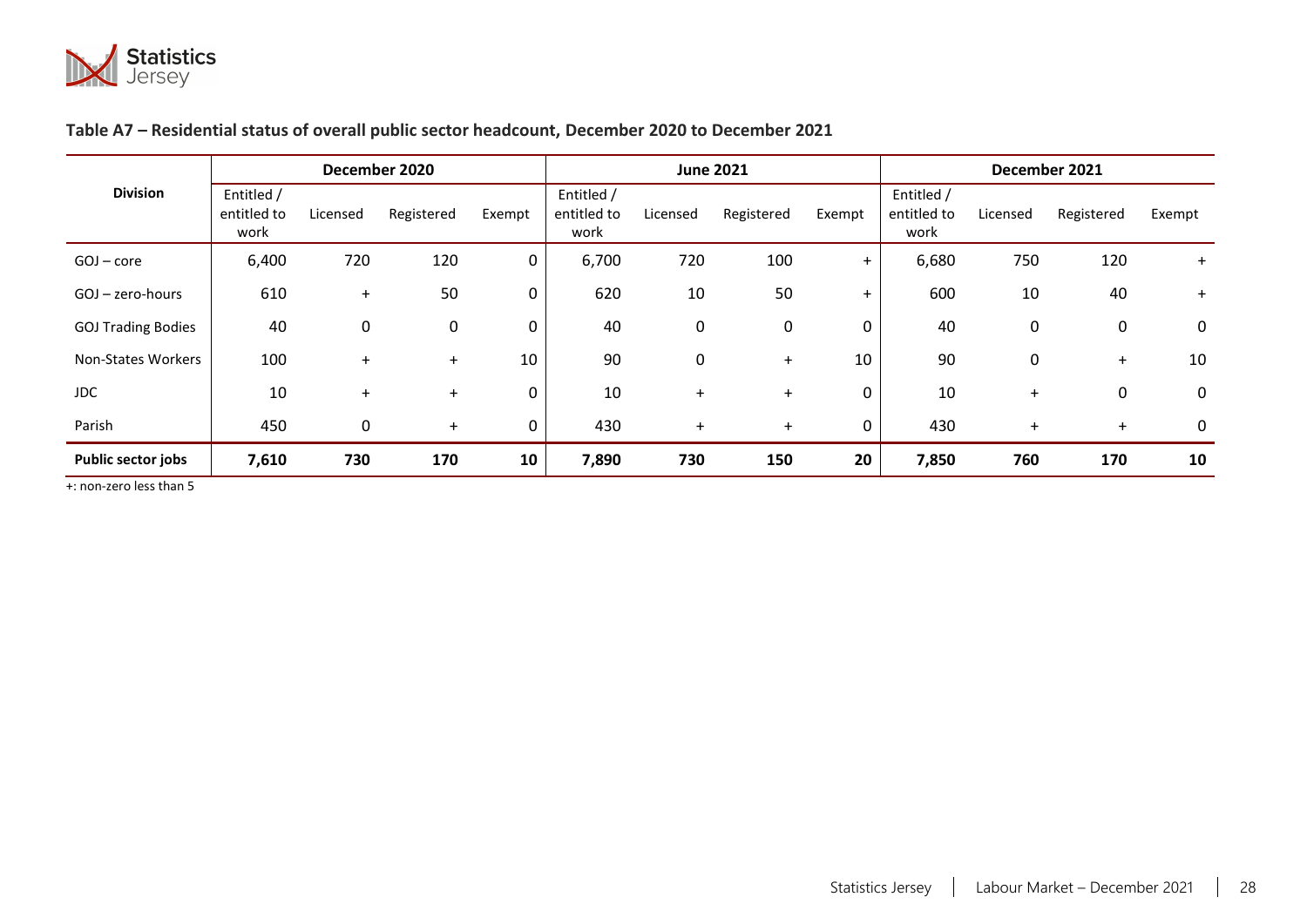

# **Table A8 – Jobs in the finance and legal activities sector by sub-sector, December 2016 to December 2021 14**

<span id="page-28-1"></span>

| Sub-sector                                          | <b>Dec-16</b> | <b>Jun-17</b> | <b>Dec-17</b> | <b>Jun-18</b> | <b>Dec-18</b> | <b>Jun-19</b> | <b>Dec-19</b> | <b>Jun-20</b> | <b>Dec-20</b> | <b>Jun-21</b> | <b>Dec-21</b> | Five-year<br>change | Five-year<br>% change |
|-----------------------------------------------------|---------------|---------------|---------------|---------------|---------------|---------------|---------------|---------------|---------------|---------------|---------------|---------------------|-----------------------|
| <b>Banking</b>                                      | 3,280         | 3,220         | 3,320         | 3,290         | 3,380         | 3,340         | 3,230         | 3,220         | 3,150         | 2,990         | 2,900         | $-380$              | $-12%$                |
| Credit granting and other<br>financial services     | 110           | 120           | 110           | 110           | 100           | 100           | 100           | 90            | 90            | 90            | 100           | $-10$               | $-9%$                 |
| Holding companies                                   | 190           | 200           | 140           | 140           | 220           | 120           | 120           | 120           | 120           | 120           | 120           | $-70$               | $-37%$                |
| Trusts and similar instruments                      | 170           | 170           | 170           | 180           | 180           | 170           | 150           | 150           | 150           | 160           | 170           | 0                   | 0%                    |
| <b>Trust administration</b>                         | 4,290         | 4,470         | 4,400         | 4,460         | 4,360         | 4,290         | 4,430         | 4,200         | 4,150         | 4,100         | 4,260         | $-30$               | $-1%$                 |
| Fund administration                                 | 1,100         | 1,130         | 1,140         | 1,120         | 1,250         | 1,310         | 1,200         | 1,220         | 1,320         | 1,500         | 1,540         | 440                 | 40%                   |
| Other activities auxiliary to<br>financial services | 550           | 550           | 580           | 580           | 600           | 620           | 630           | 670           | 680           | 680           | 690           | 140                 | 25%                   |
| Fund management                                     | 370           | 380           | 370           | 390           | 410           | 420           | 420           | 410           | 420           | 440           | 440           | 70                  | 19%                   |
| Insurance                                           | 330           | 350           | 360           | 360           | 360           | 370           | 370           | 360           | 350           | 350           | 340           | 10                  | 3%                    |
| Legal activities                                    | 1,630         | 1,660         | 1,670         | 1,660         | 1,630         | 1,680         | 1,710         | 1,670         | 1,670         | 1,720         | 1,700         | 70                  | 4%                    |
| Accounting and compliance                           | 1,250         | 1,180         | 1,200         | 1,170         | 1,260         | 1,280         | 1,350         | 1,310         | 1,380         | 1,410         | 1,420         | 170                 | 14%                   |
| <b>Finance sector</b>                               | 13,270        | 13,430        | 13,460        | 13,460        | 13,760        | 13,700        | 13,700        | 13,440        | 13,480        | 13,560        | 13,670        | 400                 | 3%                    |

<span id="page-28-0"></span><sup>&</sup>lt;sup>14</sup> Due to reclassification, some values have been revised compared with those published in December 2018.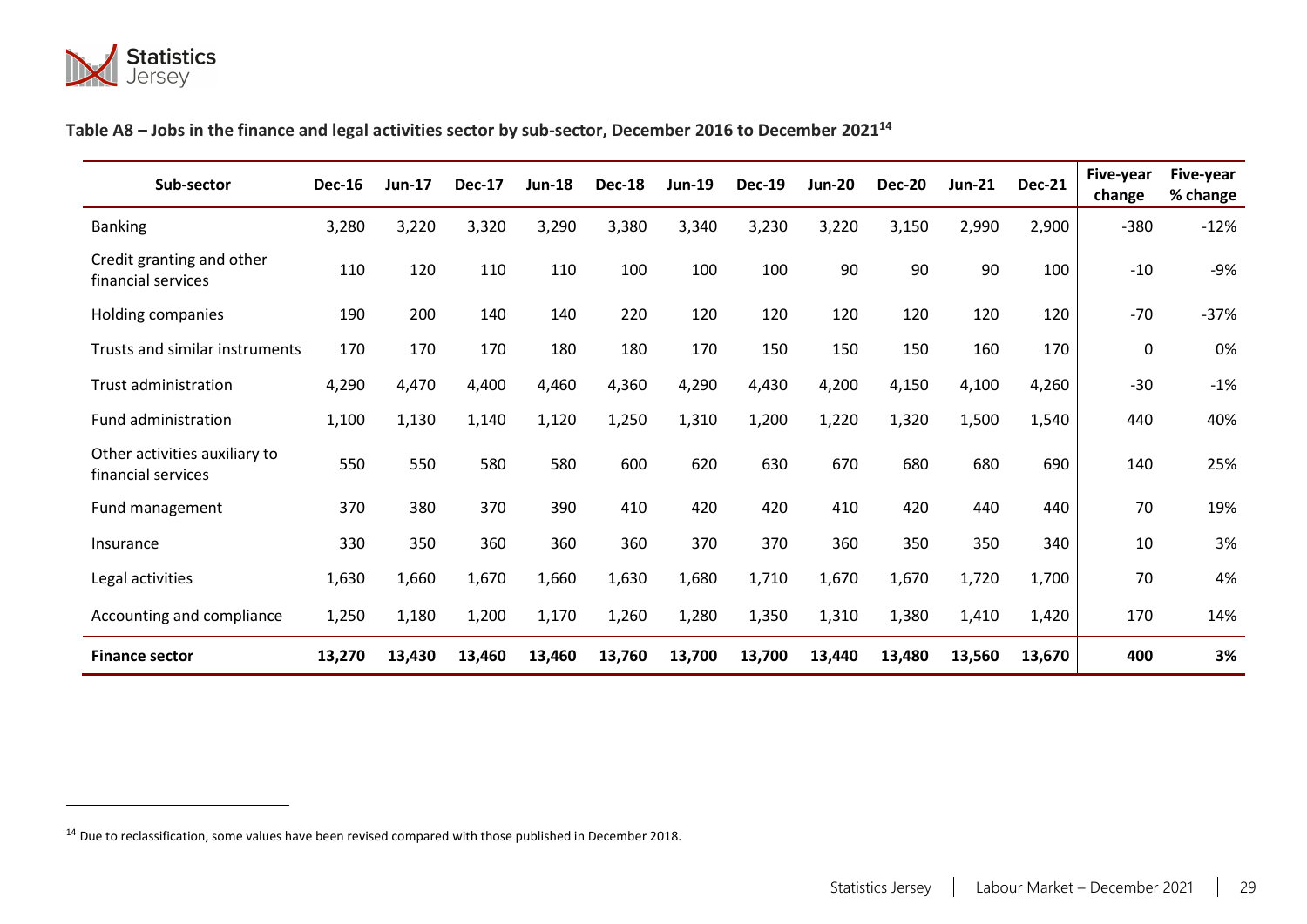

#### **Finance sector commentary**

Finance and legal activities (the "finance sector") accounted for a quarter (26%) of private sector jobs in December 2021.

The sector had a total of 13,670 jobs, representing an annual increase of 190 jobs, and a six-monthly increase of 110 jobs from June 2021.

[Appendix Table A8](#page-28-1) shows the number of jobs in the sub-sectors comprising Jersey's finance sector, from December 2016 to December 2021.

In December 2021, four of the eleven sub-sectors recorded their highest number of jobs since December 2013<sup>15</sup>; fund administration, accounting and compliance, fund management, and other activities auxiliary to financial services. In contrast, banking and holding companies were the only two sub-sectors to record their lowest number of jobs since December 2013.

The only notable annual decrease of at least 50 jobs was recorded in banking, which was down 250 jobs. Notable annual increases of at least 50 jobs were recorded in fund administration (up 220) and trust administration (up 110). Other annual changes were of 40 or fewer jobs.

Over the last five years, since December 2016, five sub-sectors have seen increases and three have seen decreases. The sub-sectors that have seen the largest increases in jobs were fund administration (up 440), accounting and compliance (up 170), other activities auxiliary to financial services (up 140), and fund management (up 70). In contrast, the sub-sector with the largest decrease in jobs was banking (down 380), followed by holding companies (down 70). Other sub-sectors saw changes of fewer than 50 jobs.

The sub-sectors that have experienced the greatest percentage change in jobs over the last five years were fund administration which increased by 40%, and holding companies which decreased by 37%, although the holding companies sub-sector exhibits variable job levels. The next largest change was in other activities auxiliary to financial services (up 25%), which includes services such as mortgage and loan brokerage and investment advisory. Fund management was up 19% and accounting and compliance was up 14% over this period. The next largest percentage decrease was in banking (down 12%). Other changes were of less than 10%.

<sup>15</sup> The first return under the [Control of Housing and Work \(Jersey\) Law 2012](https://www.jerseylaw.je/laws/revised/Pages/18.150.aspx).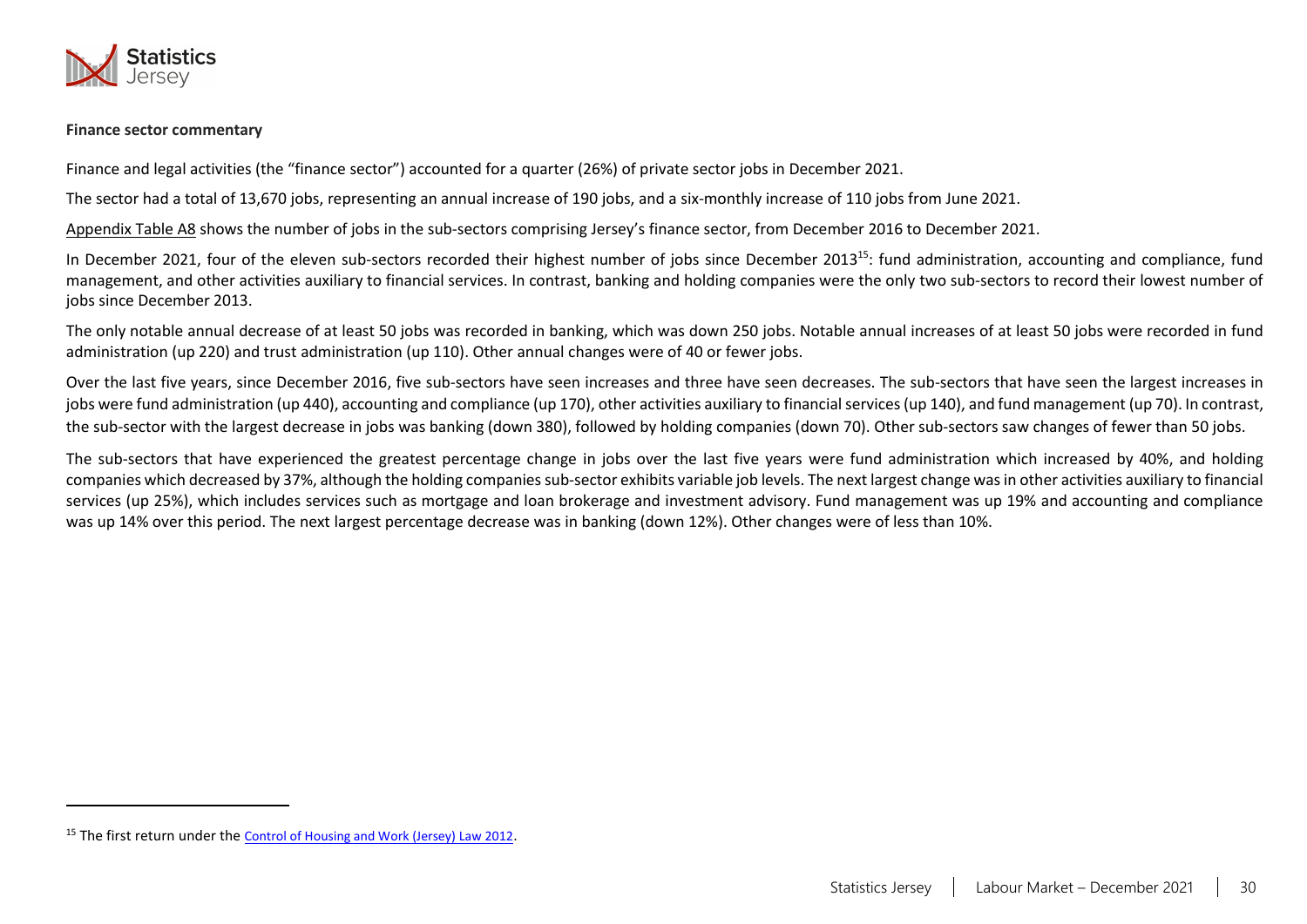

# <span id="page-30-1"></span>**Table A9 – Jobs in the ONS definition of the digital sector by sub-sector, December 2016 to December 2021**

<span id="page-30-0"></span>

| Sub-sector                                                                                                                                                       | <b>Dec-16</b> | $Jun-17$ | <b>Dec-17</b> | <b>Jun-18</b> | <b>Dec-18</b> | <b>Jun-19</b> | <b>Dec-19</b> | $Jun-20$ | <b>Dec-20</b> | <b>Jun-21</b> | <b>Dec-21</b> | Five-year<br>change | Five-year<br>% change |
|------------------------------------------------------------------------------------------------------------------------------------------------------------------|---------------|----------|---------------|---------------|---------------|---------------|---------------|----------|---------------|---------------|---------------|---------------------|-----------------------|
| Publishing of books, periodicals and<br>other publishing activities                                                                                              | 210           | 220      | 190           | 170           | 170           | 150           | 140           | 140      | 120           | 120           | 110           | $-100$              | $-48%$                |
| Software publishing                                                                                                                                              | 90            | 90       | 100           | 100           | 90            | 90            | 100           | 100      | 110           | 90            | 80            | $-10$               | $-11%$                |
| Motion picture, video and television<br>programme, and sound recording and<br>publishing activities                                                              | 80            | 70       | 70            | 70            | 90            | 80            | 80            | 80       | 70            | 70            | 80            | $\mathbf 0$         | 0%                    |
| Radio and television programming and<br>broadcasting activities                                                                                                  | 100           | 100      | 90            | 90            | 100           | 100           | 100           | 100      | 100           | 100           | 100           | $\mathbf 0$         | 0%                    |
| Wired telecommunications activities                                                                                                                              | 470           | 470      | 480           | 500           | 520           | 550           | 560           | 560      | 550           | 530           | 530           | 60                  | 13%                   |
| Wireless, satellite and other<br>telecommunications activities                                                                                                   | 50            | 40       | 40            | 40            | 40            | 40            | 40            | 40       | 30            | 30            | 30            | $-20$               | $-40%$                |
| Computer programming activities                                                                                                                                  | 130           | 140      | 150           | 150           | 150           | 150           | 140           | 150      | 150           | 170           | 180           | 50                  | 38%                   |
| Computer consultancy activities                                                                                                                                  | 490           | 520      | 530           | 540           | 560           | 570           | 570           | 560      | 550           | 570           | 560           | 70                  | 14%                   |
| Information service activities                                                                                                                                   | 80            | 80       | 80            | 80            | 80            | 90            | 100           | 100      | 100           | 140           | 140           | 60                  | 75%                   |
| Wholesale and repair of computers and<br>communication equipment; Computer<br>facilities management and other<br>information technology and computer<br>services | 40            | 40       | 40            | 50            | 50            | 50            | 50            | 50       | 50            | 50            | 50            | 10                  | 25%                   |
| <b>Digital sector</b>                                                                                                                                            | 1,740         | 1,770    | 1,770         | 1,780         | 1,830         | 1,870         | 1,870         | 1,870    | 1,830         | 1,870         | 1,860         | 120                 | 7%                    |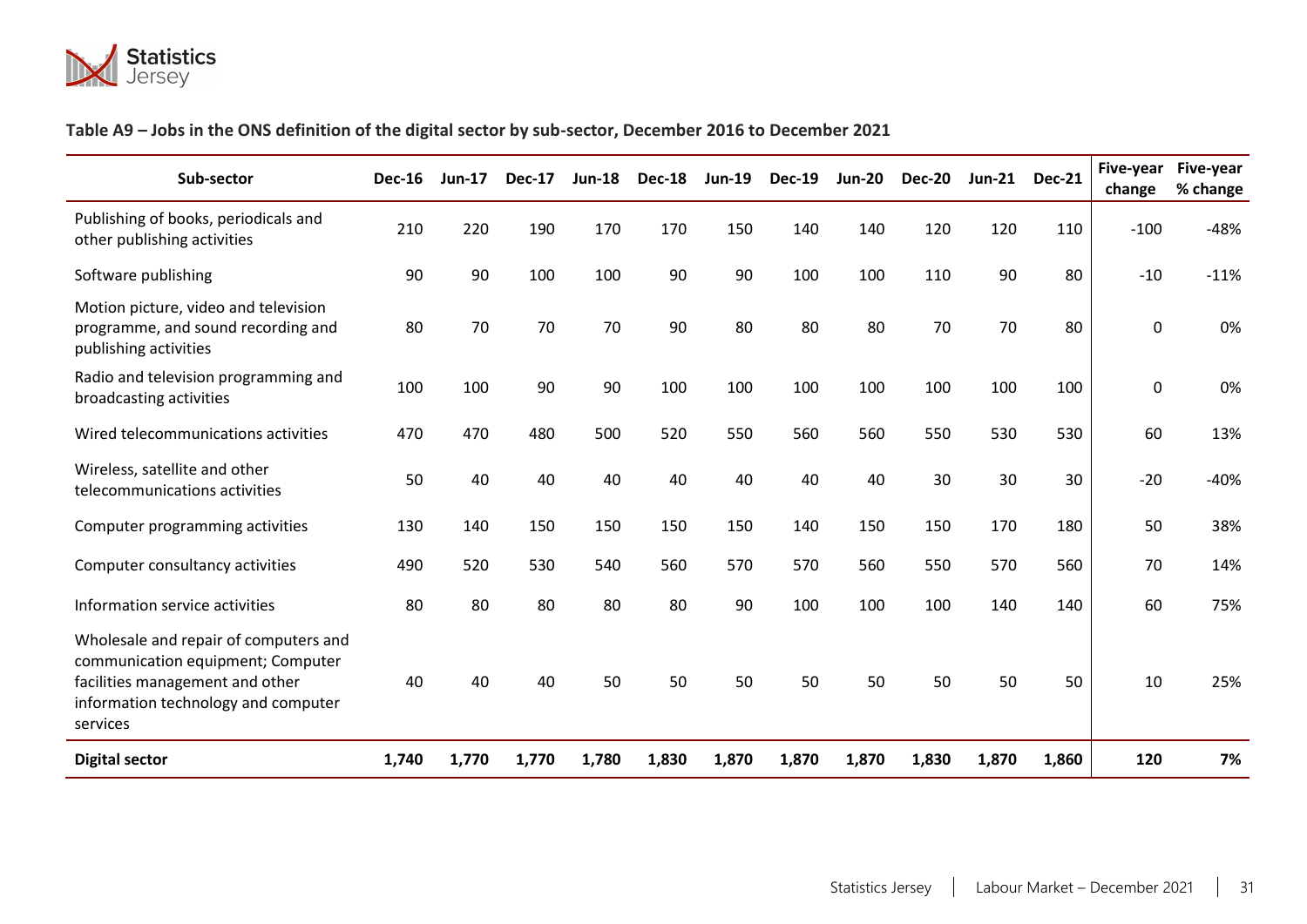

# <span id="page-31-1"></span>**Table A10 – Jobs in the technology, media and telecommunications (TMT) sector by sub-sector, December 2016 to December 2021**

<span id="page-31-0"></span>

| Sub-sector                                                                                                                                | <b>Dec-16</b> | <b>Jun-17</b> | <b>Dec-17</b> | $Jun-18$ | <b>Dec-18</b> | <b>Jun-19</b> | <b>Dec-19</b> | <b>Jun-20</b> | <b>Dec-20</b> | <b>Jun-21</b> | <b>Dec-21</b> | Five-year<br>change | Five-year<br>% change |
|-------------------------------------------------------------------------------------------------------------------------------------------|---------------|---------------|---------------|----------|---------------|---------------|---------------|---------------|---------------|---------------|---------------|---------------------|-----------------------|
| Printing                                                                                                                                  | 180           | 180           | 170           | 180      | 170           | 170           | 170           | 150           | 140           | 140           | 130           | $-50$               | $-28%$                |
| Publishing of books, periodicals and<br>other publishing activities                                                                       | 210           | 220           | 190           | 170      | 170           | 150           | 140           | 140           | 120           | 120           | 110           | $-100$              | $-48%$                |
| Software publishing                                                                                                                       | 90            | 90            | 100           | 100      | 90            | 90            | 100           | 100           | 110           | 90            | 80            | $-10$               | $-11%$                |
| Motion picture, video and television<br>programme activities, and sound<br>recording and publishing activities                            | 80            | 70            | 70            | 70       | 90            | 80            | 80            | 80            | 70            | 70            | 80            | 0                   | 0%                    |
| Radio and television programming and<br>broadcasting activities                                                                           | 100           | 100           | 90            | 90       | 100           | 100           | 100           | 100           | 100           | 100           | 100           | 0                   | 0%                    |
| Wired telecommunications activities                                                                                                       | 470           | 470           | 480           | 500      | 520           | 550           | 560           | 560           | 550           | 530           | 530           | 60                  | 13%                   |
| Wireless, satellite and other<br>telecommunications activities                                                                            | 50            | 40            | 40            | 40       | 40            | 40            | 40            | 40            | 30            | 30            | 30            | $-20$               | $-40%$                |
| Computer programming activities                                                                                                           | 130           | 140           | 150           | 150      | 150           | 150           | 140           | 150           | 150           | 170           | 180           | 50                  | 38%                   |
| Computer consultancy activities                                                                                                           | 490           | 520           | 530           | 540      | 560           | 570           | 570           | 560           | 550           | 570           | 560           | 70                  | 14%                   |
| Information service activities, and<br>research and development (R&D)                                                                     | 80            | 80            | 80            | 90       | 90            | 100           | 100           | 110           | 110           | 140           | 140           | 60                  | 75%                   |
| Advertising agencies                                                                                                                      | 180           | 200           | 200           | 200      | 210           | 220           | 220           | 210           | 210           | 230           | 220           | 40                  | 22%                   |
| Performing arts and artistic creation                                                                                                     | 70            | 70            | 80            | 80       | 90            | 90            | 90            | 80            | 80            | 100           | 100           | 30                  | 43%                   |
| Operation of arts facilities and support<br>activities to performing arts                                                                 | 100           | 100           | 100           | 100      | 100           | 100           | 100           | 70            | 60            | 70            | 70            | $-30$               | $-30%$                |
| Wholesale and repair of computers and<br>communication equipment; computer<br>facilities management and other IT and<br>computer services | 40            | 40            | 40            | 50       | 50            | 50            | 50            | 50            | 50            | 50            | 50            | 10                  | 25%                   |
| <b>TMT sector</b>                                                                                                                         | 2,280         | 2,330         | 2,330         | 2,340    | 2,400         | 2,440         | 2,450         | 2,380         | 2,320         | 2,400         | 2,390         | 110                 | 5%                    |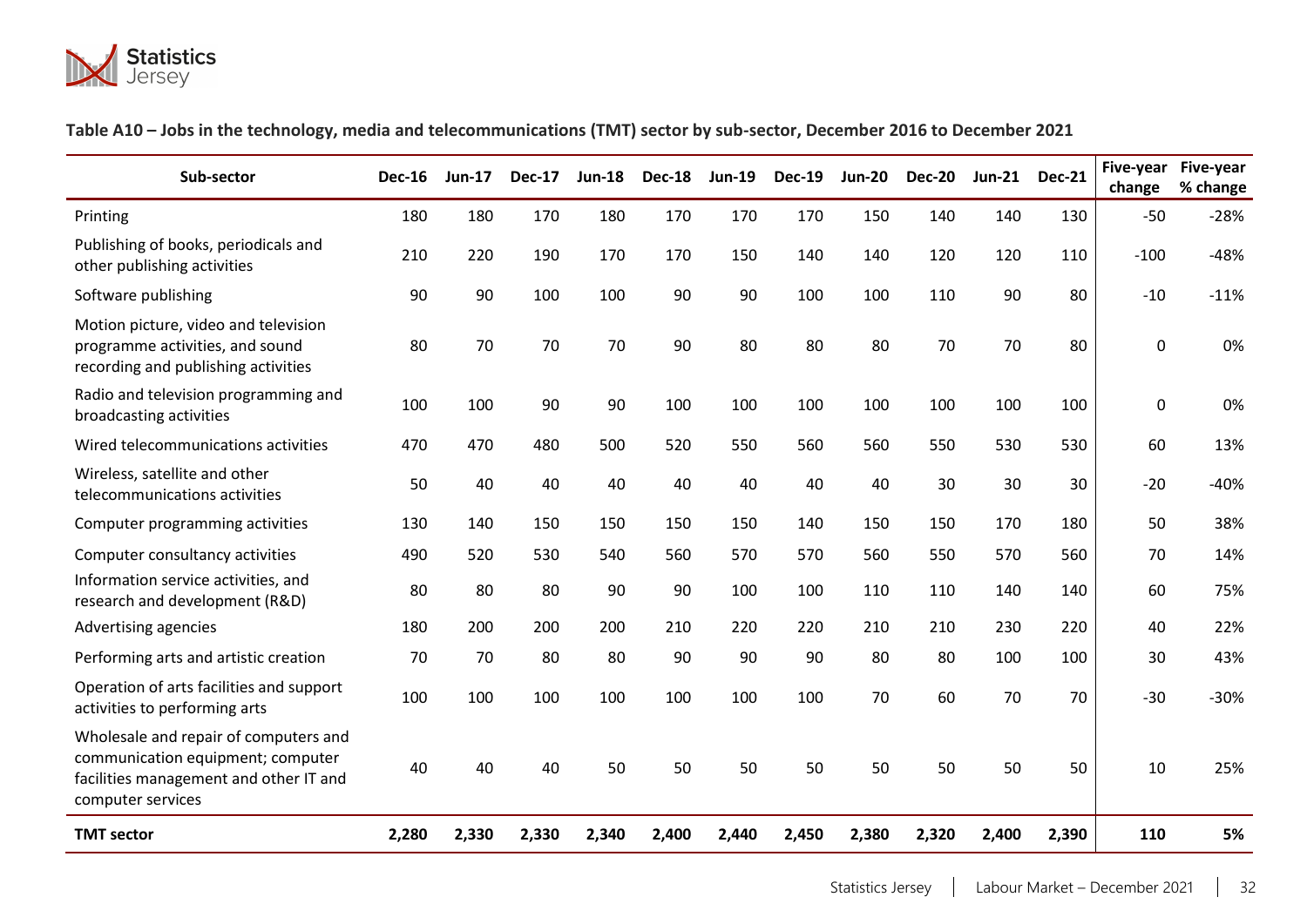

#### <span id="page-32-0"></span>**Digital sector commentary**

This publication uses the latest UK standard industrial classification (UK SIC 2007, see the [annex\)](#page-17-1) which, in contrast to the previous version (SIC2003), has a specific information and communications sector; this sector covers much of the "digital economy".

The UK Office for National Statistics (ONS) [defines](https://www.ons.gov.uk/businessindustryandtrade/itandinternetindustry/articles/ecommerceandinternetuse/2015-10-08) the digital sector to primarily be the information and communications sector, which includes publishing, broadcasting, telecommunications, computer programming and consultancy, and information services. The ONS definition also includes manufacture of electronic components and boards [\(SIC 2007](#page-17-1) group 26.1) and manufacture of computers and peripheral equipment (26.2) from the manufacturing sector, and repair of computers and communication equipment (95.1) from the private education, health and other services sector.

[Appendix Table A9](#page-30-1) shows the number of jobs in the sub-sectors comprising Jersey's digital sector, from December 2016 to December 2021.

The digital sector had a total of 1,860 jobs in December 2021, comprising 3% of the private sector. The two sub-sectors having the most jobs were computer consultancy (560 jobs) and wired telecommunications (530 jobs). The number of jobs in the digital sector increased by 30 jobs from December 2020; sub-sectors recorded annual changes of at most 40 jobs.

In the last five years, since December 2016, the digital sector in Jersey has grown by 120 jobs, an increase of 7%. Notable increases in jobs were seen in computer consultancy activities (up 70), and wired telecommunications and information service activities (both up 60); other increases were of at most 10 jobs. In contrast, only one sub-sector saw a notable decrease of at least 50 jobs: publishing of printed material decreased by 100 jobs (down 48%). The greatest percentage increases were seen in the information service activities (up 75%) and computer programming activities (up 38%). The greatest percentage decreases were in publishing of printed material (down 48%), and wireless telecommunications (down 40%).

#### **Technology, media and telecommunications commentary**

The "Technology, Media and Telecommunications (TMT) sector" expands on the digital sector definition above, and also includes: printing (18.1 from the manufacturing sector); advertising, and research and experimental development on natural sciences and engineering (73.11 and 72.19 from miscellaneous business activities); and creative, arts and entertainment activities (90 from private education, health and other services).

[Appendix Table A10](#page-31-1) shows the number of jobs in the TMT sector, overall and by sub-sector, from December 2016 to December 2021.

In December 2021, the TMT sector had a total of 2,390 jobs, comprising 4% of the private sector. Since December 2020 there was an annual increase of 70 jobs (3%). Over the last five years, since December 2016, the TMT sector has grown by 110 jobs, an increase of 5%.

The annual and five-yearly changes in the number of jobs at a sub-sector level are essentially similar to those described above for the ONS-defined digital sector, which the TMT sector encompasses. While all the annual changes for the ONS digital sector were 40 or fewer jobs, the TMT sector reported changes of 30 or fewer. Most notable five-year changes of at least 50 jobs were in the ONS digital sector noted above, with the addition of the printing sub-sector, which decreased by 50 jobs.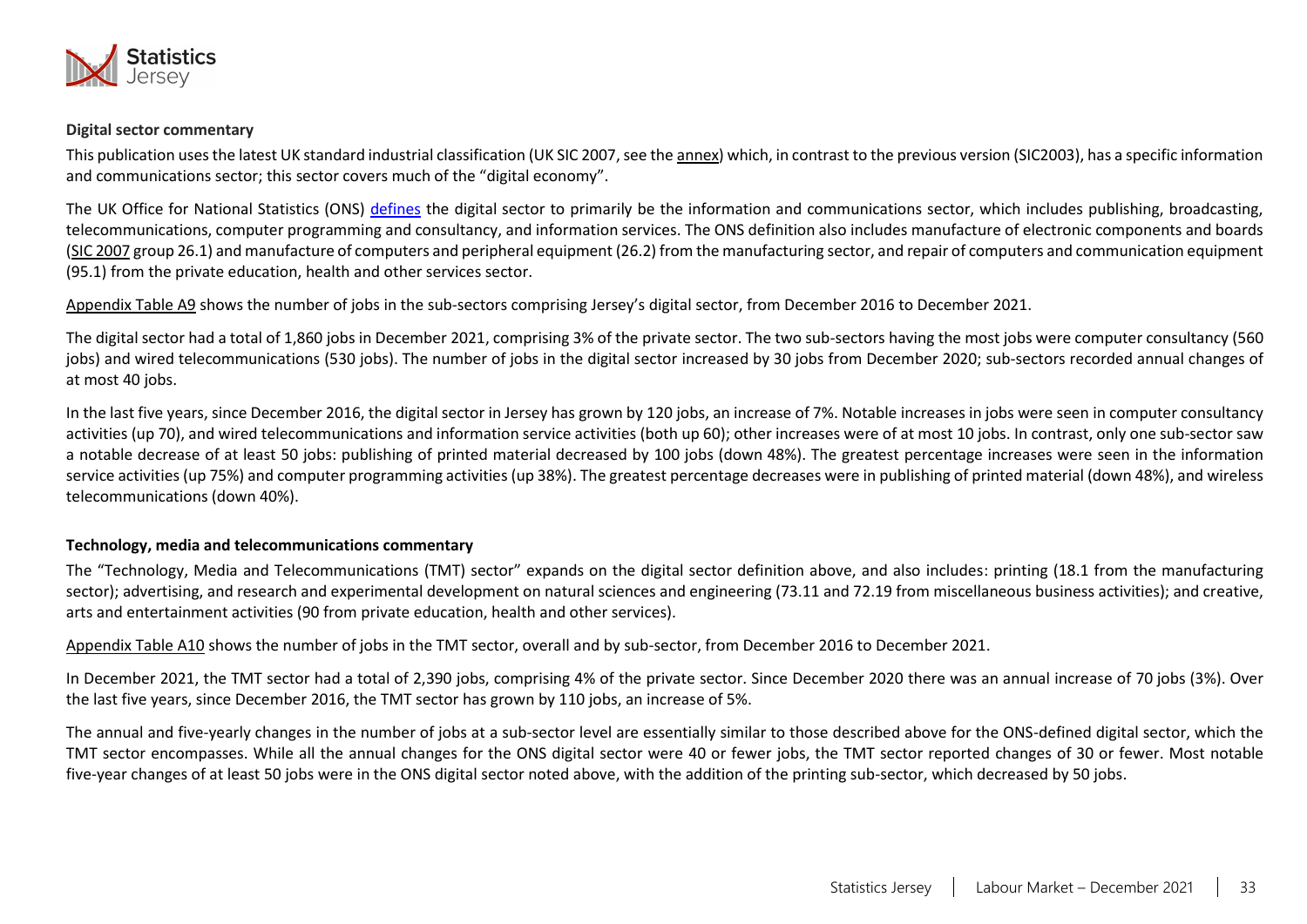

# **Table A11 – Jobs in the miscellaneous business activities sector by sub-sector, December 2016 to December 2021**

<span id="page-33-0"></span>

| Sub-sector                                                                                                                                               | <b>Dec-16</b> | <b>Jun-17</b> | <b>Dec-17</b> | <b>Jun-18</b> | <b>Dec-18</b> | <b>Jun-19</b> | <b>Dec-19</b> | <b>Jun-20</b> | <b>Dec-20</b> | <b>Jun-21</b> | <b>Dec-21</b> | Five-year<br>change | Five-year<br>% change |
|----------------------------------------------------------------------------------------------------------------------------------------------------------|---------------|---------------|---------------|---------------|---------------|---------------|---------------|---------------|---------------|---------------|---------------|---------------------|-----------------------|
| Real estate activities                                                                                                                                   | 470           | 470           | 470           | 480           | 500           | 500           | 500           | 490           | 480           | 530           | 550           | 80                  | 17%                   |
| Management consultancy activities, and<br>activities of head offices                                                                                     | 570           | 600           | 640           | 660           | 670           | 720           | 760           | 820           | 800           | 800           | 800           | 230                 | 40%                   |
| Architectural and engineering activities<br>and related technical consultancy;<br>Technical testing and analysis; Scientific<br>research and development | 410           | 430           | 420           | 430           | 440           | 430           | 440           | 420           | 430           | 450           | 460           | 50                  | 12%                   |
| Advertising, market research, and public<br>relations and communication                                                                                  | 260           | 310           | 330           | 340           | 350           | 350           | 350           | 340           | 320           | 340           | 330           | 70                  | 27%                   |
| Other professional, scientific and<br>technical activities                                                                                               | 400           | 410           | 410           | 430           | 440           | 450           | 450           | 450           | 460           | 520           | 510           | 110                 | 28%                   |
| Rental and leasing activities                                                                                                                            | 220           | 250           | 210           | 230           | 220           | 260           | 240           | 220           | 230           | 260           | 240           | 20                  | 9%                    |
| <b>Employment activities</b>                                                                                                                             | 990           | 1,060         | 970           | 940           | 950           | 990           | 840           | 740           | 760           | 710           | 760           | $-230$              | $-23%$                |
| Travel agency, tour operator and other<br>reservation service and related activities                                                                     | 200           | 210           | 190           | 200           | 180           | 200           | 190           | 180           | 150           | 150           | 130           | $-70$               | $-35%$                |
| Security and investigation activities                                                                                                                    | 360           | 380           | 400           | 410           | 350           | 310           | 330           | 270           | 290           | 270           | 270           | $-90$               | $-25%$                |
| Cleaning activities and combined<br>facilities support activities                                                                                        | 1,250         | 1,300         | 1,280         | 1,300         | 1,340         | 1,350         | 1,350         | 1,280         | 1,270         | 1,320         | 1,320         | 70                  | 6%                    |
| Landscape service activities                                                                                                                             | 500           | 520           | 510           | 570           | 520           | 550           | 520           | 560           | 530           | 570           | 530           | 30                  | 6%                    |
| Office administrative, office support and<br>other business support activities                                                                           | 90            | 100           | 110           | 110           | 110           | 160           | 170           | 150           | 170           | 170           | 170           | 80                  | 89%                   |
| <b>Miscellaneous business activities</b>                                                                                                                 | 5,720         | 6,040         | 5,940         | 6,080         | 6,060         | 6,260         | 6,130         | 5,920         | 5,880         | 6,080         | 6,070         | 350                 | 6%                    |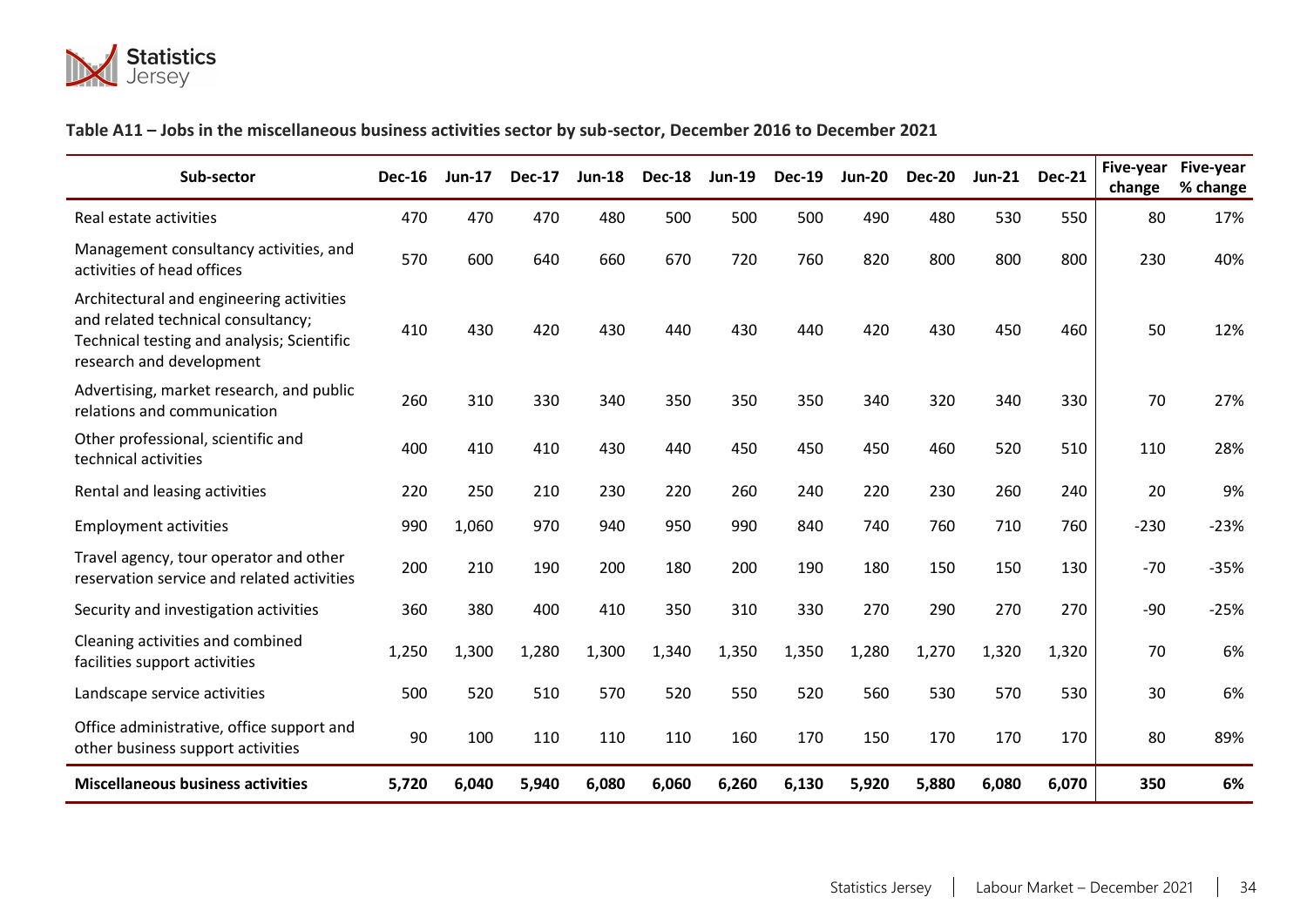

#### **Miscellaneous business activities commentary**

The miscellaneous business activities sector includes private sector services usually provided to businesses that aren't classified elsewhere. These include:

- Real estate activities
- Professional, scientific and technical activities (excluding legal activities and accounting and compliance activities, which are included in the finance sector)
- Administrative and support service activities

[Appendix Table A11](#page-32-0) shows the number of jobs in the miscellaneous business activities sector, overall and by sub-sector, from December 2016 to December 2021.

The miscellaneous business activities sector had 6,070 jobs in December 2021, accounting for 11% of private sector jobs. The sub-sectors with the highest number of jobs were cleaning and facilities support activities (1,320), management consultancy and head offices (800), and employment activities (760).

There was an annual increase of jobs in the sector of 190, with six sub-sectors seeing increases, with four seeing increases, two seeing decreases, and six essentially unchanged. Notable annual increases were seen in real estate activities (up 70), and in cleaning and combined facilities support activities and other professional, scientific and technical activities (both up 50). There were no notable annual decreases.

Over the last five years, since December 2016, the sector has grown by 350 jobs, a 6% increase. Seven sub-sectors saw notable increases over this period; the largest gains were in management consultancy and head offices, up 230, followed by other professional, scientific and technical activities, up 110. Three sub-sectors saw declines over this period, all notable: a decrease of 230 jobs in employment activities, 90 jobs in security and investigation activities, and 70 jobs in travel agency, tour operator and other reservation service and related activities.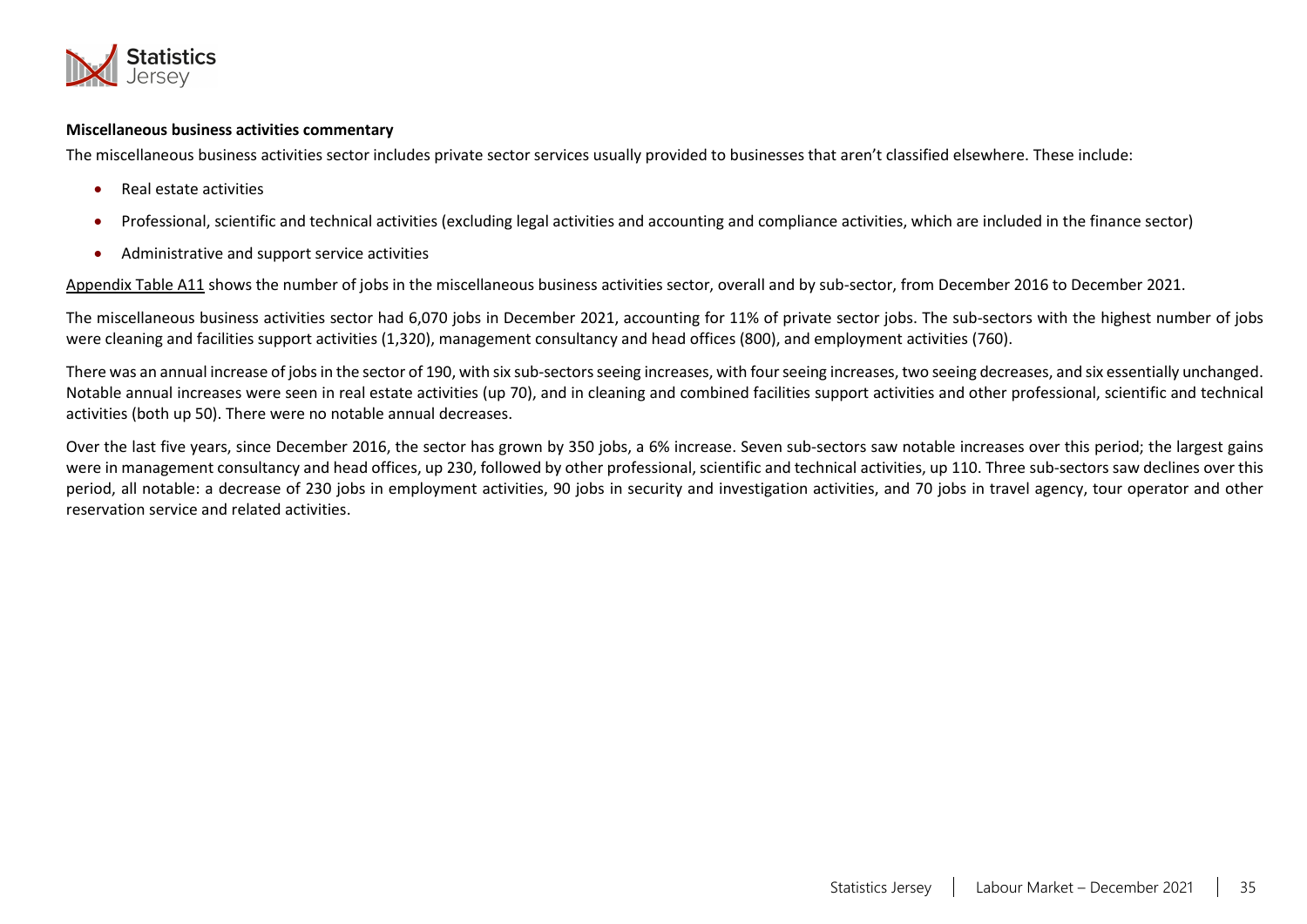

# <span id="page-35-1"></span>**Table A12 – Jobs in the private education, health and other services sector by sub-sector, December 2016 to December 2021**

<span id="page-35-0"></span>

| Sub-sector                                                                                                                                                                                          | <b>Dec-16</b> | $Jun-17$ | <b>Dec-17</b> | $Jun-18$ | <b>Dec-18</b> | $Jun-19$ | <b>Dec-19</b> | $Jun-20$ | <b>Dec-20</b> |       | Jun-21 Dec-21 | change | Five-year Five-year<br>% change |
|-----------------------------------------------------------------------------------------------------------------------------------------------------------------------------------------------------|---------------|----------|---------------|----------|---------------|----------|---------------|----------|---------------|-------|---------------|--------|---------------------------------|
| Public administration, defence, and compulsory<br>social security                                                                                                                                   | 50            | 50       | 50            | 60       | 60            | 70       | 70            | 70       | 80            | 80    | 80            | 30     | 60%                             |
| Pre-primary, primary, secondary and higher<br>education                                                                                                                                             | 460           | 460      | 470           | 490      | 490           | 440      | 450           | 450      | 470           | 490   | 470           | 10     | 2%                              |
| Other education, and educational support<br>activities                                                                                                                                              | 530           | 600      | 580           | 650      | 600           | 710      | 680           | 630      | 670           | 750   | 750           | 220    | 42%                             |
| Medical and dental practice activities, and<br>hospital activities                                                                                                                                  | 540           | 580      | 600           | 610      | 590           | 590      | 600           | 590      | 610           | 630   | 640           | 100    | 19%                             |
| Other human health activities                                                                                                                                                                       | 360           | 380      | 390           | 410      | 400           | 400      | 420           | 400      | 410           | 450   | 470           | 110    | 31%                             |
| Residential care activities                                                                                                                                                                         | 1,480         | 1,550    | 1,540         | 1,600    | 1,620         | 1,570    | 1,640         | 1,620    | 1,670         | 1,600 | 1,590         | 110    | 7%                              |
| Social work activities without accommodation                                                                                                                                                        | 1,500         | 1,640    | 1,640         | 1,680    | 1,670         | 1,820    | 1,810         | 1,780    | 1,830         | 1,920 | 1,930         | 430    | 29%                             |
| Creative, arts and entertainment activities                                                                                                                                                         | 180           | 180      | 180           | 190      | 190           | 190      | 190           | 150      | 140           | 160   | 180           | 0      | 0%                              |
| Libraries, archives, museums and other cultural<br>activities                                                                                                                                       | 230           | 300      | 240           | 300      | 250           | 320      | 270           | 270      | 260           | 270   | 280           | 50     | 22%                             |
| Sports, amusement and recreation activities,<br>and gambling and betting activities                                                                                                                 | 740           | 790      | 730           | 830      | 770           | 760      | 710           | 700      | 740           | 790   | 830           | 90     | 12%                             |
| Washing and (dry-)cleaning of textile and fur<br>products, and repair of computers and personal<br>and household goods                                                                              | 230           | 230      | 240           | 240      | 230           | 230      | 230           | 220      | 230           | 240   | 240           | 10     | 4%                              |
| Hairdressing and other beauty treatment                                                                                                                                                             | 590           | 580      | 590           | 590      | 590           | 590      | 580           | 580      | 570           | 590   | 600           | 10     | 2%                              |
| Other personal service activities n.e.c., funeral<br>activities, physical well-being, activities of<br>membership organisations, and activities of<br>households as employers of domestic personnel | 350           | 360      | 390           | 420      | 430           | 460      | 470           | 460      | 460           | 480   | 520           | 170    | 49%                             |
| Private education, health and other services                                                                                                                                                        | 7,240         | 7,690    | 7,640         | 8,050    | 7,880         | 8,130    | 8,120         | 7,920    | 8,130         | 8,450 | 8,580         | 1,340  | 19%                             |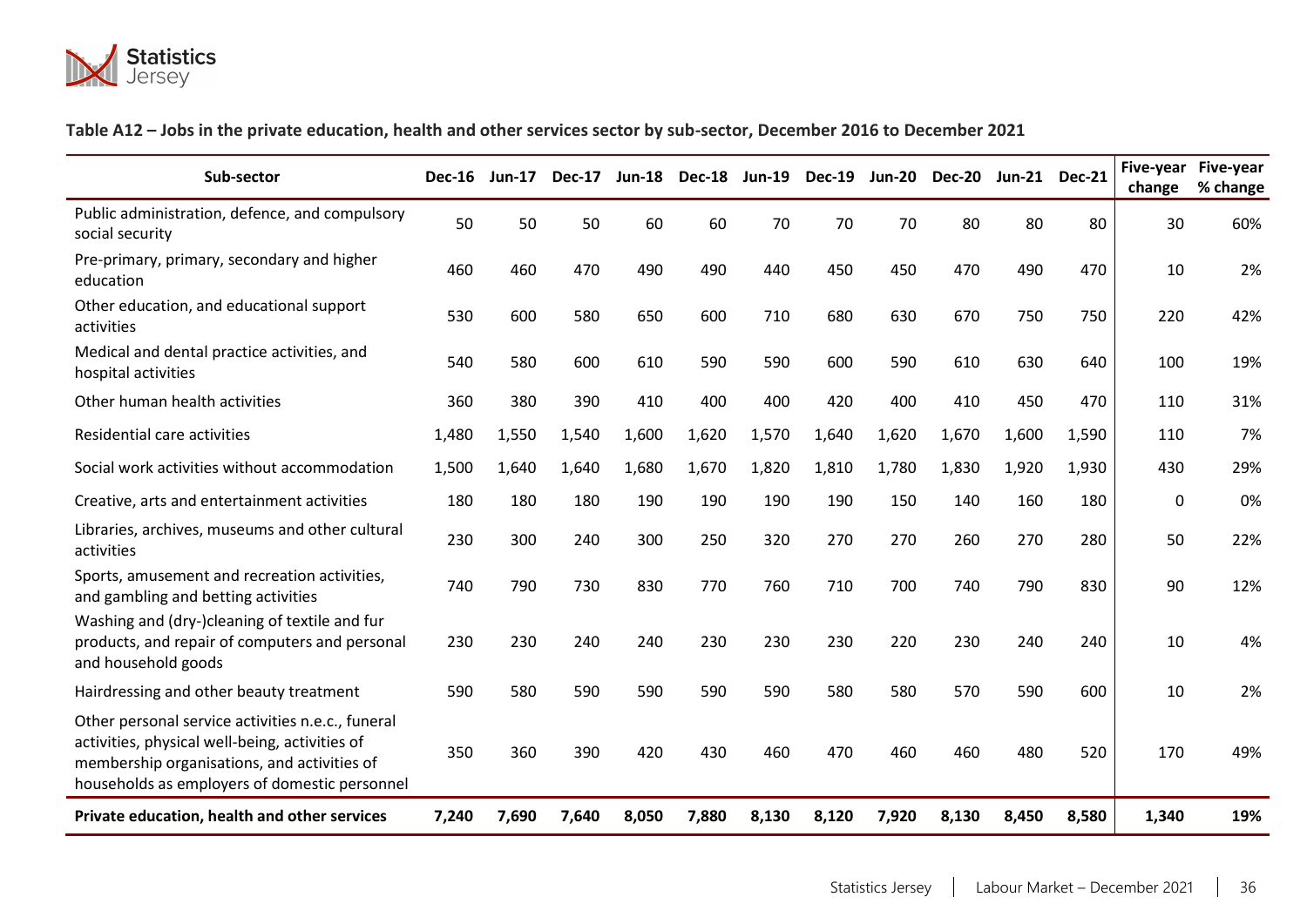

#### **Private education, health and other services commentary**

The private education, health and other services sector includes private sector services usually provided to individuals. *Services provided by the public sector are not included in this sector*.

These services include the following broad sub-sectors:

- Education
- Human health and social work activities
- Public administration, defence and compulsory social security
- Arts, entertainment and recreation
- Other (personal) service activities
- Activities of households as employers
- Undifferentiated goods- and services-producing activities for households' own use
- Activities of extraterritorial organisations and bodies

[Appendix Table A12](#page-35-1) shows the number of jobs in the private education, health and other services sector, overall and by sub-sector, from December 2016 to December 2021.

In December 2021 there were 8,580 jobs in this sector, accounting for 16% of private sector jobs. The sub-sectors with the highest number of jobs were social work activities without accommodation (1,930), and residential care activities (1,590).

The sector had an increase of 450 jobs compared to 12 months ago, an increase of 6%. There were notable annual changes of at least 50 jobs in social work activities without accommodation (up 100), sports activities and amusement and recreation activities, and gambling and betting activities (up 90), other education and educational support activities (up 80), and other human health activities and other personal service activities (both up 60). The only decrease was the notable decrease in residential care activities (down 80). Other annual changes were of 40 or fewer jobs.

Over the last five years, since December 2016, the private education, health and other services sector grew by 1,340 jobs, a 19% increase. The largest increase was in social work activities without accommodation, up 430 jobs – a 29% increase. This was followed by: other education, and educational support activities, up 220 (42%); other personal services up 170 (49%); residential care activities, up 110 (7%); other human health activities, up 110 (31%); and medical and dental practice activities, and hospital activities up 100 (19%). The largest percentage increase was seen in private undertakings operating in the public administration, defence and compulsory social security sub-sector, up 60% (30 jobs). Nine sub-sectors saw increases over this five-year period, compared with four sub-sectors that saw essentially no net change in jobs; no-subsectors saw decreases over this period.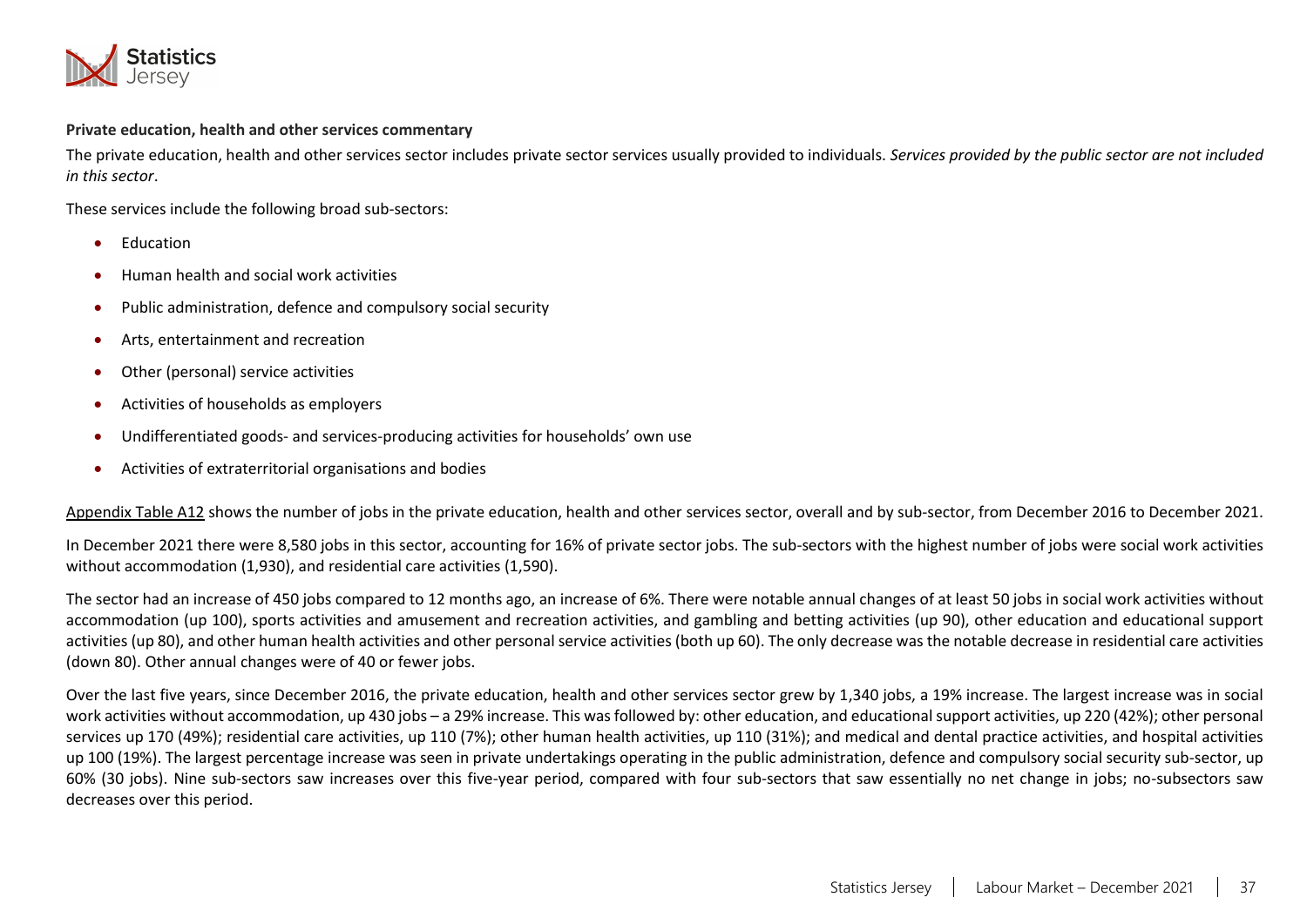

# <span id="page-37-1"></span>**Table A13 – Jobs in the hotels, restaurants and bars sector by sub-sector, December 2016 to December 2021**

<span id="page-37-0"></span>

| Sub-sector                                                                                                      | <b>Dec-16</b> | <b>Jun-17</b> | <b>Dec-17</b> | <b>Jun-18</b> | <b>Dec-18</b> | $Jun-19$ | <b>Dec-19</b> | <b>Jun-20</b> | <b>Dec-20</b> | Jun-21 | <b>Dec-21</b> | Five-year<br>change | Five-year<br>% change |
|-----------------------------------------------------------------------------------------------------------------|---------------|---------------|---------------|---------------|---------------|----------|---------------|---------------|---------------|--------|---------------|---------------------|-----------------------|
| Hotels and similar accommodation                                                                                | 1,880         | 2,620         | 1,900         | 2,600         | 1,940         | 2,570    | 1,890         | 1,530         | 1,430         | 1,900  | 1,610         | $-270$              | $-14%$                |
| Holiday and other short-stay<br>accommodation; Camping grounds,<br>recreational vehicle parks and trailer parks | 70            | 90            | 70            | 80            | 70            | 80       | 60            | 60            | 60            | 70     | 70            | 0                   | 0%                    |
| Other accommodation                                                                                             | 140           | 140           | 140           | 120           | 120           | 110      | 110           | 110           | 110           | 110    | 110           | $-30$               | $-21%$                |
| Licensed restaurants                                                                                            | 1,210         | 1,390         | 1,200         | 1,270         | 1,160         | 1,220    | 1,160         | 1,170         | 1,020         | 1,180  | 1,130         | $-80$               | $-7%$                 |
| Unlicensed restaurants and cafes                                                                                | 550           | 690           | 580           | 730           | 630           | 760      | 640           | 600           | 600           | 730    | 680           | 130                 | 24%                   |
| Take away food shops and mobile food<br>stands                                                                  | 250           | 290           | 310           | 350           | 370           | 370      | 380           | 320           | 360           | 390    | 430           | 180                 | 72%                   |
| Event catering and other food service<br>activities                                                             | 150           | 200           | 160           | 220           | 170           | 210      | 180           | 100           | 110           | 190    | 160           | 10                  | 7%                    |
| Beverage serving activities                                                                                     | 1,020         | 1,020         | 1,020         | 1,060         | 1,080         | 1,090    | 1,050         | 820           | 810           | 850    | 920           | $-100$              | $-10%$                |
| Hotels, restaurants and bars sector                                                                             | 5,260         | 6,430         | 5,370         | 6,420         | 5,530         | 6,400    | 5,480         | 4,700         | 4,500         | 5,420  | 5,110         | $-150$              | $-3%$                 |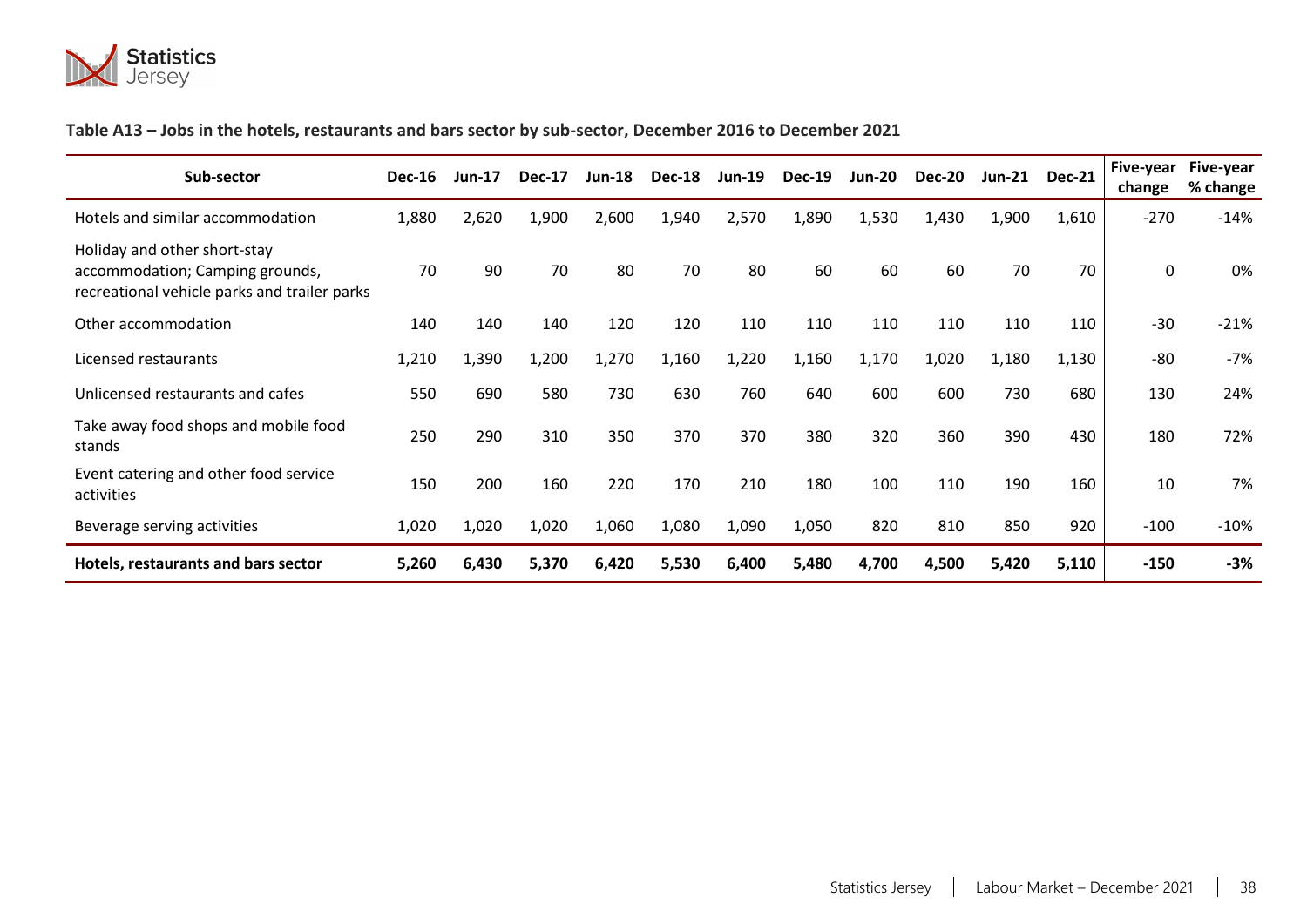

#### **Hotels, restaurants and bars commentary**

[Appendix Table A13](#page-37-1) shows the number of jobs in the hotels, restaurants and bars sector, overall and by sub-sector, from December 2016 to December 2021.

The hotels, restaurants and bars sector had 5,110 jobs in December 2021, accounting for 10% of private sector jobs. The sub-sectors with the highest number of jobs were hotels and similar accommodation (1,610), licensed restaurants (1,130), beverage serving activities (920), and unlicensed restaurants and cafes (680).

There was an annual increase of jobs in the sector<sup>16</sup> of 610, a 14% increase, with six sub-sectors seeing increases and two essentially unchanged. The largest annual increases were seen in hotels and similar accommodation (up 180), followed by unlicensed restaurants and cafes and event catering and other food service activities (both up 110).

Over the last five years, since December 2016, the sector has decreased by 150 jobs, a 3% decrease. Four sub-sectors saw decreases over this period; the largest decreases were in hotels and similar accommodation, down 270, followed by beverage serving activities, down 100, and licensed restaurants, down 80. Two subsectors saw increases over the last five years; take away food shops and mobile food stands increased by 180 jobs, and unlicensed restaurants and cafes increased by 130 jobs.

<sup>&</sup>lt;sup>16</sup> When making annual comparisons, it should be noted that there were COVID-19 trading restrictions in place during December 2020 that prevented many hospitality undertakings from trading, as well as travel restrictions for people travelling to the Island. There were no trading restrictions in place during December 2021, and most travel restrictions were lifted for vaccinated travellers.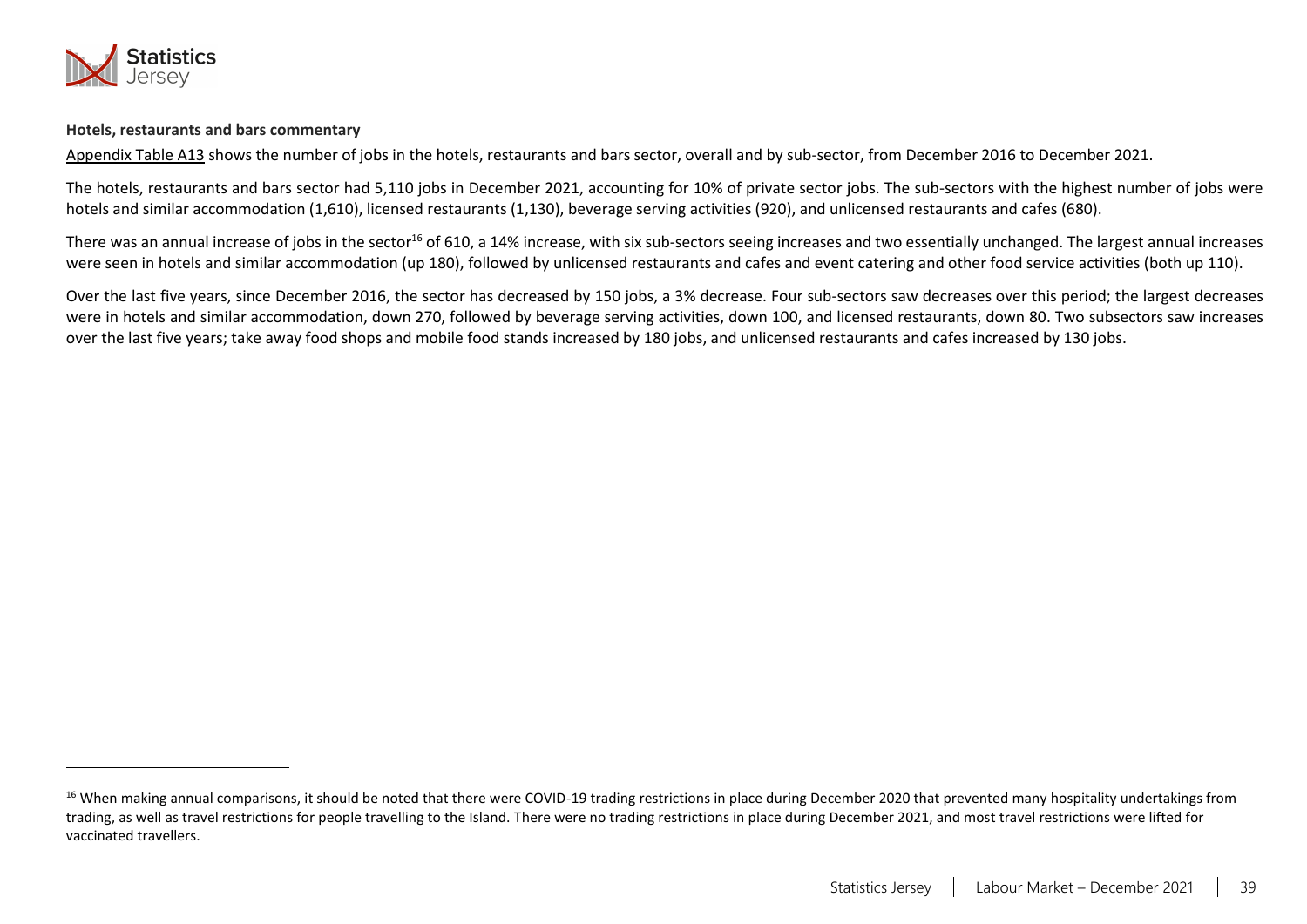

# <span id="page-39-1"></span>**Table A14 – Jobs in the transport and storage sector by sub-sector, December 2016 to December 2021**

<span id="page-39-0"></span>

| Sub-sector                                                      | <b>Dec-16</b> | $Jun-17$ | <b>Dec-17</b> | <b>Jun-18</b> | <b>Dec-18</b> | <b>Jun-19</b> | <b>Dec-19</b> | <b>Jun-20</b> | <b>Dec-20</b> | <b>Jun-21</b> | <b>Dec-21</b> | Five-year<br>change | Five-year<br>% change |
|-----------------------------------------------------------------|---------------|----------|---------------|---------------|---------------|---------------|---------------|---------------|---------------|---------------|---------------|---------------------|-----------------------|
| Passenger land transport excluding taxi<br>operation            | 200           | 260      | 210           | 290           | 230           | 270           | 230           | 210           | 180           | 190           | 170           | $-30$               | $-15%$                |
| Taxi operation                                                  | 280           | 270      | 260           | 260           | 250           | 250           | 260           | 230           | 230           | 250           | 240           | $-40$               | $-14%$                |
| Freight transport by road                                       | 190           | 200      | 210           | 200           | 190           | 200           | 210           | 180           | 200           | 210           | 210           | 20                  | 11%                   |
| Removal services                                                | 60            | 60       | 60            | 70            | 70            | 70            | 70            | 60            | 70            | 80            | 80            | 20                  | 33%                   |
| Water transport                                                 | 50            | 70       | 60            | 80            | 60            | 80            | 70            | 60            | 50            | 50            | 50            | 0                   | 0%                    |
| Air transport                                                   | 70            | 80       | 80            | 90            | 90            | 90            | 90            | 80            | 80            | 70            | 70            | 0                   | 0%                    |
| Support activities for transportation,<br>except cargo handling | 340           | 400      | 370           | 420           | 370           | 420           | 500           | 490           | 480           | 410           | 420           | 80                  | 24%                   |
| Cargo handling; Warehousing and<br>storage                      | 280           | 300      | 280           | 290           | 270           | 300           | 280           | 250           | 180           | 190           | 200           | $-80$               | $-29%$                |
| Postal and courier activities                                   | 430           | 430      | 440           | 420           | 450           | 400           | 440           | 430           | 480           | 460           | 470           | 40                  | 9%                    |
| <b>Transport and storage sector</b>                             | 1,900         | 2,060    | 1,970         | 2,100         | 1,990         | 2,090         | 2,140         | 1,990         | 1,940         | 1,890         | 1,920         | 20                  | 1%                    |